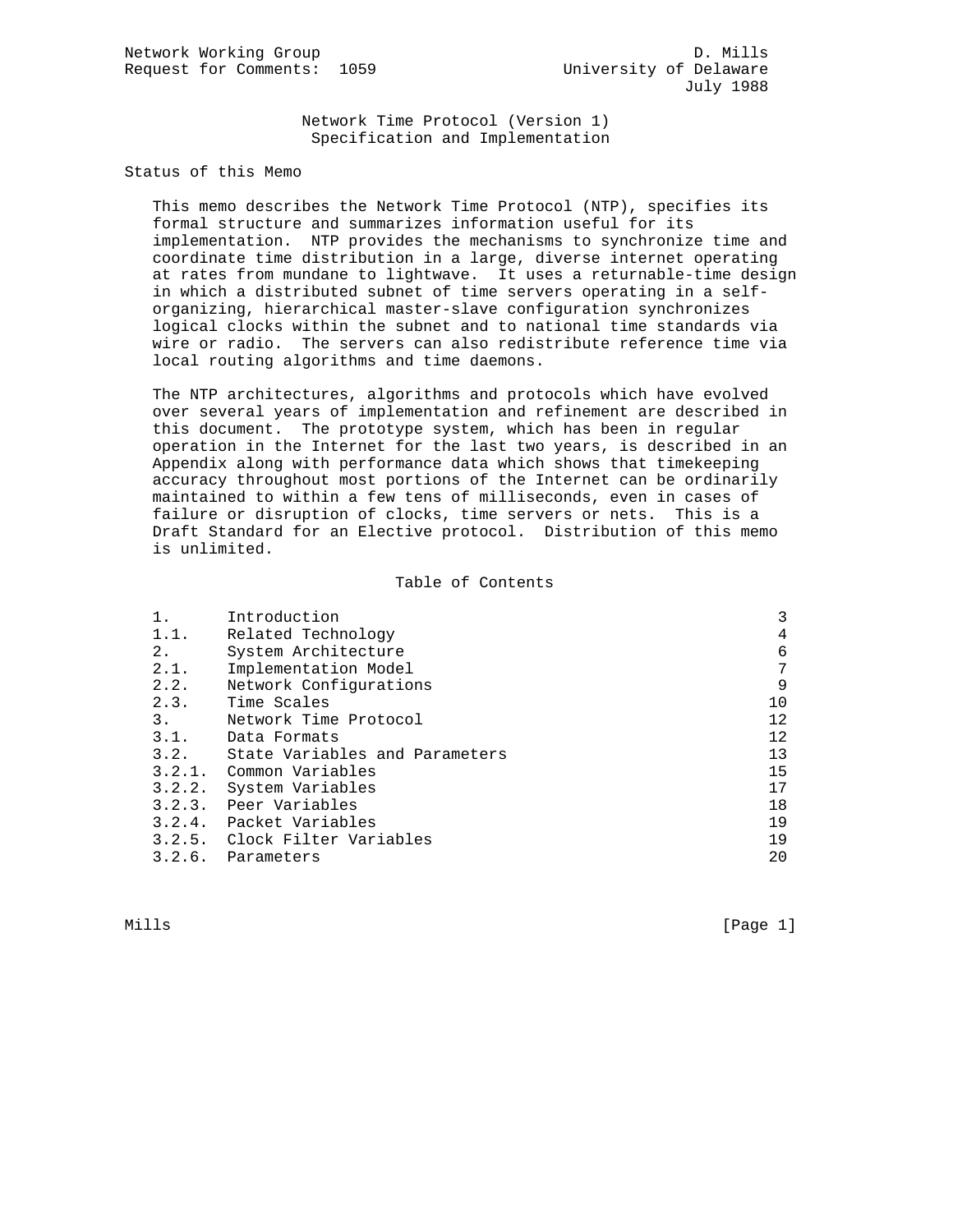| 3.3.                    | Modes of Operation                               | 21 |
|-------------------------|--------------------------------------------------|----|
|                         | 3.4. Event Processing                            | 22 |
|                         | 3.4.1. Timeout Procedure                         | 23 |
|                         | 3.4.2. Receive Procedure                         | 24 |
|                         | 3.4.3. Update Procedure                          | 27 |
|                         | 3.4.4. Initialization Procedures                 | 29 |
| 4.                      | Filtering and Selection Algorithms               | 29 |
|                         | 4.1. Clock Filter Algorithm                      | 29 |
| 4.2                     | Clock Selection Algorithm                        | 30 |
| 4.3.                    | Variable-Rate Polling                            | 32 |
| 5.                      | Logical Clocks                                   | 33 |
| 5.1.                    | Uniform Phase Adjustments                        | 35 |
| 5.2.                    | Nonuniform Phase Adjustments                     | 36 |
| $\frac{1}{5 \cdot 3}$ . | Maintaining Date and Time                        | 37 |
|                         | 5.4. Calculating Estimates                       | 37 |
| б.                      | References                                       | 40 |
|                         |                                                  |    |
| Appendices              |                                                  |    |
|                         | Appendix A. UDP Header Format                    | 43 |
|                         | Appendix B. NTP Data Format                      | 44 |
|                         | Appendix C. Timeteller Experiments               | 47 |
|                         | Appendix D. Evaluation of Filtering Algorithms   | 49 |
|                         | Appendix E. NTP Synchronization Networks         | 56 |
|                         |                                                  |    |
|                         | List of Figures                                  |    |
|                         | Figure 2.1. Implementation Model                 | 8  |
|                         | Figure 3.1. Calculating Delay and Offset         | 26 |
|                         | Figure 5.1. Clock Registers                      | 34 |
|                         | Figure D.1. Calculating Delay and Offset         | 50 |
|                         | Figure E.1. Primary Service Network              | 57 |
|                         |                                                  |    |
| List of Tables          |                                                  |    |
|                         | Table 2.1. Dates of Leap-Second Insertion        | 11 |
|                         | Table 3.1. System Variables                      | 14 |
|                         | Table 3.2. Peer Variables                        | 14 |
|                         |                                                  |    |
|                         | Table 3.3. Packet Variables                      | 15 |
|                         | Table 3.4. Parameters                            | 15 |
|                         | Table 4.1. Outlyer Selection Procedure           | 32 |
|                         | Table 5.1. Clock Parameters                      | 35 |
|                         | Table C.1. Distribution Functions                | 47 |
|                         | Table D.1. Delay and Offset Measurements (UMD)   | 52 |
|                         | Table D.2.a Delay and Offset Measurements (UDEL) | 52 |
|                         | Table D.2.b Offset Measurements (UDEL)           | 53 |
|                         | Table D.3. Minimum Filter (UMD - NCAR)           | 54 |
|                         | Table D.4. Median Filter (UMD - NCAR)            | 54 |
|                         | Table D.5. Minimum Filter (UDEL - NCAR)          | 55 |
|                         | Table E.1. Primary Servers                       | 56 |
|                         |                                                  |    |

Mills [Page 2]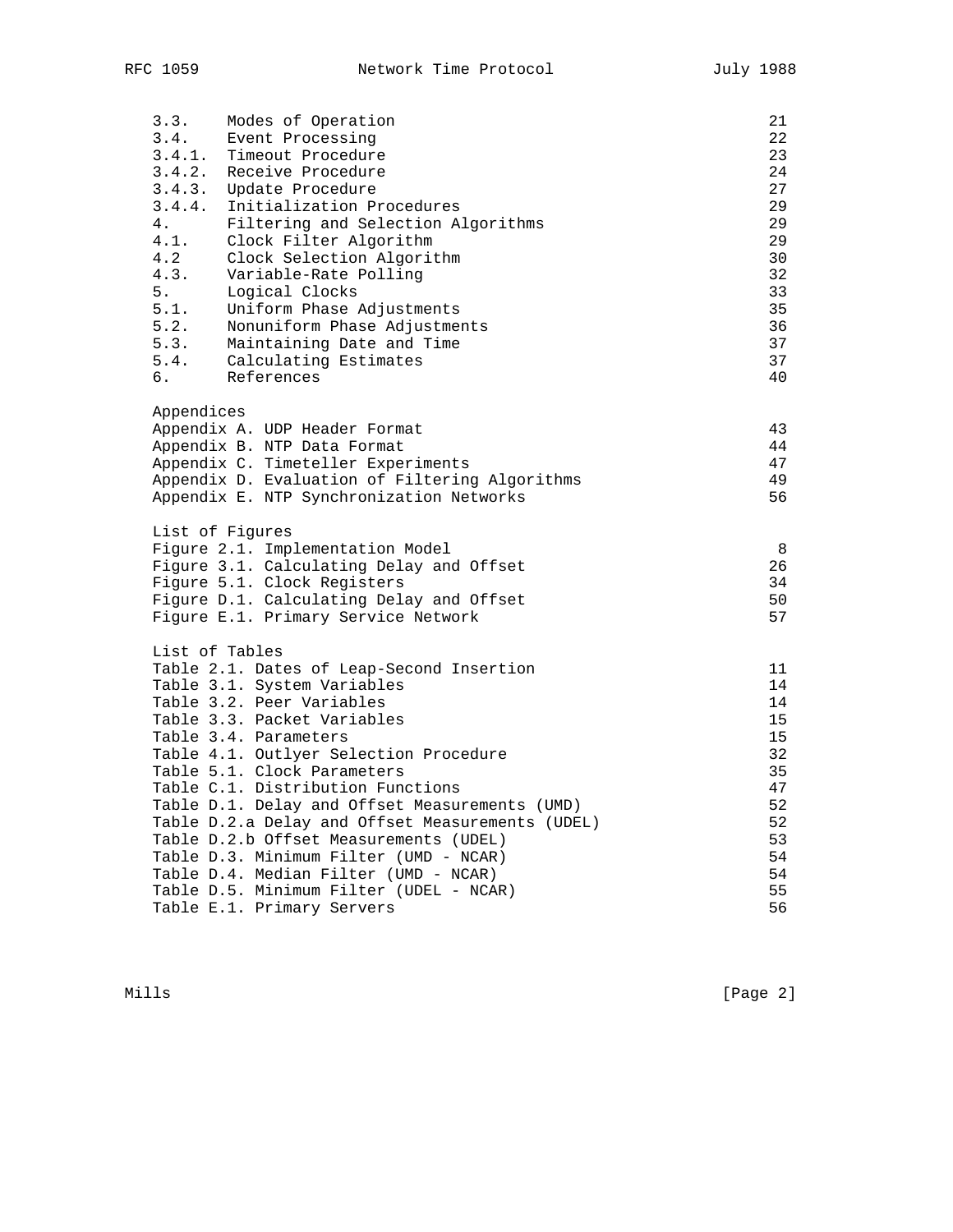#### 1. Introduction

 This document describes the Network Time Protocol (NTP), including the architectures, algorithms and protocols to synchronize local clocks in a set of distributed clients and servers. The protocol was first described in RFC-958 [24], but has evolved in significant ways since publication of that document. NTP is built on the Internet Protocol (IP) [10] and User Datagram Protocol (UDP) [6], which provide a connectionless transport mechanism; however, it is readily adaptable to other protocol suites. It is evolved from the Time Protocol [13] and the ICMP Timestamp message [11], but is specifically designed to maintain accuracy and robustness, even when used over typical Internet paths involving multiple gateways and unreliable nets.

 The service environment consists of the implementation model, service model and time scale described in Section 2. The implementation model is based on a multiple-process operating system architecture, although other architectures could be used as well. The service model is based on a returnable-time design which depends only on measured offsets, or skews, but does not require reliable message delivery. The subnet is a self-organizing, hierarchical master-slave configuration, with synchronization paths determined by a minimum weight spanning tree. While multiple masters (primary servers) may exist, there is no requirement for an election protocol.

 NTP itself is described in Section 3. It provides the protocol mechanisms to synchronize time in principle to precisions in the order of nanoseconds while preserving a non-ambiguous date well into the next century. The protocol includes provisions to specify the characteristics and estimate the error of the local clock and the time server to which it may be synchronized. It also includes provisions for operation with a number of mutually suspicious, hierarchically distributed primary reference sources such as radio clocks.

 Section 4 describes algorithms useful for deglitching and smoothing clock-offset samples collected on a continuous basis. These algorithms began with those suggested in [22], were refined as the results of experiments described in [23] and further evolved under typical operating conditions over the last two years. In addition, as the result of experience in operating multiple-server nets including radio-synchronized clocks at several sites in the US and with clients in the US and Europe, reliable algorithms for selecting good clocks from a population possibly including broken ones have been developed and are described in Section 4.

The accuracies achievable by NTP depend strongly on the precision of

Mills **Example 20** (Page 3)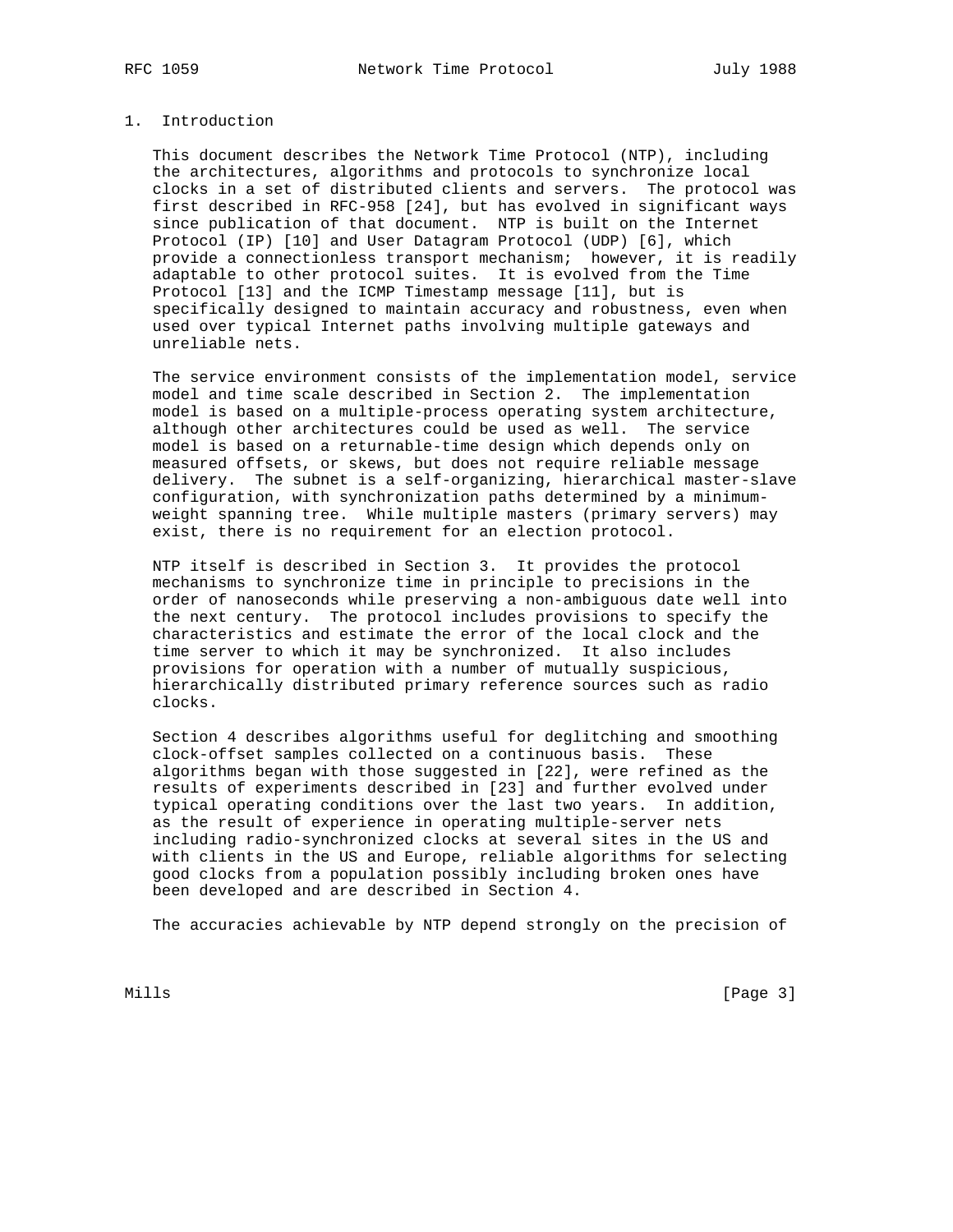the local clock hardware and stringent control of device and process latencies. Provisions must be included to adjust the software logical clock time and frequency in response to corrections produced by NTP. Section 5 describes a logical clock design evolved from the Fuzzball implementation described in [15]. This design includes offset-slewing, drift-compensation and deglitching mechanisms capable of accuracies in order of a millisecond, even after extended periods when synchronization to primary reference sources has been lost.

 The UDP and NTP packet formats are shown in Appendices A and B. Appendix C presents the results of a survey of about 5500 Internet hosts showing how their clocks compare with primary reference sources using three different time protocols, including NTP. Appendix D presents experimental results using several different deglitching and smoothing algorithms. Appendix E describes the prototype NTP primary service net, as well as proposed rules of engagement for its use.

## 1.1. Related Technology

 Other mechanisms have been specified in the Internet protocol suite to record and transmit the time at which an event takes place, including the Daytime protocol [12], Time Protocol [13], ICMP Timestamp message [11] and IP Timestamp option [9]. Experimental results on measured times and roundtrip delays in the Internet are discussed in [14], [23] and [31]. Other synchronization protocols are discussed in [7], [17], [20] and [28]. NTP uses techniques evolved from both linear and nonlinear synchronization methodology. Linear methods used for digital telephone network synchronization are summarized in [3], while nonlinear methods used for process synchronization are summarized in [27].

 The Fuzzball routing protocol [15], sometimes called Hellospeak, incorporates time synchronization directly into the routing protocol design. One or more processes synchronize to an external reference source, such as a radio clock or NTP daemon, and the routing algorithm constructs a minimum-weight spanning tree rooted on these processes. The clock offsets are then distributed along the arcs of the spanning tree to all processes in the system and the various process clocks corrected using the procedure described in Section 5 of this document. While it can be seen that the design of Hellospeak strongly influenced the design of NTP, Hellospeak itself is not an Internet protocol and is unsuited for use outside its local-net environment.

 The Unix 4.3bsd model [20] uses a single master time daemon to measure offsets of a number of slave hosts and send periodic corrections to them. In this model the master is determined using an election algorithm [25] designed to avoid situations where either no

Mills [Page 4] [Page 4] [Page 4] [Page 4] [Page 4] [Page 4] [Page 4] [Page 4] [Page 4] [Page 4] [Page 4] [Page 4] [Page 4] [Page 4] [Page 4] [Page 4] [Page 4] [Page 4] [Page 4] [Page 4] [Page 4] [Page 4] [Page 4] [Page 4]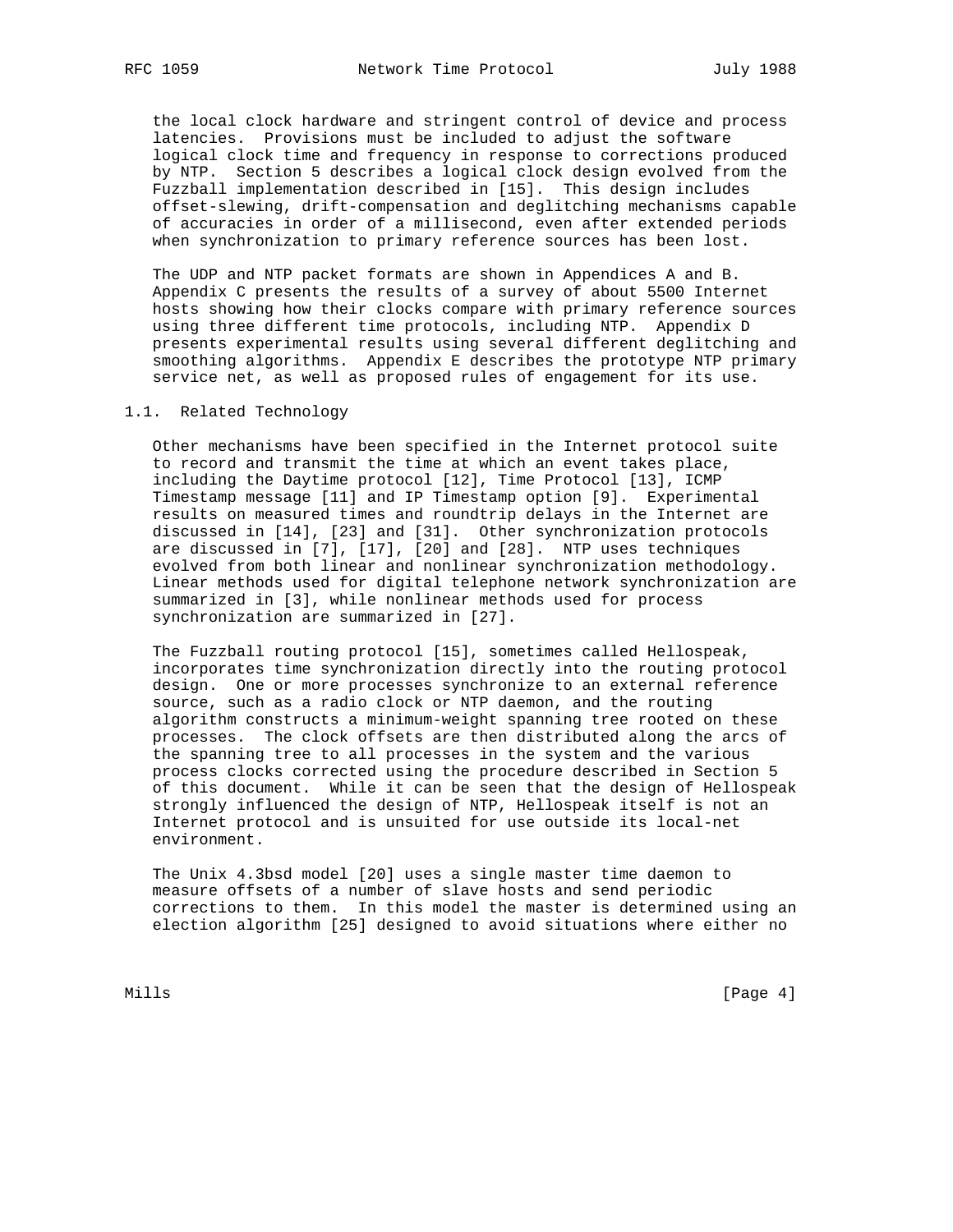master is elected or more than one master is elected. The election process requires a broadcast capability, which is not a ubiquitous feature of the Internet. While this model has been extended to support hierarchical configurations in which a slave on one network serves as a master on the other [28], the model requires handcrafted configuration tables in order to establish the hierarchy and avoid loops. In addition to the burdensome, but presumably infrequent, overheads of the election process, the offset measurement/correction process requires twice as many messages as NTP per update.

 A good deal of research has gone into the issue of maintaining accurate time in a community where some clocks cannot be trusted. A truechimer is a clock that maintains timekeeping accuracy to a previously published (and trusted) standard, while a falseticker is a clock that does not. Determining whether a particular clock is a truechimer or falseticker is an interesting abstract problem which can be attacked using methods summarized in [19] and [27].

 A convergence function operates upon the offsets between the clocks in a system to increase the accuracy by reducing or eliminating errors caused by falsetickers. There are two classes of convergence functions, those involving interactive convergence algorithms and those involving interactive consistency algorithms. Interactive convergence algorithms use statistical clustering techniques such as the fault-tolerant average algorithm of [17], the CNV algorithm of [19], the majority-subset algorithm of [22], the egocentric algorithm of [27] and the algorithms in Section 4 of this document.

 Interactive consistency algorithms are designed to detect faulty clock processes which might indicate grossly inconsistent offsets in successive readings or to different readers. These algorithms use an agreement protocol involving successive rounds of readings, possibly relayed and possibly augmented by digital signatures. Examples include the fireworks algorithm of [17] and the optimum algorithm of [30]. However, these algorithms require large numbers of messages, especially when large numbers of clocks are involved, and are designed to detect faults that have rarely been found in the Internet experience. For these reasons they are not considered further in this document.

 In practice it is not possible to determine the truechimers from the falsetickers on other than a statistical basis, especially with hierarchical configurations and a statistically noisy Internet. Thus, the approach taken in this document and its predecessors involves mutually coupled oscillators and maximum-likelihood estimation and selection procedures. From the analytical point of view, the system of distributed NTP peers operates as a set of coupled phase-locked oscillators, with the update algorithm

Mills [Page 5]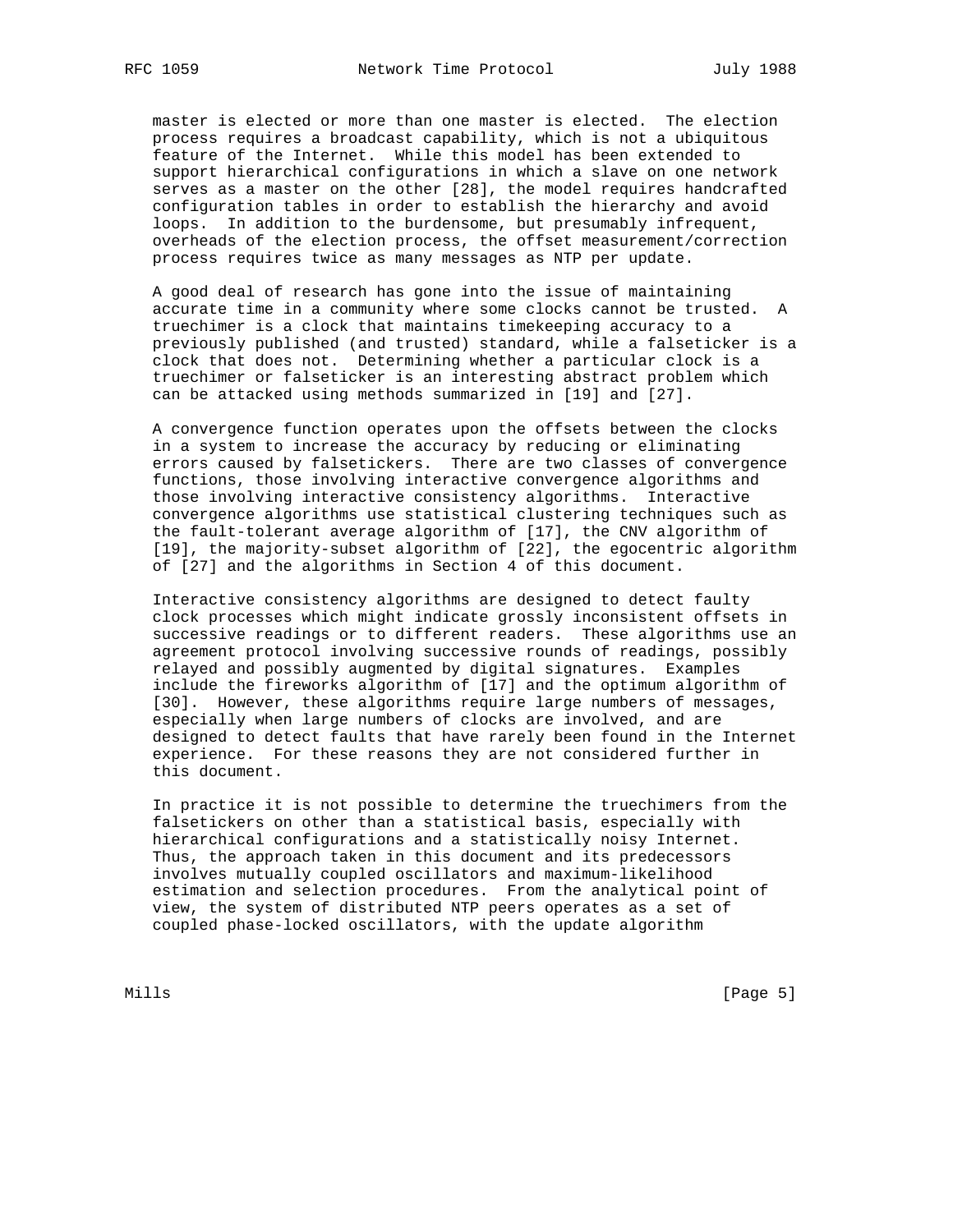functioning as a phase detector and the logical clock as a voltage controlled oscillator. This similarity is not accidental, since systems like this have been studied extensively [3], [4] and [5].

 The particular choice of offset measurement and computation procedure described in Section 3 is a variant of the returnable-time system used in some digital telephone networks [3]. The clock filter and selection algorithms are designed so that the clock synchronization subnet self-organizes into a hierarchical master-slave configuration [5]. What makes the NTP model unique is the adaptive configuration, polling, filtering and selection functions which tailor the dynamics of the system to fit the ubiquitous Internet environment.

2. System Architecture

 The purpose of NTP is to connect a number of primary reference sources, synchronized to national standards by wire or radio, to widely accessible resources such as backbone gateways. These gateways, acting as primary time servers, use NTP between them to cross-check the clocks and mitigate errors due to equipment or propagation failures. Some number of local-net hosts or gateways, acting as secondary time servers, run NTP with one or more of the primary servers. In order to reduce the protocol overhead the secondary servers distribute time via NTP to the remaining local-net hosts. In the interest of reliability, selected hosts can be equipped with less accurate but less expensive radio clocks and used for backup in case of failure of the primary and/or secondary servers or communication paths between them.

 There is no provision for peer discovery, acquisition, or authentication in NTP. Data integrity is provided by the IP and UDP checksums. No circuit-management, duplicate-detection or retransmission facilities are provided or necessary. The service can operate in a symmetric mode, in which servers and clients are indistinguishable, yet maintain a small amount of state information, or in client/server mode, in which servers need maintain no state other than that contained in the client request. A lightweight association-management capability, including dynamic reachability and variable polling rate mechanisms, is included only to manage the state information and reduce resource requirements. Since only a single NTP message format is used, the protocol is easily implemented and can be used in a variety of solicited or unsolicited polling mechanisms.

 It should be recognized that clock synchronization requires by its nature long periods and multiple comparisons in order to maintain accurate timekeeping. While only a few measurements are usually adequate to reliably determine local time to within a second or so,

Mills **Example 2** (Page 6) **Mills**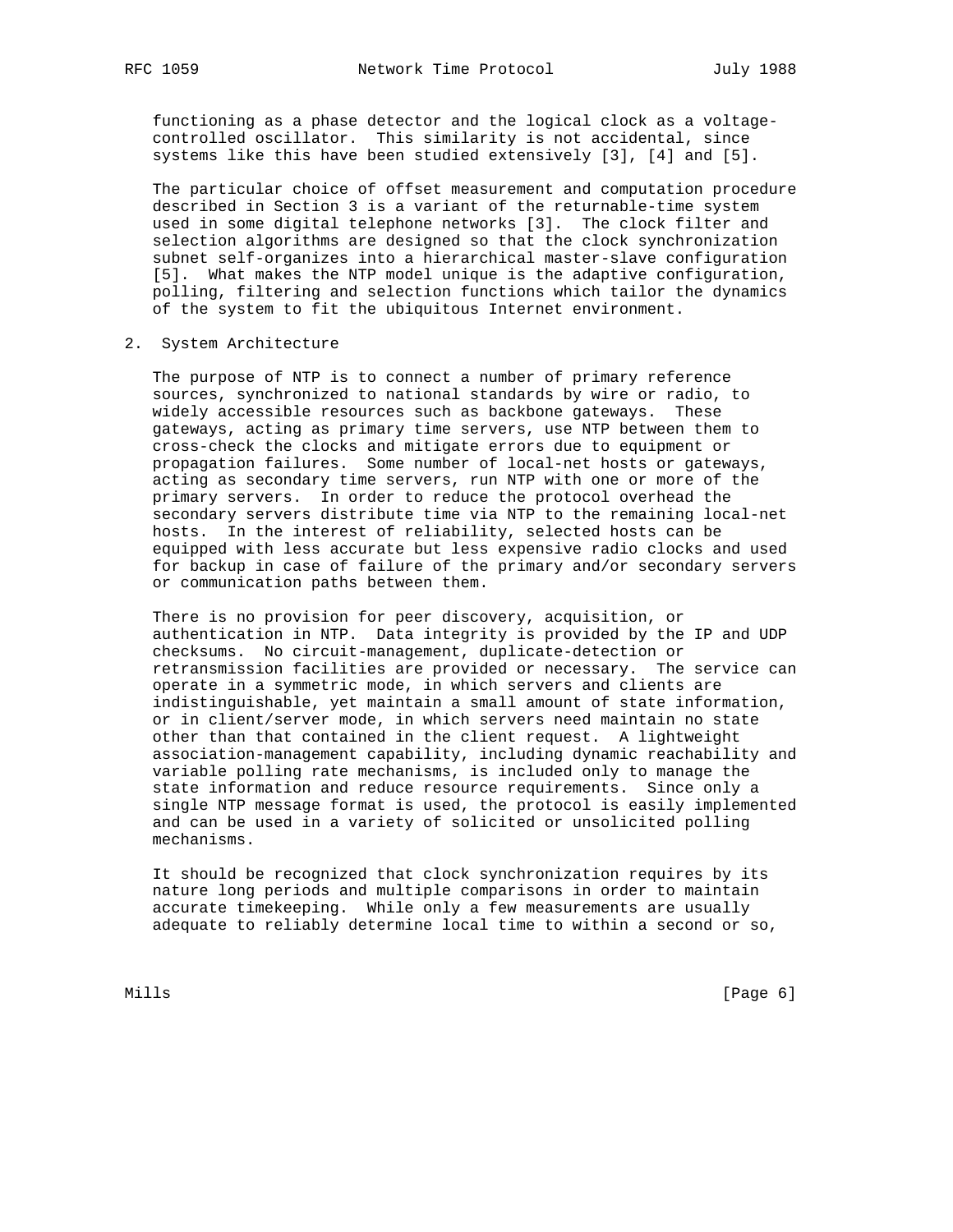periods of many hours and dozens of measurements are required to resolve oscillator drift and maintain local time to the order of a millisecond. Thus, the accuracy achieved is directly dependent on the time taken to achieve it. Fortunately, the frequency of measurements can be quite low and almost always non-intrusive to normal net operations.

#### 2.1. Implementation Model

 In what may be the most common client/server model a client sends an NTP message to one or more servers and processes the replies as received. The server interchanges addresses and ports, overwrites certain fields in the message, recalculates the checksum and returns the message immediately. Information included in the NTP message allows the client to determine the server time with respect to local time and adjust the logical clock accordingly. In addition, the message includes information to calculate the expected timekeeping accuracy and reliability, thus select the best from possibly several servers.

 While the client/server model may suffice for use on local nets involving a public server and perhaps many workstation clients, the full generality of NTP requires distributed participation of a number of client/servers or peers arranged in a dynamically reconfigurable, hierarchically distributed configuration. It also requires sophisticated algorithms for association management, data manipulation and logical clock control. Figure 2.1 shows a possible implementation model including four processes sharing a partitioned data base, with a partition dedicated to each peer and interconnected by a message-passing system.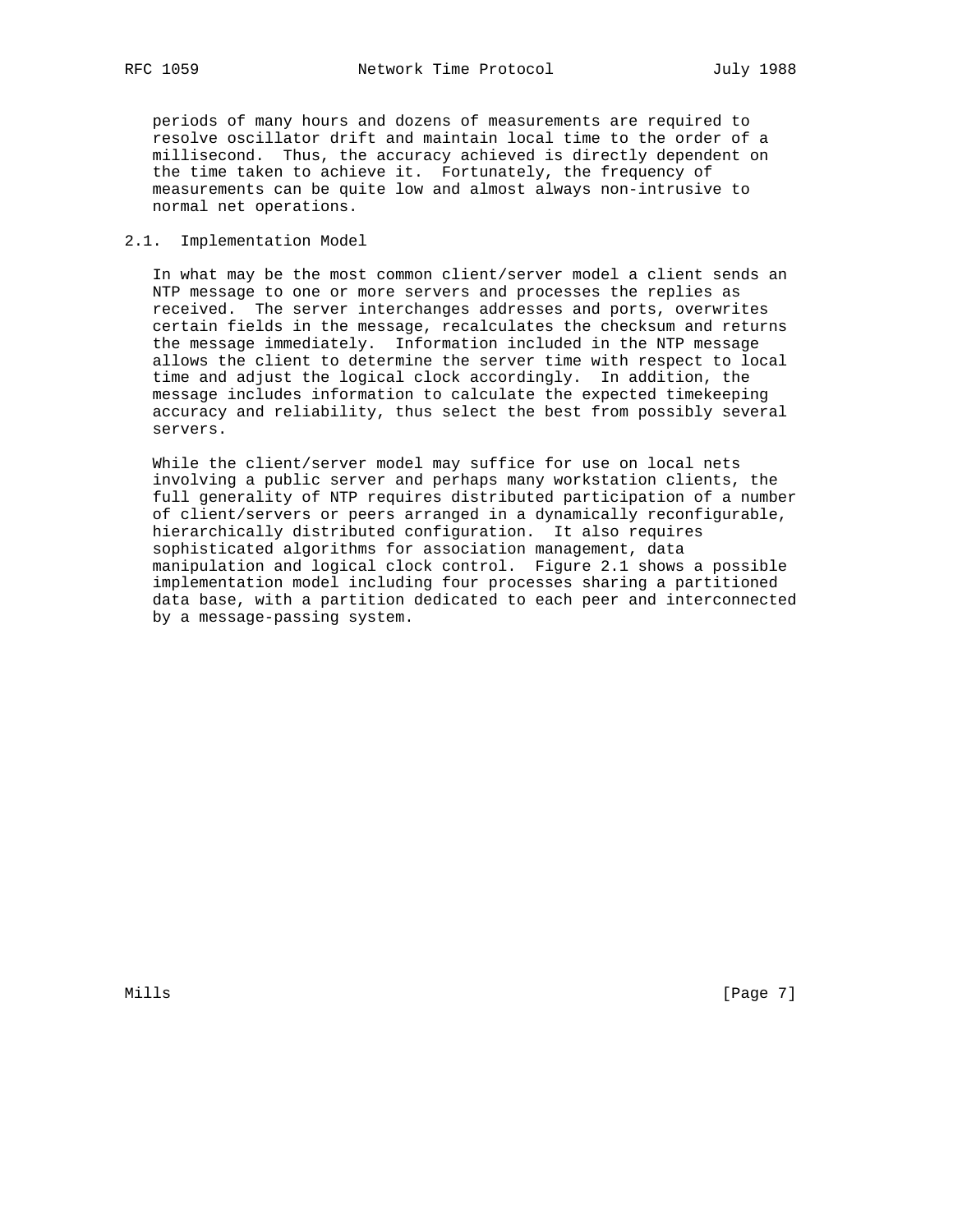

Figure 2.1. Implementation Model

 The timeout process, driven by independent timers for each peer, collects information in the data base and sends NTP messages to other peers in the net. Each message contains the local time the message is sent, together with previously received information and other information necessary to compute the estimated error and manage the association. The message transmission rate is determined by the accuracy expected of the local system, as well as its peers.

 The receive process receives NTP messages and perhaps messages in other protocols as well, including ICMP, other UDP or TCP time protocols, local-net protocols and directly connected radio clocks. When an NTP message is received the offset between the sender clock and the local clock is computed and incorporated into the data base along with other information useful for error estimation and clock selection.

 The update algorithm is initiated upon receipt of a message and at other times. It processes the offset data from each peer and selects the best peer using algorithms such as those described in Section 4. This may involve many observations of a few clocks or a few observations of many clocks, depending on the accuracies required.

 The local clock process operates upon the offset data produced by the update algorithm and adjusts the phase and frequency of the logical clock using mechanisms such as described in Section 5. This may result in either a step change or a gradual slew adjustment of the logical clock to reduce the offset to zero. The logical clock provides a stable source of time information to other users of the system and for subsequent reference by NTP itself.

Mills **Example 20** (Page 8)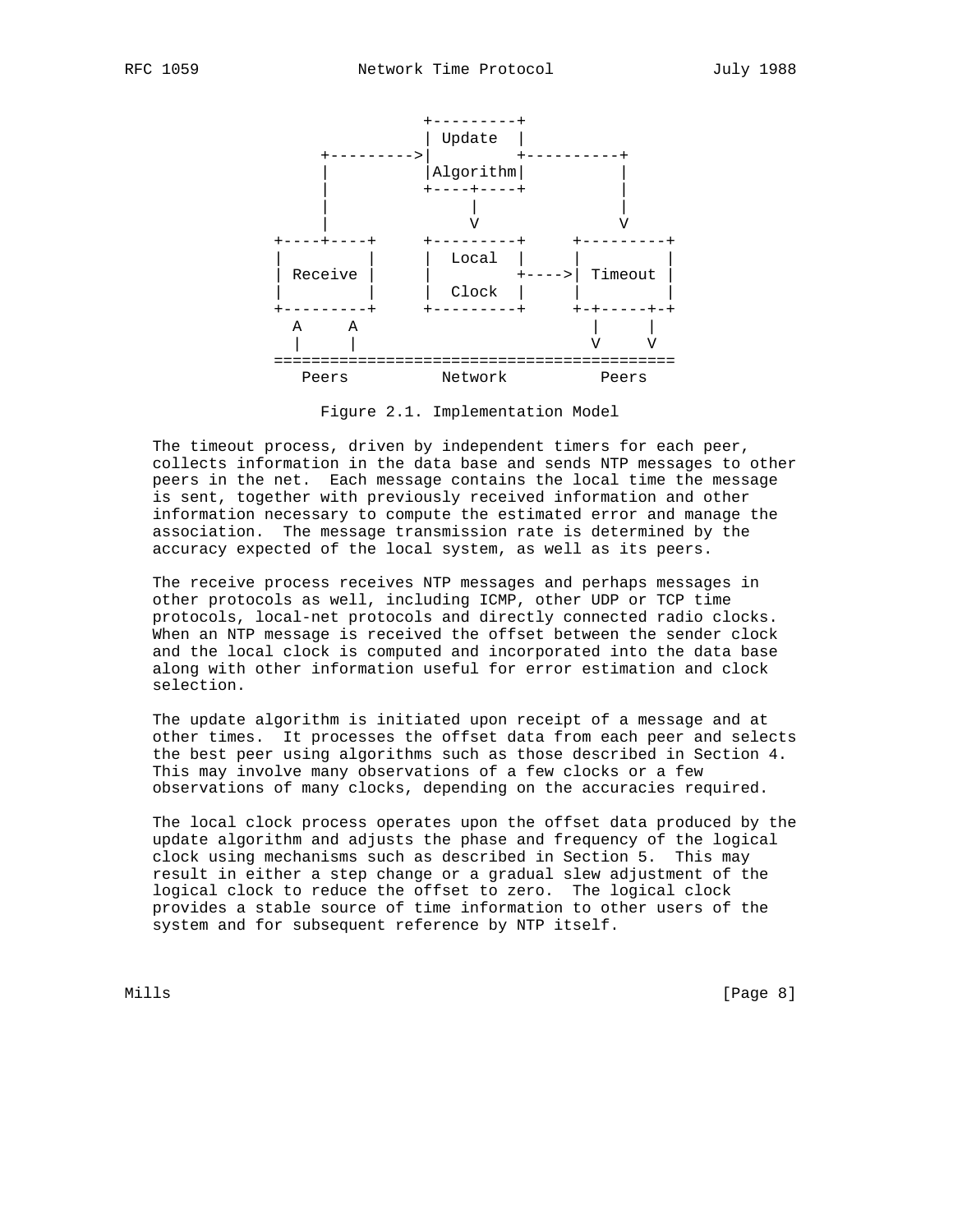# 2.2. Network Configurations

 A primary time server is connected to a primary reference source, usually a radio clock synchronized to national standard time. A secondary time server derives time synchronization, possibly via other secondary servers, from a primary server. Under normal circumstances it is intended that a subnet of primary and secondary servers assumes a hierarchical master-slave configuration with the more accurate servers near the top and the less accurate below.

 Following conventions established by the telephone industry, the accuracy of each server is defined by a number called its stratum, with the stratum of a primary server assigned as one and each level downwards in the hierarchy assigned as one greater than the preceding level. With current technology and available receiving equipment, single-sample accuracies in the order of a millisecond can be achieved at the radio clock interface and in the order of a few milliseconds at the packet interface to the net. Accuracies of this order require special care in the design and implementation of the operating system, such as described in [15], and the logical clock mechanism, such as described in Section 5.

 As the stratum increases from one, the single-sample accuracies achievable will degrade depending on the communication paths and local clock stabilities. In order to avoid the tedious calculations [4] necessary to estimate errors in each specific configuration, it is useful to assume the errors accumulate approximately in proportion to the minimum total roundtrip path delay between each server and the primary reference source to which it is synchronized. This is called the synchronization distance.

 Again drawing from the experience of the telephone industry, who learned such lessons at considerable cost, the synchronization paths should be organized to produce the highest accuracies, but must never be allowed to form a loop. The clock filter and selection algorithms used in NTP accomplish this by using a variant of the Bellman-Ford distributed routing algorithm [29] to compute the minimum-weight spanning trees rooted on the primary servers. This results in each server operating at the lowest stratum and, in case of multiple peers at the same stratum, at the lowest synchronization distance.

 As a result of the above design, the subnet reconfigures automatically in a hierarchical master-slave configuration to produce the most accurate time, even when one or more primary or secondary servers or the communication paths between them fail. This includes the case where all normal primary servers (e.g., backbone WWVB clocks) on a possibly partitioned subnet fail, but one or more backup primary servers (e.g., local WWV clocks) continue operation.

Mills [Page 9]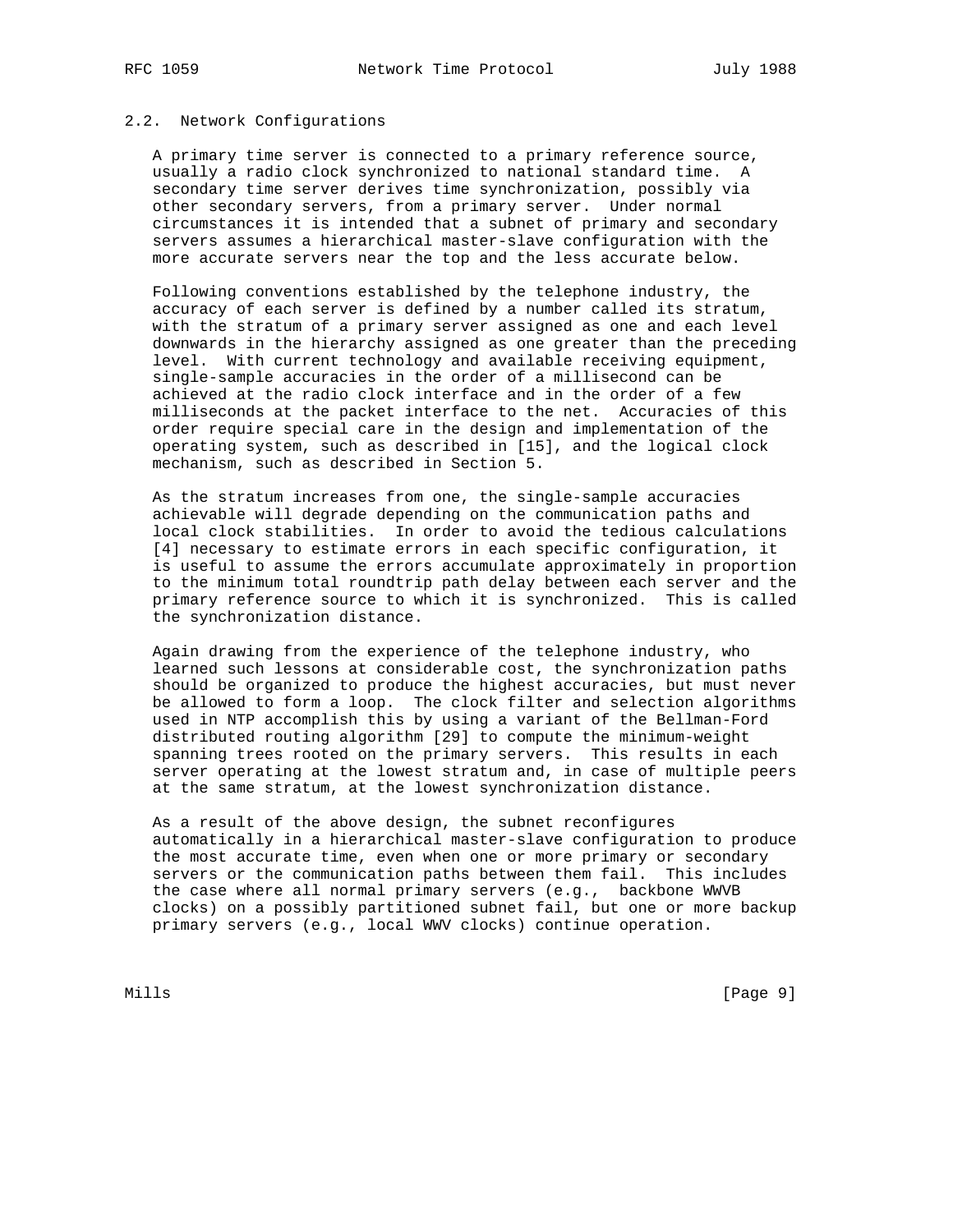However, should all primary servers throughout the subnet fail, the remaining secondary servers will synchronize among themselves for some time and then gradually drop off the subnet and coast using their last offset and frequency computations. Since these computations are expected to be very precise, especially in frequency, even extend outage periods of a day or more should result in timekeeping errors of not over a few tens of milliseconds.

 In the case of multiple primary servers, the spanning-tree computation will usually select the server at minimum synchronization distance. However, when these servers are at approximately the same distance, the computation may result in random selections among them as the result of normal dispersive delays. Ordinarily this does not degrade accuracy as long as any discrepancy between the primary servers is small compared to the synchronization distance. If not, the filter and selection algorithms will select the best of the available servers and cast out outlyers as intended.

## 2.3. Time Scales

 Since 1972 the various national time scales have been based on International Atomic Time (TA), which is currently maintained using multiple cesium-beam clocks to an accuracy of a few parts in 10^12. The Bureau International de l'Heure (BIH) uses astronomical observations provided by the US Naval Observatory and other observatories to determine corrections for small changes in the mean rotation period of the Earth. This results in Universal Coordinated Time (UTC), which is presently decreasing from TA at a fraction of a second per year. When the magnitude of the correction approaches 0.7 second, a leap second is inserted or deleted in the UTC time scale on the last day of June or December. Further information on time scales can be found in [26].

 For the most precise coordination and timestamping of events since 1972 it is necessary to know when leap seconds were inserted or deleted in UTC and how the seconds are numbered. A leap second is inserted following second 23:59:59 on the last day of June or December and becomes second 23:59:60 of that day. A leap second would be deleted by omitting second 23:59:59 on one of these days, although this has never happened. Leap seconds were inserted on the following fourteen occasions prior to January 1988 (courtesy US Naval Observatory):

Mills [Page 10]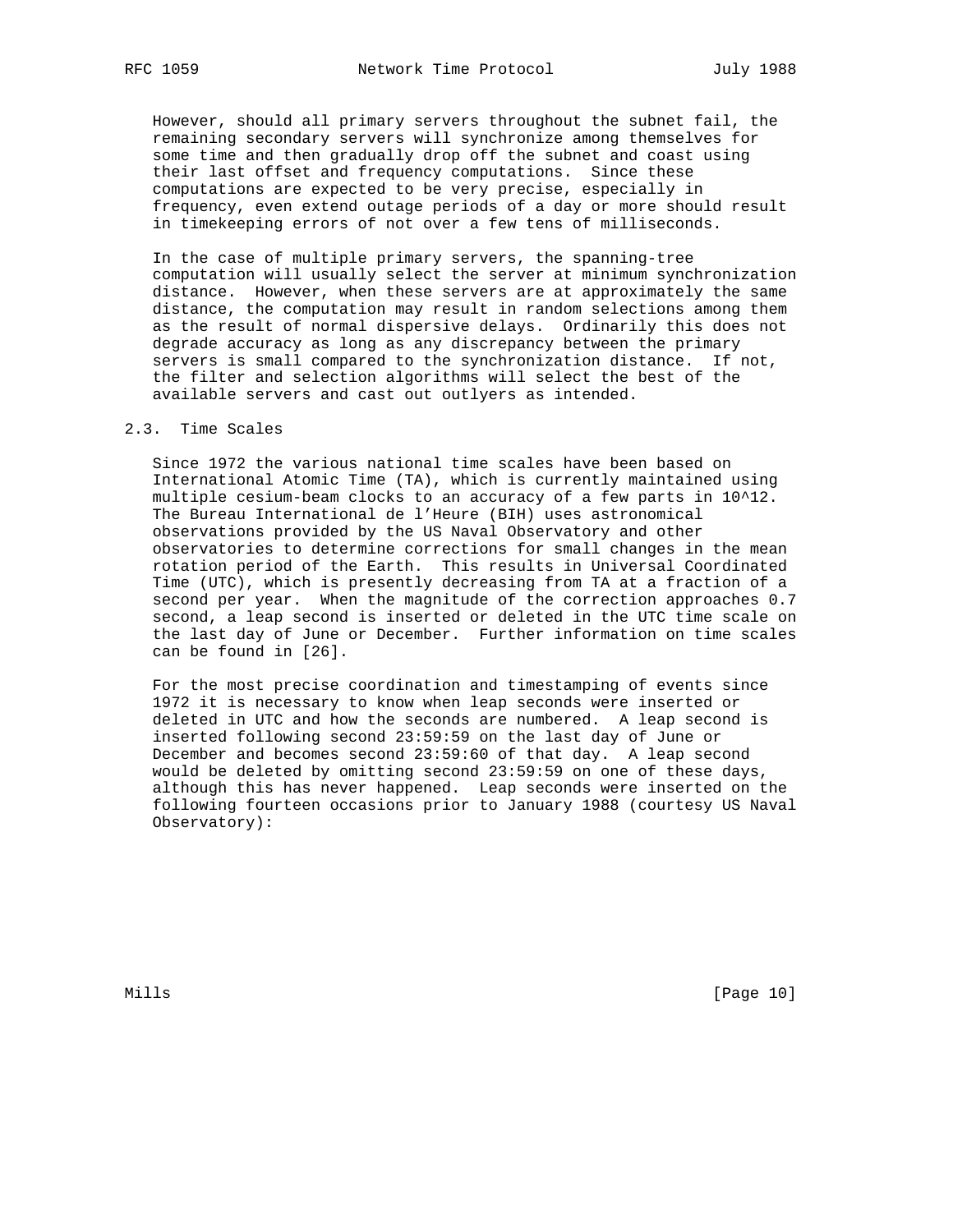| 1 June 1972     |  | 8 December 1978  |  |
|-----------------|--|------------------|--|
| 2 December 1972 |  | 9 December 1979  |  |
| 3 December 1973 |  | 10 June 1981     |  |
| 4 December 1974 |  | 11 June 1982     |  |
| 5 December 1975 |  | 12 June 1983     |  |
| 6 December 1976 |  | 13 June 1985     |  |
| 7 December 1977 |  | 14 December 1987 |  |

#### Table 2.1. Dates of Leap-Second Insertion

 Like UTC, NTP operates with an abstract oscillator synchronized in frequency to the TA time scale. At 0000 hours on 1 January 1972 the NTP time scale was set to 2,272,060,800, representing the number of TA seconds since 0000 hours on 1 January 1900. The insertion of leap seconds in UTC does not affect the oscillator itself, only the translation between TA and UTC, or conventional civil time. However, since the only institutional memory assumed by NTP is the UTC radio broadcast service, the NTP time scale is in effect reset to UTC as each offset estimate is computed. When a leap second is inserted in UTC and subsequently in NTP, knowledge of all previous leap seconds is lost. Thus, if a clock synchronized to NTP in early 1988 was used to establish the time of an event that occured in early 1972, it would be fourteen seconds early.

 When NTP is used to measure intervals between events that straddle a leap second, special considerations apply. When it is necessary to determine the elapsed time between events, such as the half life of a proton, NTP timestamps of these events can be used directly. When it is necessary to establish the order of events relative to UTC, such as the order of funds transfers, NTP timestamps can also be used directly; however, if it is necessary to establish the elapsed time between events relative to UTC, such as the intervals between payments on a mortgage, NTP timestamps must be converted to UTC using the above table and its successors.

 The current formats used by NBS radio broadcast services [2] do not include provisions for advance notice of leap seconds, so this information must be determined from other sources. NTP includes provisions to distribute advance warnings of leap seconds using the Leap Indicator bits described in Section 3. The protocol is designed so that these bits can be set manually at the primary clocks and then automatically distributed throughout the system for delivery to all logical clocks and then effected as described in Section 5.

Mills [Page 11]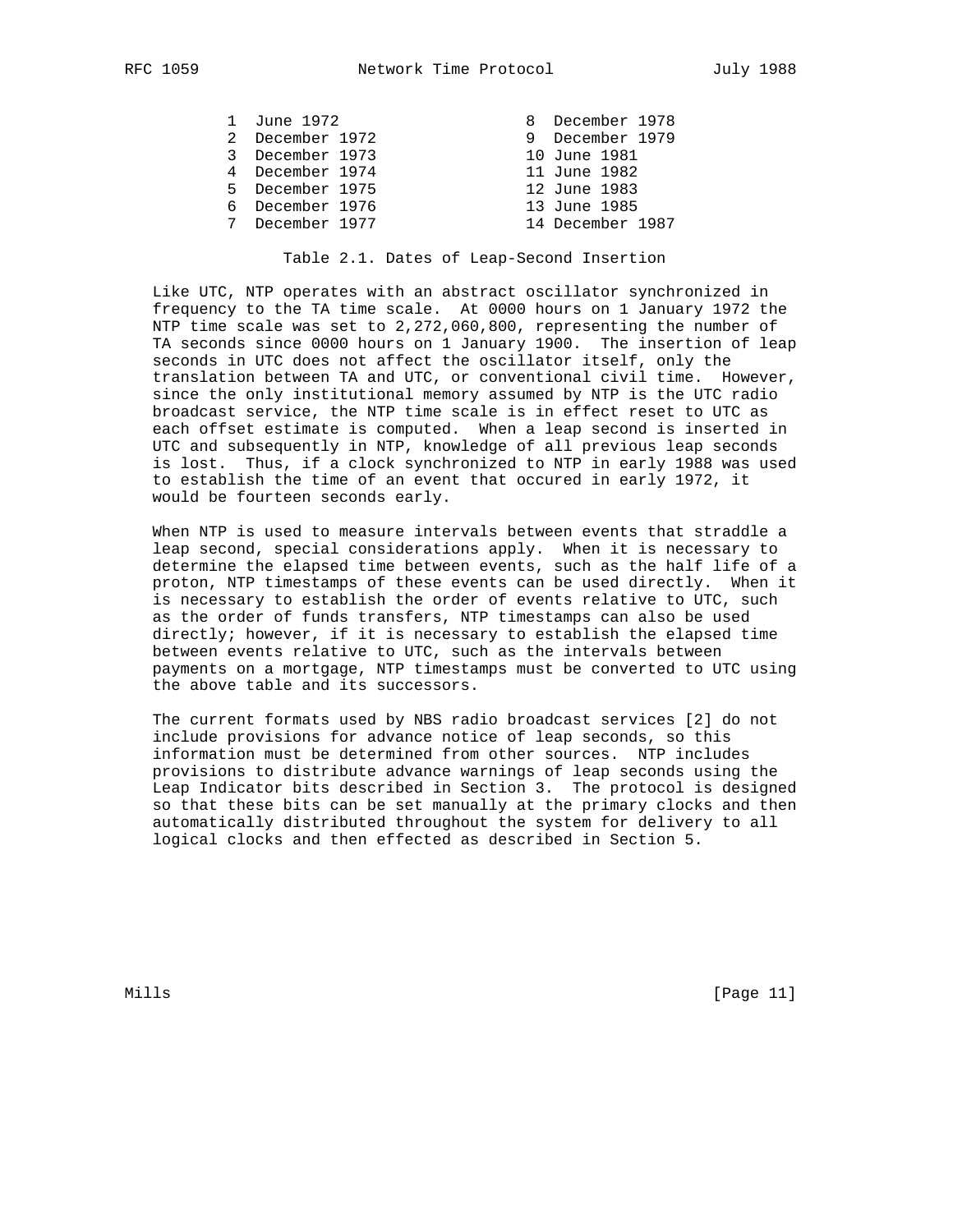# 3. Network Time Protocol

 This section consists of a formal definition of the Network Time Protocol, including its data formats, entities, state variables, events and event-processing procedures. The specification model is based on the implementation model illustrated in Figure 2.1, but it is not intended that this model is the only one upon which a specification can be based. In particular, the specification is intended to illustrate and clarify the intrinsic operations of NTP and serve as a foundation for a more rigorous, comprehensive and verifiable specification.

## 3.1. Data Formats

 All mathematical operations expressed or implied herein are in two's-complement arithmetic. Data are specified as integer or fixed-point quantities. Since various implementations would be expected to scale externally derived quantities for internal use, neither the precision nor decimal-point placement for fixed-point quantities is specified. Unless specified otherwise, all quantities are unsigned and may occupy the full field width, if designated, with an implied zero preceding the most significant (leftmost) bit. Hardware and software packages designed to work with signed quantities will thus yield surprising results when the most significant (sign) bit is set. It is suggested that externally derived, unsigned fixed-point quantities such as timestamps be shifted right one bit for internal use, since the precision represented by the full field width is seldom justified.

 Since NTP timestamps are cherished data and, in fact, represent the main product of the protocol, a special timestamp format has been established. NTP timestamps are represented as a 64-bit unsigned fixed-point number, in seconds relative to 0000 UT on 1 January 1900. The integer part is in the first 32 bits and the fraction part in the last 32 bits, as shown in the following diagram.

|              |  |  |  |  |  |  |  |  |  |  | 0 1 2 3 4 5 6 7 8 9 0 1 2 3 4 5 6 7 8 9 0 1 2 3 4 5 6 7 8 9 0 1 |  |  |  |  |  |  |  |  |
|--------------|--|--|--|--|--|--|--|--|--|--|-----------------------------------------------------------------|--|--|--|--|--|--|--|--|
|              |  |  |  |  |  |  |  |  |  |  |                                                                 |  |  |  |  |  |  |  |  |
| Integer Part |  |  |  |  |  |  |  |  |  |  |                                                                 |  |  |  |  |  |  |  |  |
|              |  |  |  |  |  |  |  |  |  |  |                                                                 |  |  |  |  |  |  |  |  |
|              |  |  |  |  |  |  |  |  |  |  | Fraction Part                                                   |  |  |  |  |  |  |  |  |
|              |  |  |  |  |  |  |  |  |  |  |                                                                 |  |  |  |  |  |  |  |  |

 This format allows convenient multiple-precision arithmetic and conversion to Time Protocol representation (seconds), but does complicate the conversion to ICMP Timestamp message representation (milliseconds). The precision of this representation is about 0.2

Mills [Page 12]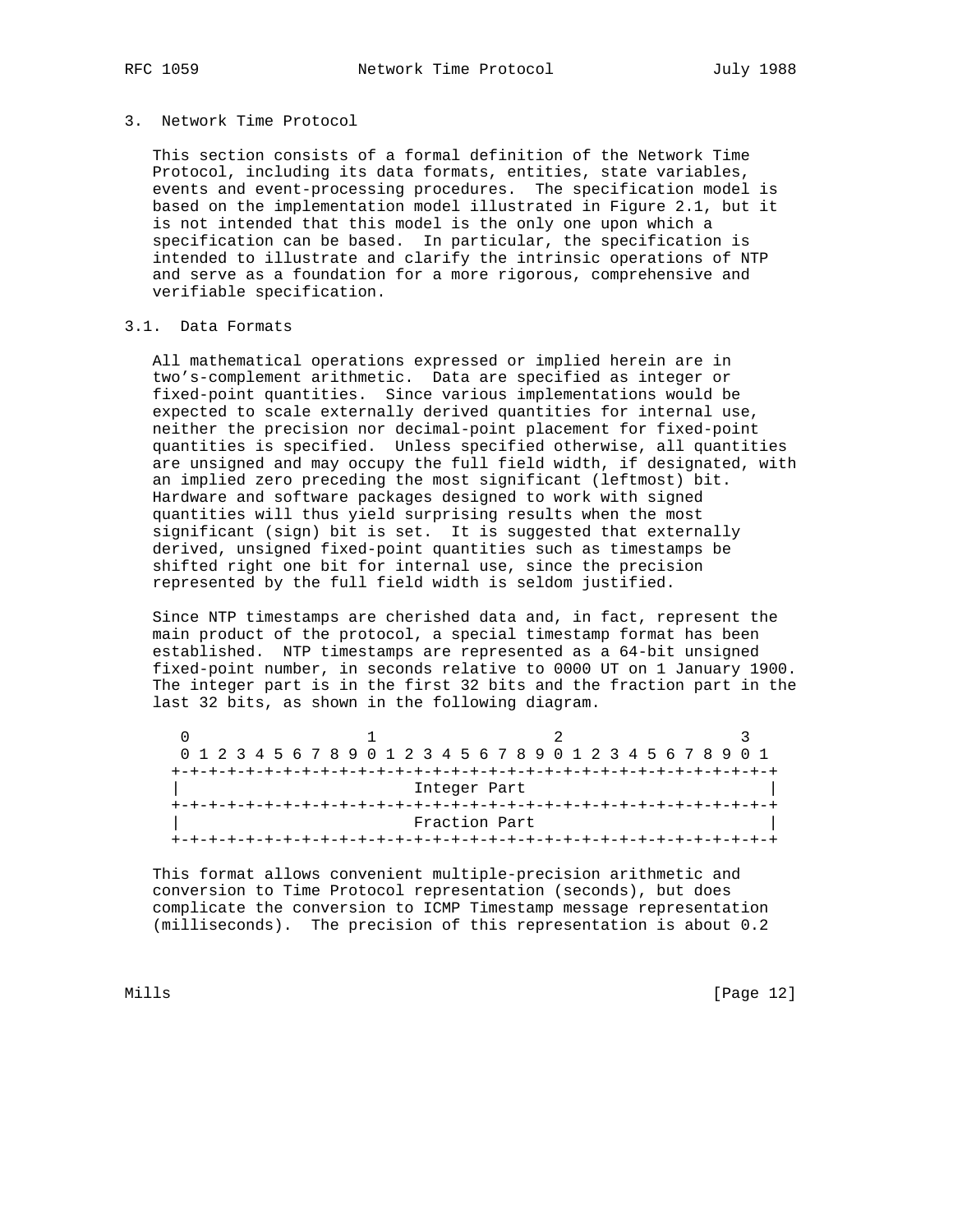nanosecond, which should be adequate for even the most exotic requirements.

 Timestamps are determined by copying the current value of the logical clock to a timestamp variable when some significant event, such as the arrival of a message, occurs. In order to maintain the highest accuracy, it is important that this be done as close to the hardware or software driver associated with the event as possible. In particular, departure timestamps should be redetermined for each link-level retransmission. In some cases a particular timestamp may not be available, such as when the host is rebooted or the protocol first starts up. In these cases the 64-bit field is set to zero, indicating the value is invalid or undefined.

 Note that since some time in 1968 the most significant bit (bit 0 of the Integer Part) has been set and that the 64-bit field will overflow some time in 2036. Should NTP be in use in 2036, some external means will be necessary to qualify time relative to 1900 and time relative to 2036 (and other multiples of 136 years). Timestamped data requiring such qualification will be so precious that appropriate means should be readily available. There will exist an 0.2-nanosecond interval, henceforth ignored, every 136 years when the 64-bit field will be zero and thus considered invalid.

# 3.2. State Variables and Parameters

 Following is a tabular summary of the various state variables and parameters used by the protocol. They are separated into classes of system variables, which relate to the operating system environment and logical clock mechanism; peer variables, which are specific to each peer operating in symmetric mode or client mode; packet variables, which represent the contents of the NTP message; and parameters, which are fixed in all implementations of the current version. For each class the description of the variable is followed by its name and the procedure or value which controls it. Note that variables are in lower case, while parameters are in upper case.

Mills [Page 13]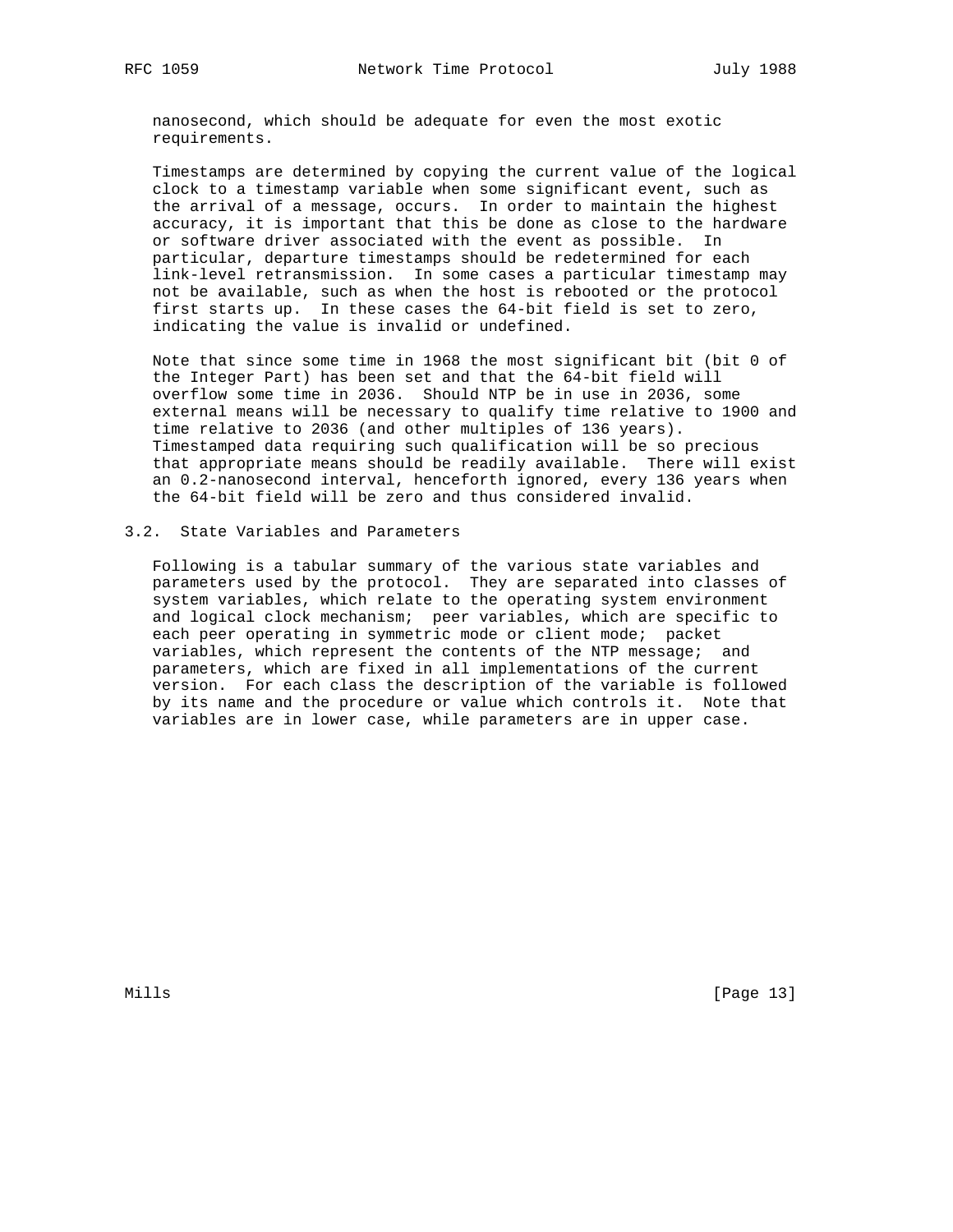| Logical Clock<br>sys.clock<br>Clock Source<br>sys.peer<br>Leap Indicator<br>sys.leap                                                                                                                                 | Control                                                            |
|----------------------------------------------------------------------------------------------------------------------------------------------------------------------------------------------------------------------|--------------------------------------------------------------------|
|                                                                                                                                                                                                                      | update<br>selection<br>algorithm                                   |
| Stratum<br>sys.stratum<br>Precision<br>sys.precision<br>Synchronizing Distance<br>sys.distance<br>Estimated Drift Rate<br>sys.drift<br>Reference Clock Identifier<br>sys.refid<br>sys.reftime<br>Reference Timestamp | update<br>update<br>system<br>update<br>system<br>update<br>update |

# Table 3.1. System Variables

| Peer Variables             | Name                   | Control              |
|----------------------------|------------------------|----------------------|
| Peer Address               | peer.srcadr            | system               |
| Peer Port                  | peer.srcport           | system               |
| Local Address              | peer.dstadr            | system               |
| Local Port                 | peer.dstport           | system               |
| Peer State                 | peer.state             | receive,<br>transmit |
| Reachability Register      | peer.reach             | receive,<br>transmit |
| Peer Timer                 | peer.timer             | system               |
| Timer Threshold            | peer.threshold         | system               |
| Leap Indicator             | peer.leap              | receive              |
| Stratum                    | peer.stratum           | receive              |
| Peer Poll Interval         | peer.ppoll             | receive              |
| Host Poll Interval         | peer.hpoll             | receive,<br>transmit |
| Precision                  | peer.precision         | receive              |
| Synchronizing Distance     | peer.distance          | receive              |
| Estimated Drift Rate       | peer.drift             | receive              |
| Reference Clock Identifier | peer.refid             | receive              |
| Reference Timestamp        | peer.reftime           | receive              |
| Originate Timestamp        | peer.org               | receive              |
| Receive Timestamp          | peer.rec               | receive              |
| Filter Register            | peer.filter            | filter<br>algorithm  |
| Delay Estimate             | peer.delay             | filter<br>algorithm  |
| Offset Estimate            | peer.offset            | filter<br>algorithm  |
| Dispersion Estimate        | peer.dispersion filter |                      |

Table 3.2. Peer Variables

Mills [Page 14]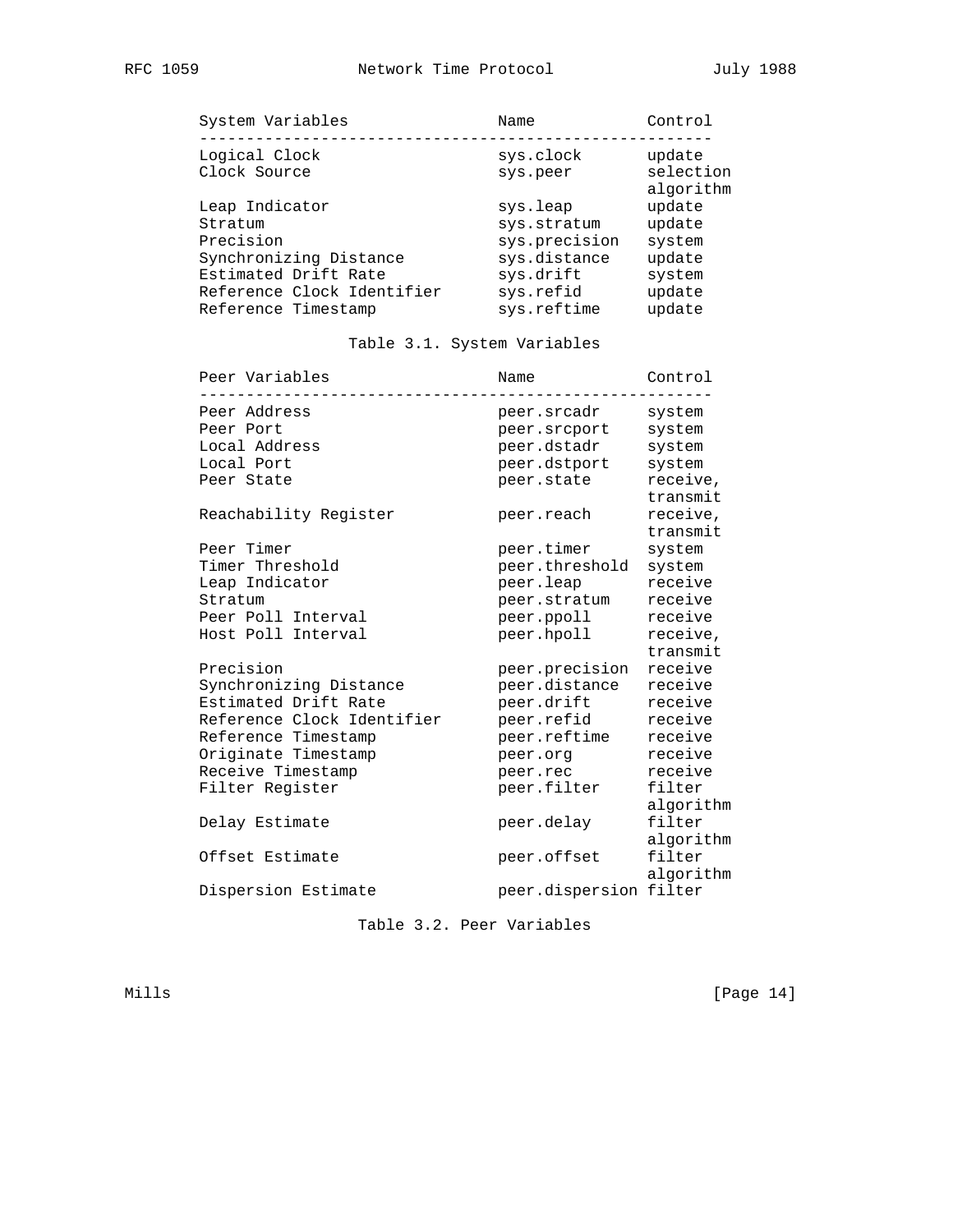| Packet Variables           | Name          | Control  |
|----------------------------|---------------|----------|
| Peer Address               | pkt.srcadr    | transmit |
| Peer Port                  | pkt.srcport   | transmit |
| Local Address              | pkt.dstadr    | transmit |
| Local Port                 | pkt.dstport   | transmit |
| Leap Indicator             | pkt.leap      | transmit |
| Version Number             | pkt.version   | transmit |
| Stratum                    | pkt.stratum   | transmit |
| Poll                       | pkt.poll      | transmit |
| Precision                  | pkt.precision | transmit |
| Synchronizing Distance     | pkt.distance  | transmit |
| Estimated Drift Rate       | pkt.drift     | transmit |
| Reference Clock Identifier | pkt.refid     | transmit |
| Reference Timestamp        | pkt.reftime   | transmit |
| Originate Timestamp        | pkt.org       | transmit |
| Receive Timestamp          | pkt.rec       | transmit |
| Transmit Timestamp         | pkt.xmt       | transmit |

# Table 3.3. Packet Variables

| Parameters                 | Name           | Value               |
|----------------------------|----------------|---------------------|
| NTP Version                | NTP.VERSION    |                     |
| NTP Port                   | NTP.PORT       | 123                 |
| Minimum Polling Interval   | NTP.MINPOLL    | $6(64 \text{ sec})$ |
| Maximum Polling Interval   | NTP.MAXPOLL    | 10 (1024<br>sec)    |
| Maximum Dispersion         | NTP.MAXDISP    | 65535 ms            |
| Reachability Register Size | PEER. WINDOW   | 8                   |
| Shift Register Size        | PEER. SHIFT    | 4/8                 |
| Dispersion Threshold       | PEER.THRESHOLD | $500$ ms            |
| Filter Weight              | PEER.FILTER    | . 5                 |
| Select Weight              | PEER.SELECT    | .75                 |
|                            |                |                     |

## Table 3.4. Parameters

 Following is a description of the various variables used in the protocol. Additional details on formats and use are presented in later sections and appendices.

# 3.2.1. Common Variables

 The following variables are common to the system, peer and packet classes.

 Peer Address (peer.srcadr, pkt.srcadr) Peer Port (peer.srcport, pkt.srcport)

Mills [Page 15]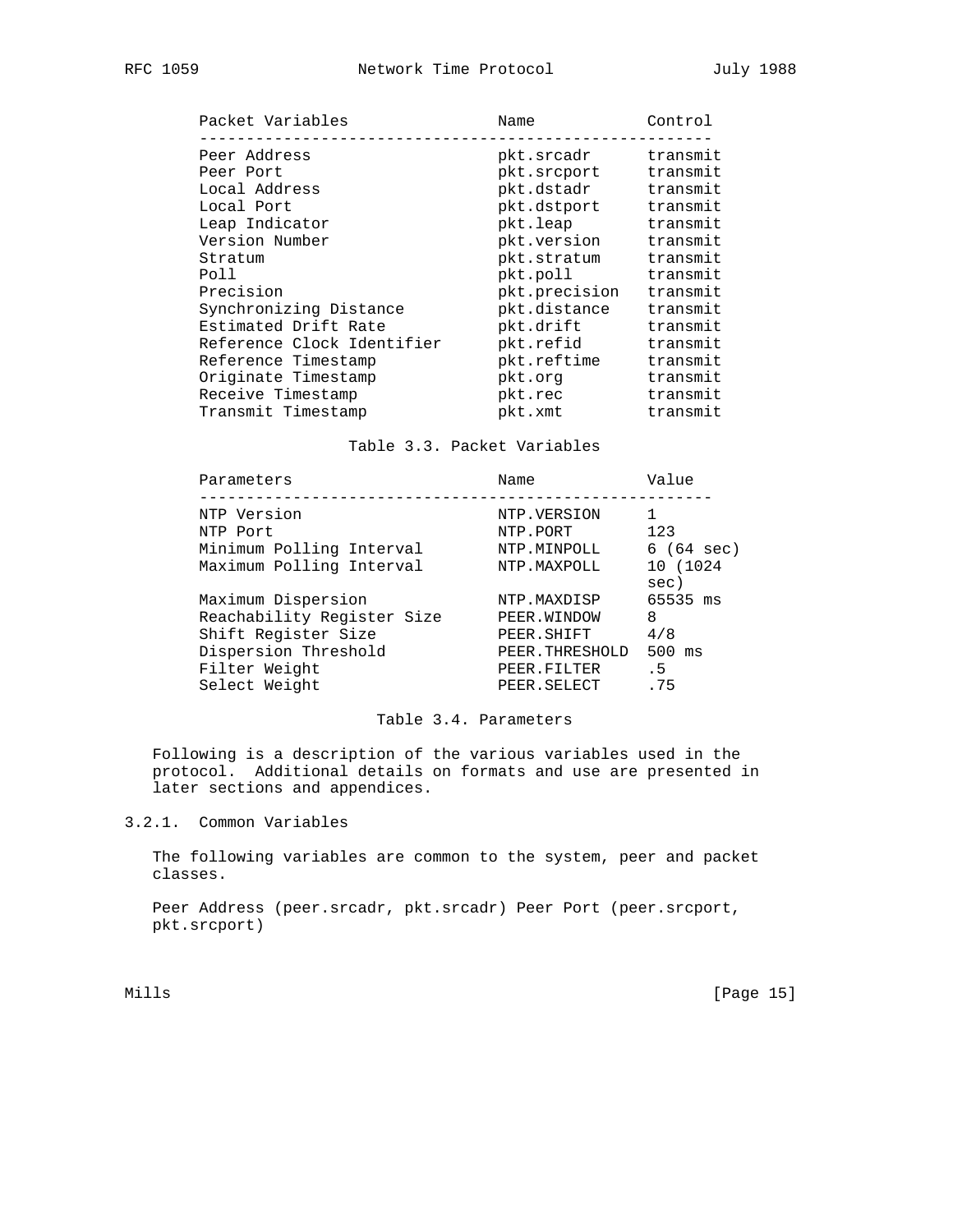These are the 32-bit Internet address and 16-bit port number of the remote host.

 Local Address (peer.dstadr, pkt.dstadr) Local Port (peer.dstport, pkt.dstport)

 These are the 32-bit Internet address and 16-bit port number of the local host. They are included among the state variables to support multi-homing.

Leap Indicator (sys.leap, peer.leap, pkt.leap)

 This is a two-bit code warning of an impending leap second to be inserted in the NTP time scale. The bits are set before 23:59 on the day of insertion and reset after 00:01 on the following day. This causes the number of seconds (rollover interval) in the day of insertion to be increased or decreased by one. In the case of primary servers the bits are set by operator intervention, while in the case of secondary servers the bits are set by the protocol. The two bits are coded as follows:

- 00 no warning (day has 86400 seconds)
- 01 +1 second (day has 86401 seconds) seconds)
- 10 -1 second (day has 86399 seconds) seconds)
- 11 alarm condition (clock not synchronized)

 In all except the alarm condition (11) NTP itself does nothing with these bits, except pass them on to the time-conversion routines that are not part of NTP. The alarm condition occurs when, for whatever reason, the logical clock is not synchronized, such as when first coming up or after an extended period when no outside reference source is available.

Stratum (sys.stratum, peer.stratum, pkt.stratum)

 This is an integer indicating the stratum of the logical clock. A value of zero is interpreted as unspecified, one as a primary clock (synchronized by outside means) and remaining values as the stratum level (synchronized by NTP). For comparison purposes a value of zero is considered greater than any other value.

Peer Poll Interval (peer.ppoll, pkt.poll)

 This is a signed integer used only in symmetric mode and indicating the minimum interval between messages sent to the peer, in seconds as a power of two. For instance, a value of six

Mills [Page 16]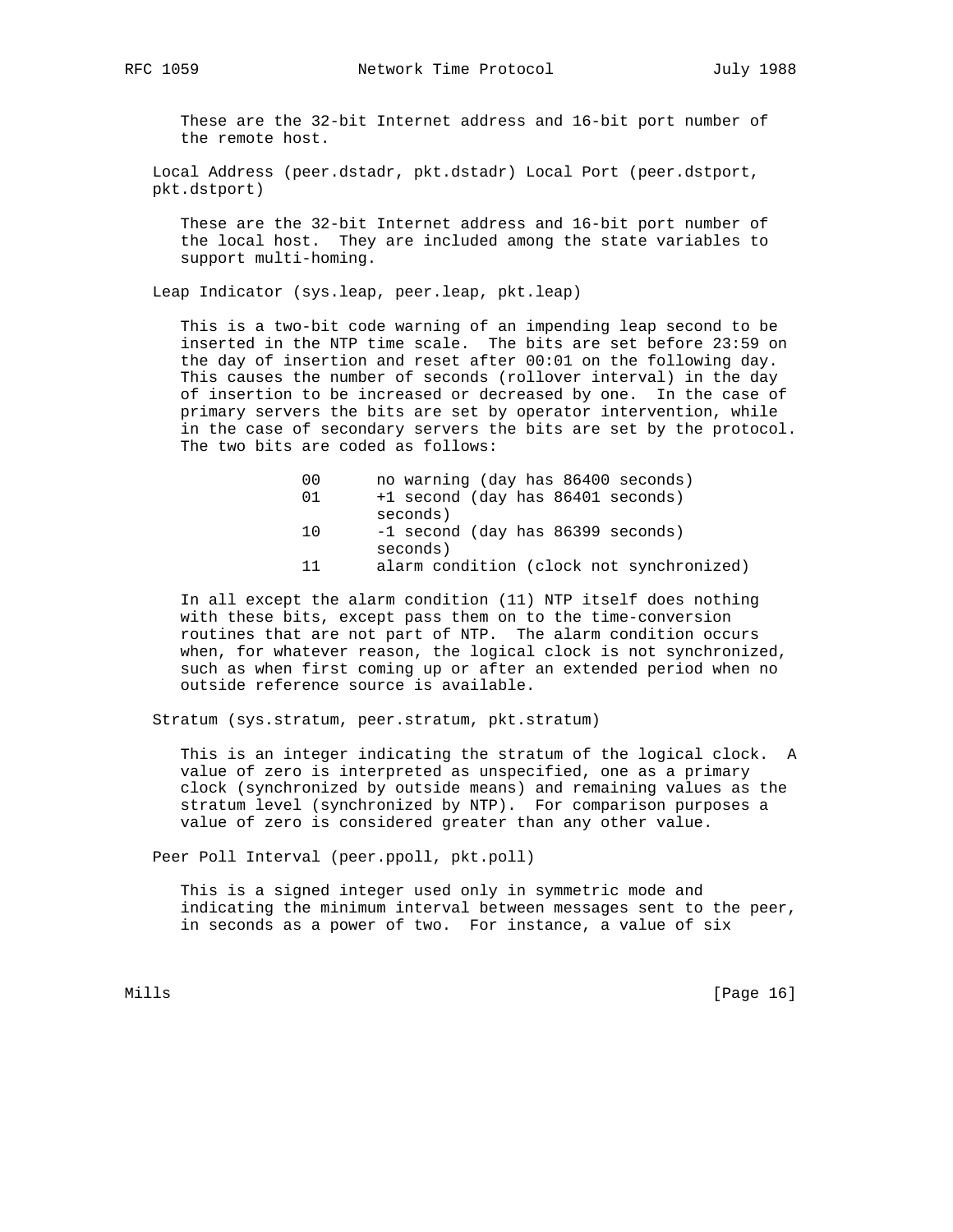indicates a minimum interval of 64 seconds. The value of this variable must not be less than NTP.MINPOLL and must not be greater than NTP.MAXPOLL.

Precision (sys.precision, peer.precision, pkt.precision)

 This is a signed integer indicating the precision of the logical clock, in seconds to the nearest power of two. For instance, a 60-Hz line-frequency clock would be assigned the value -6, while a 1000-Hz crystal-derived clock would be assigned the value -10.

Synchronizing Distance (sys.distance, peer.distance, pkt.distance)

 This is a fixed-point number indicating the estimated roundtrip delay to the primary clock, in seconds.

Estimated Drift Rate (sys.drift, peer.drift, pkt.drift)

 This is a fixed-point number indicating the estimated drift rate of the local clock, in dimensionless units.

Reference Clock Identifier (sys.refid, peer.refid, pkt.refid)

 This is a code identifying the particular reference clock or server. The interpretation of the value depends on the stratum. For stratum values of zero (unspecified) or one (primary clock), the value is an ASCII string identifying the reason or clock, respectively. For stratum values greater than one (synchronized by NTP), the value is the 32-bit Internet address of the reference server.

Reference Timestamp (sys.reftime, peer.reftime, pkt.reftime)

 This is the local time, in timestamp format, when the logical clock was last updated. If the logical clock has never been synchronized, the value is zero.

## 3.2.2. System Variables

 The following variables are used by the operating system in order to synchronize the logical clock.

Logical Clock (sys.clock)

 This is the current local time, in timestamp format. Local time is derived from the hardware clock of the particular machine and increments at intervals depending on the design used. An

Mills [Page 17]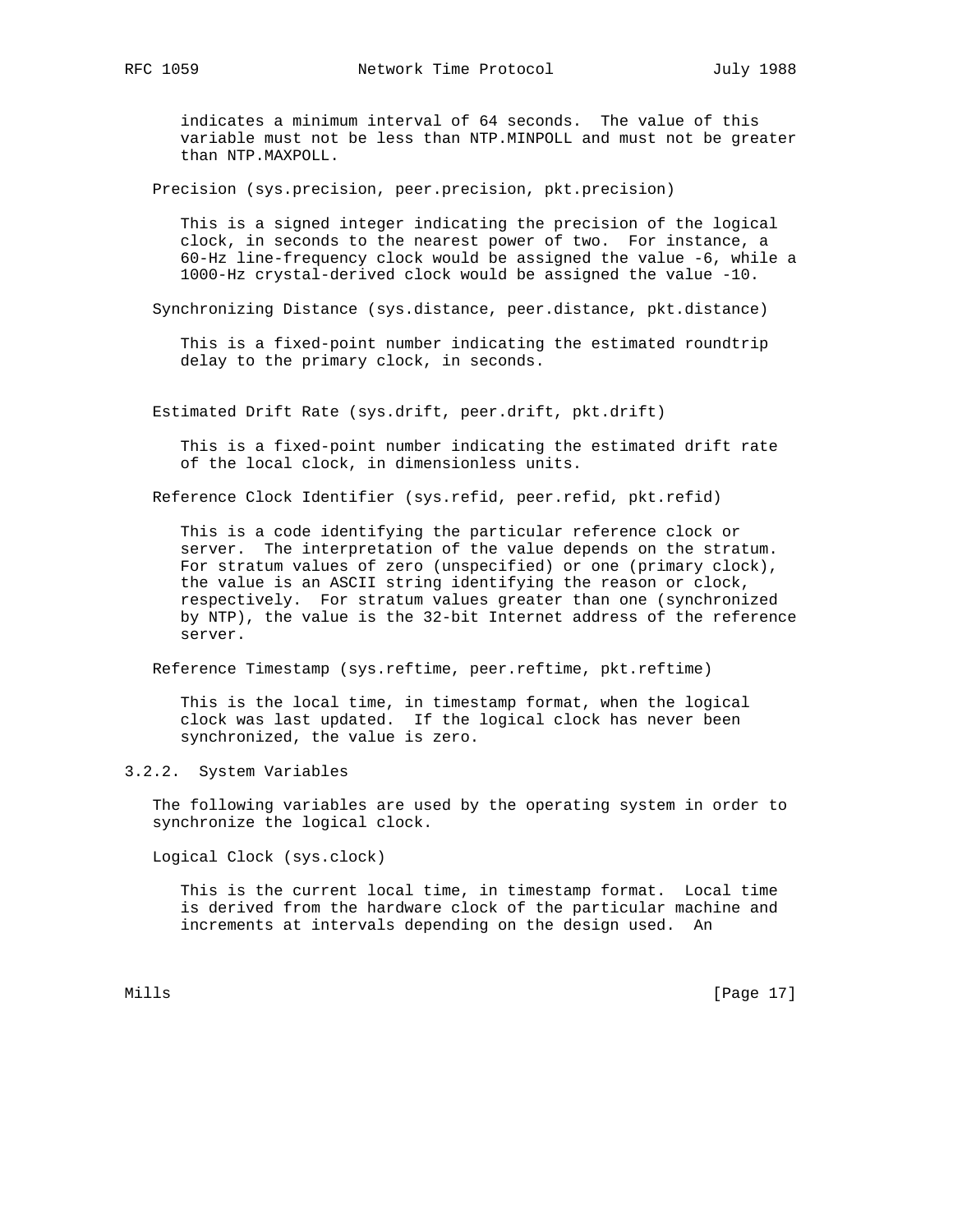appropriate design, including slewing and drift-compensation mechanisms, is described in Section 5.

Clock Source (sys.peer)

 This is a selector identifying the current clock source. Usually this will be a pointer to a structure containing the peer variables.

3.2.3. Peer Variables

 Following is a list of state variables used by the peer management and measurement functions. There is one set of these variables for every peer operating in client mode or symmetric mode.

Peer State (peer.state)

This is a bit-encoded quantity used for various control functions.

Host Poll Interval (peer.hpoll)

 This is a signed integer used only in symmetric mode and indicating the minimum interval between messages expected from the peer, in seconds as a power of two. For instance, a value of six indicates a minimum interval of 64 seconds. The value of this variable must not be less than NTP.MINPOLL and must not be greater than NTP.MAXPOLL.

Reachability Register (peer.reach)

 This is a code used to determine the reachability status of the peer. It is used as a shift register, with bits entering from the least significant (rightmost) end. The size of this register is specified as PEER.SHIFT bits.

Peer Timer (peer.timer)

 This is an integer counter used to control the interval between transmitted NTP messages.

Timer Threshold (peer.threshold)

 This is the timer value which, when reached, causes the timeout procedure to be executed.

Originate Timestamp (peer.org, pkt.org)

This is the local time, in timestamp format, at the peer when its

Mills [Page 18]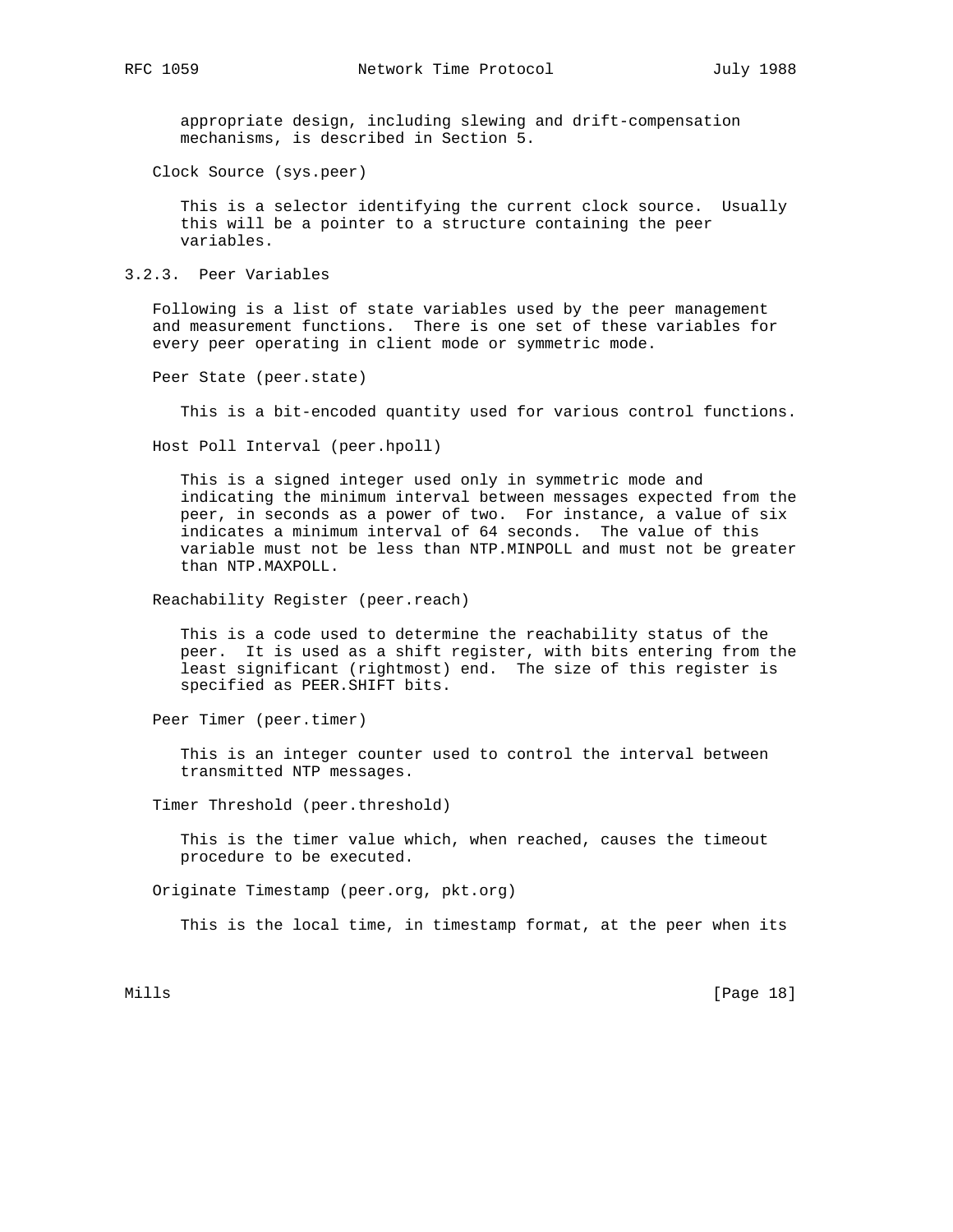latest NTP message was sent. If the peer becomes unreachable the value is set to zero.

Receive Timestamp (peer.rec, pkt.rec)

 This is the local time, in timestamp format, when the latest NTP message from the peer arrived. If the peer becomes unreachable the value is set to zero.

3.2.4. Packet Variables

 Following is a list of variables used in NTP messages in addition to the common variables above.

Version Number (pkt.version)

 This is an integer indicating the version number of the sender. NTP messages will always be sent with the current version number NTP.VERSION and will always be accepted if the version number matches NTP.VERSION. Exceptions may be advised on a case-by-case basis at times when the version number is changed.

Transmit Timestamp (pkt.xmt)

 This is the local time, in timestamp format, at which the NTP message departed the sender.

3.2.5. Clock Filter Variables

 When the filter and selection algorithms suggested in Section 4 are used, the following state variables are defined. There is one set of these variables for every peer operating in client mode or symmetric mode.

Filter Register (peer.filter)

 This is a shift register of PEER.WINDOW bits, where each stage is a tuple consisting of the measured delay concatenated with the measured offset associated with a single observation. Delay/offset observations enter from the least significant (rightmost) right and are shifted towards the most significant (leftmost) end and eventually discarded as new observations arrive. The register is cleared to zeros when (a) the peer becomes unreachable or (b) the logical clock has just been reset so as to cause a significant discontinuity in local time.

Mills [Page 19]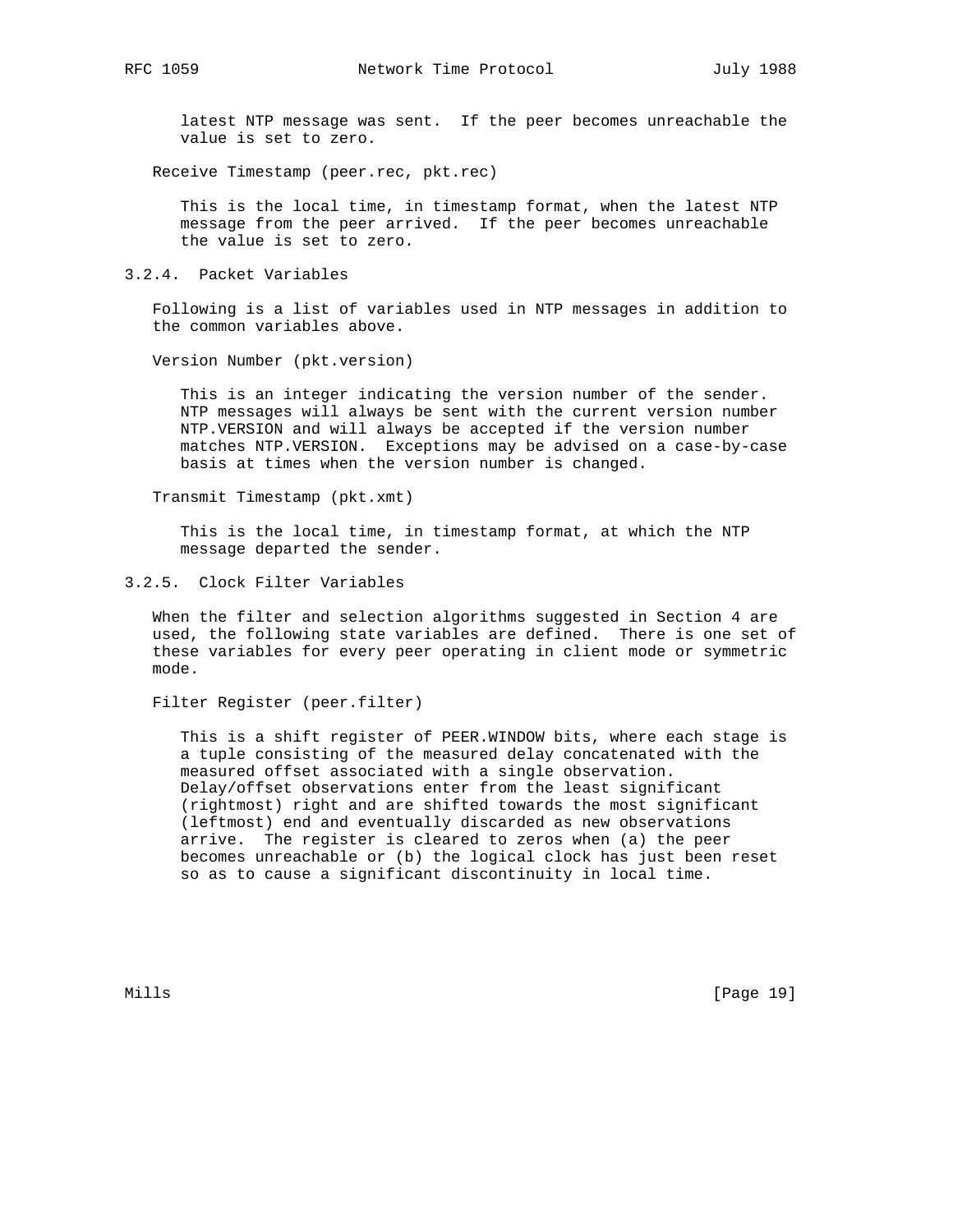Delay Estimate (peer.delay)

 This is a signed, fixed-point number indicating the latest delay estimate output from the filter, in seconds. While the number is signed, only those values greater than zero represent valid delay estimates.

Offset Estimate (peer.offset)

 This is a signed, fixed-point number indicating the latest offset estimate output from the filter, in seconds.

Dispersion Estimate (peer.dispersion)

 This is a fixed-point number indicating the latest dispersion estimate output from the filter, in scrambled units.

3.2.6. Parameters

 Following is a list of parameters assumed for all implementations operating in the Internet system. It is necessary to agree on the values for these parameters in order to avoid unnecessary network overheads and stable peer associations.

Version Number (NTP.VERSION)

This is the NTP version number, currently one (1).

NTP Port (NTP.PORT)

 This is the port number (123) assigned by the Internet Number Czar to NTP.

Minimum Polling Interval (NTP.MINPOLL)

 This is the minimum polling interval allowed by any peer of the Internet system, currently set to 6 (64 seconds).

Maximum Polling Interval (NTP.MAXPOLL)

 This is the maximum polling interval allowed by any peer of the Internet system, currently set to 10 (1024 seconds).

Maximum Dispersion (NTP.MAXDISP)

 This is the maximum dispersion assumed by the filter algorithms, currently set to 65535 milliseconds.

Mills [Page 20]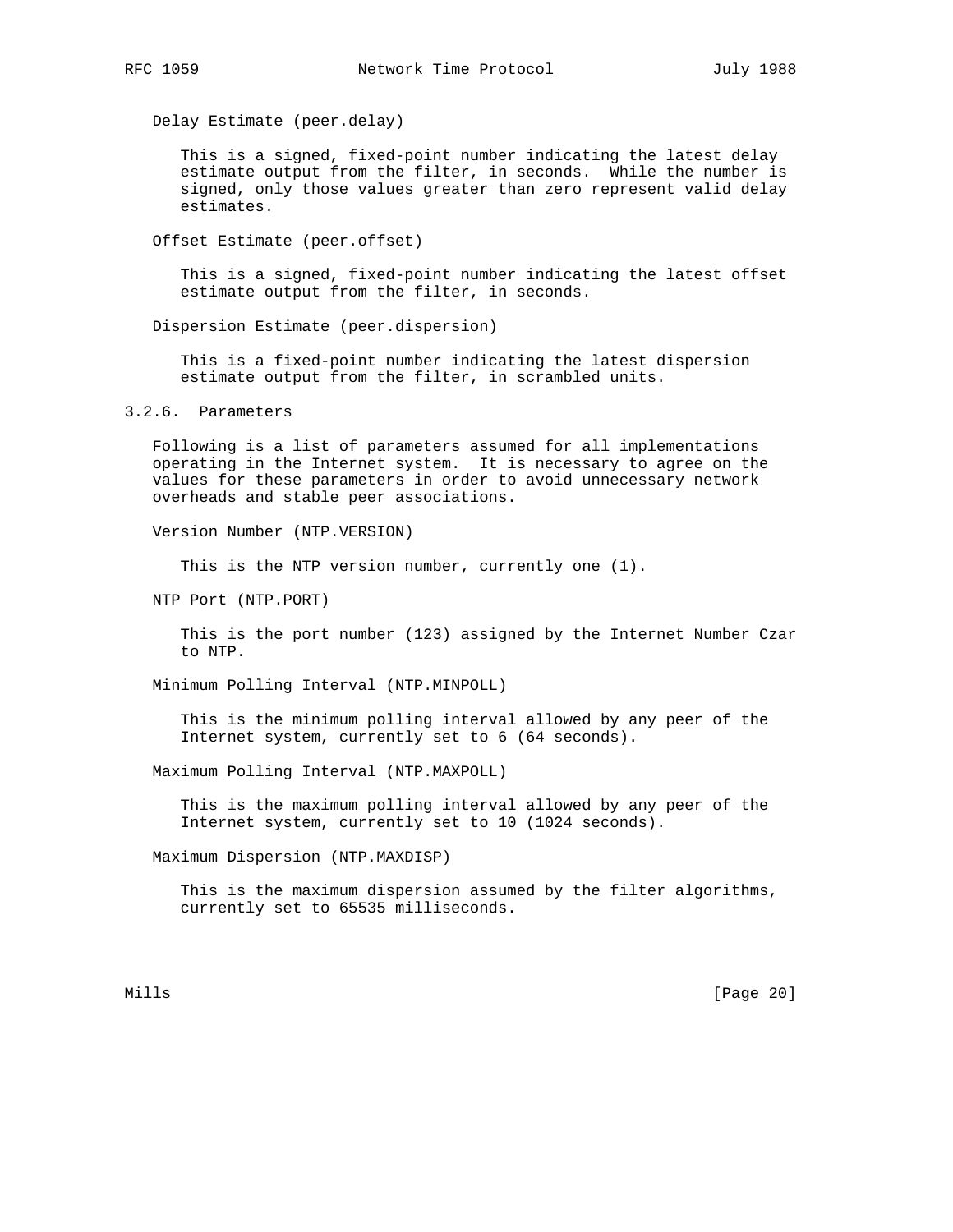Reachability Register Size (PEER.WINDOW)

 This is the size of the Reachability Register (peer.reach), currently set to eight (8) bits.

Shift Register Size (PEER.SHIFT)

 When the filter and selection algorithms suggested in Section 4 are used, this is the size of the Clock Filter (peer.filter) shift register, in bits. For crystal-stabilized oscillators a value of eight (8) is suggested, while for mains-frequency oscillators a value of four (4) is suggested. Additional considerations are given in Section 5.

Dispersion Threshold (PEER.THRESHOLD)

 When the filter and selection algorithms suggested in Section 4 are used, this is the threshold used to discard noisy data. While a value of 500 milliseconds is suggested, the value may be changed to suit local conditions on particular peer paths.

Filter Weight (PEER.FILTER)

 When the filter algorithm suggested in Section 4 is used, this is the filter weight used to discard noisy data. While a value of 0.5 is suggested, the value may be changed to suit local conditions on particular peer paths.

Select Weight (PEER.SELECT)

 When the selection algorithm suggested in Section 4 is used, this is the select weight used to discard outlyers. data. While a value of 0.75 is suggested, the value may be changed to suit local conditions on particular peer paths.

3.3. Modes of Operation

 An NTP host can operate in three modes: client, server and symmetric. The mode of operation is determined by whether the source port (peer.srcport) or destination port (peer.dstport) peer variables contain the assigned NTP service port number NTP.PORT (123) as shown in the following table.

Mills [Page 21]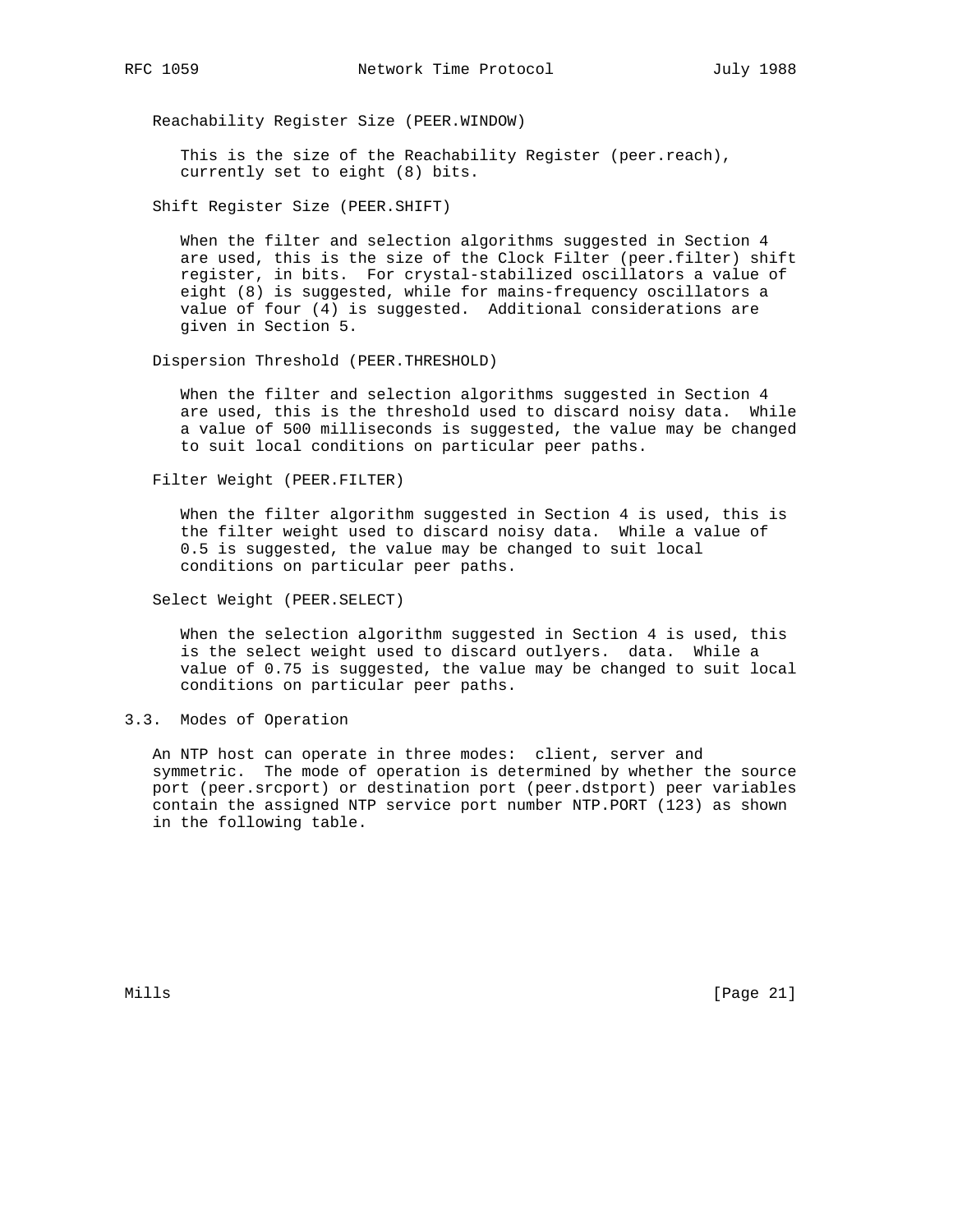| not NTP.PORT<br>not NTP.PORT<br>not NTP.PORT<br>NTP.PORT<br>server<br>client<br>not NTP.PORT<br>NTP.PORT<br>symmetric<br>NTP.PORT<br>NTP.PORT | peer.srcport | peer.dstport | Mode         |
|-----------------------------------------------------------------------------------------------------------------------------------------------|--------------|--------------|--------------|
|                                                                                                                                               |              |              | not possible |

 A host operating in client mode occasionally sends an NTP message to a host operating in server mode. The server responds by simply interchanging addresses and ports, filling in the required information and returning the message to the client. Servers then need retain no state information between client requests. Clients are free to manage the intervals between sending NTP messages to suit local conditions.

 In symmetric mode the client/server distinction disappears. Each host maintains a table with as many entries as active peers. Each entry includes a code uniquely identifying the peer (e.g., Internet address and port), together with status information and a copy of the timestamps last received. A host operating in symmetric mode periodically sends NTP messages to each peer including the latest copy of the timestamps. The intervals between sending NTP messages are managed jointly by the host and each peer using the polling variables peer.ppoll and peer.hpoll.

 When a pair of peers operating in symmetric mode exchange NTP messages and each determines that the other is reachable, an association is formed. One or both peers must be in active state; that is, sending messages to the other regardless of reachability status. A peer not in active state is in passive state. If a peer operating in passive state discovers that the other peer is no longer reachable, it ceases sending messages and reclaims the storage and timer resources used by the association. A peer operating in client mode is always in active state, while a peer operating in server mode is always in passive state.

## 3.4. Event Processing

 The significant events of interest in NTP occur upon expiration of the peer timer, one of which is dedicated to each peer operating in symmetric or client modes, and upon arrival of an NTP message from the various peers. An event can also occur as the result of an operator command or detected system fault, such as a primary clock failure. This section describes the procedures invoked when these events occur.

Mills [Page 22]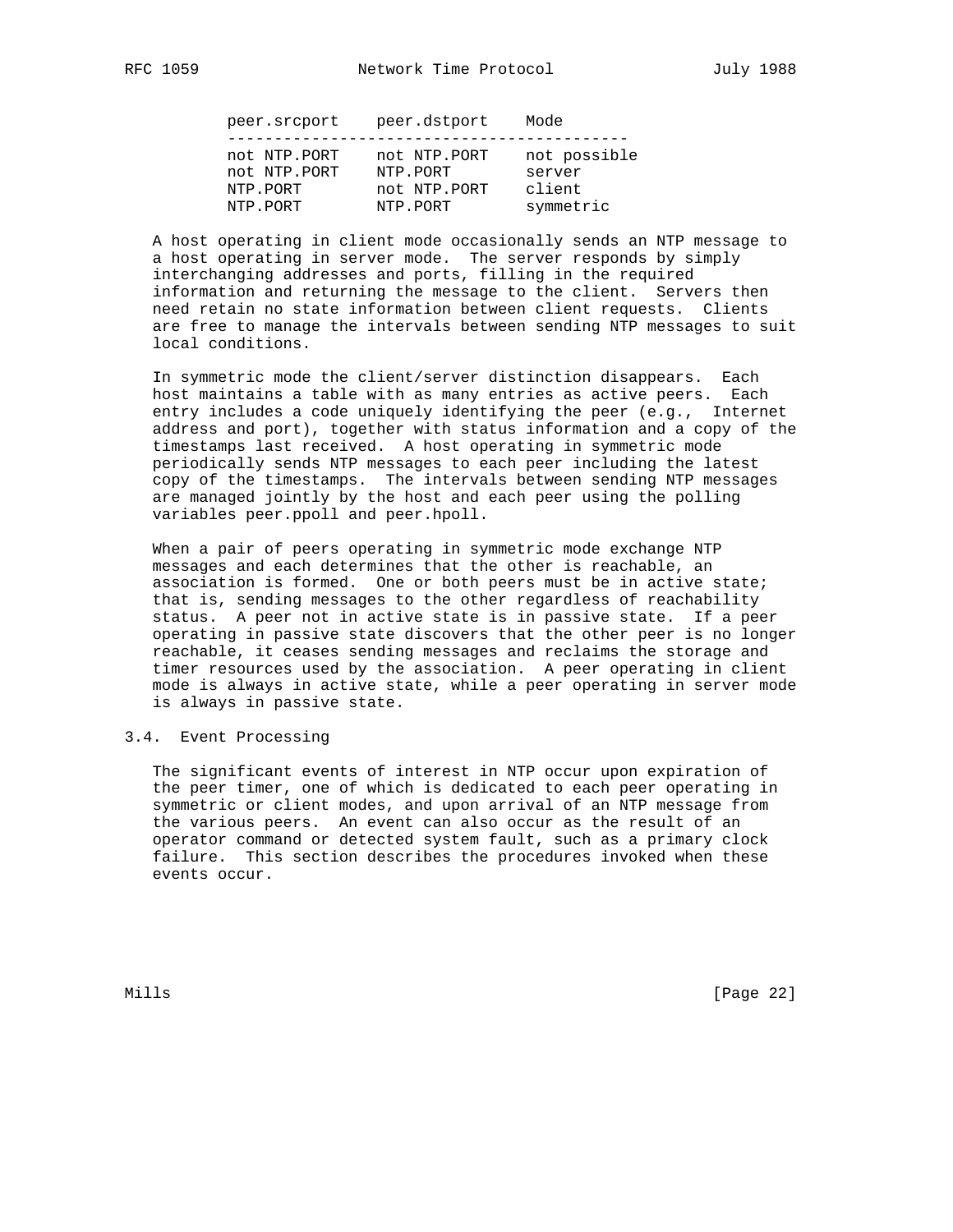# 3.4.1. Timeout Procedure

 The timeout procedure is called in client and symmetric modes when the peer timer (peer.timer) reaches the value of the timer threshold (peer.threshold) variable. First, the reachability register (peer.reach) is shifted one position to the left and a zero replaces the vacated bit. Then an NTP message is constructed and sent to the peer. If operating in active state or in passive state and peer.reach is nonzero (reachable), the peer.timer is reinitialized (resumes counting from zero) and the value of peer.threshold is set to:

> peer.threshold <- max( min( peer.ppoll, peer.hpoll, NTP.MAXPOLL), NTP.MINPOLL) .

 If operating in active state and peer.reach is zero (unreachable), the peer variables are updated as follows:

> peer.hpoll <- NTP.MINPOLL peer.disp <- NTP.MAXDISP peer.filter <- 0 (cleared) peer.org <- 0 peer.rec <- 0

 Then the clock selection algorithm is called, which may result in a new clock source (sys.peer). In other cases the protocol ceases operation and the storage and timer resources are reclaimed for subsequent use.

 An NTP message is constructed as follows (see Appendices A and B for formats). First, the IP and UDP packet variables are copied from the peer variables (note the interchange of source and destination addresses and ports):

|  | pkt.srcadr <- peer.dstadr |  | pkt.srcport <- peer.dstport |
|--|---------------------------|--|-----------------------------|
|  | pkt.dstadr <- peer.srcadr |  | pkt.dstport <- peer.srcport |

 Next, the NTP packet variables are copied (rescaled as necessary) from the system and peer variables:

 pkt.leap <- sys.leap pkt.distance <- sys.distance pkt.version <- NTP.VERSION pkt.drift <- sys.drift pkt.stratum <- sys.stratum pkt.refid <- sys.refid pkt.poll <- peer.hpoll pkt.reftime <- sys.reftime pkt.precision <- sys.precision

 Finally, the NTP packet timestamp variables are copied, depending on whether the peer is operating in symmetric mode and reachable, in

Mills [Page 23]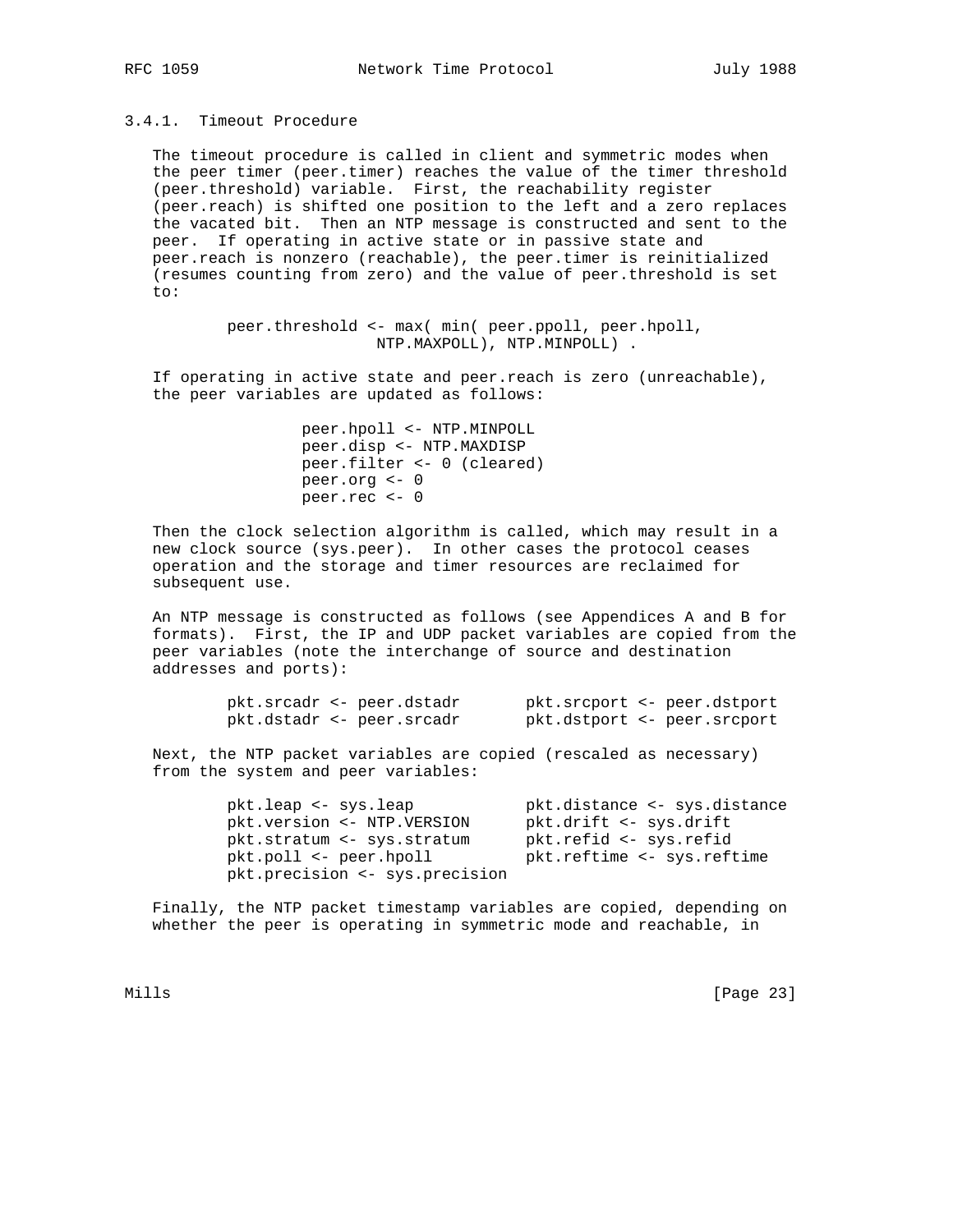symmetric mode and not reachable (but active) or in client mode:

| Symmetric Reachable  | Symmetric Active     | Client               |
|----------------------|----------------------|----------------------|
|                      |                      |                      |
| pkt.org <- peer.org  | $pkt.org < -0$       | pkt.org <- sys.clock |
| pkt.rec <- peer.rec  | $pk$ .rec $<-0$      | pkt.rec <- sys.clock |
| pkt.xmt <- sys.clock | pkt.xmt <- sys.clock | pkt.xmt <- sys.clock |

 Note that the order of copying should be designed so that the time to perform the copy operations themselves does not degrade the measurement accuracy, which implies that the sys.clock values should be copied last. The reason for the choice of zeros to fill the pkt.org and pkt.rec packet variables in the symmetric unreachable case is to avoid the use of old data after a possibly extensive period of unreachability. The reason for the choice of sys.clock to fill these variables in the client case is that, if for some reason the NTP message is returned by the recipient unaltered, as when testing with an Internet-echo server, this convention still allows at least the roundtrip time to be accurately determined without special handling.

## 3.4.2. Receive Procedure

 The receive procedure is executed upon arrival of an NTP message. If the version number of the message (pkt.version) does not match the current version number (NTP.VERSION), the message is discarded; however, exceptions may be advised on a case-by-case basis at times when the version number is changed.

 If the clock of the sender is unsynchronized (pkt.leap = 11), or the receiver is in server mode or the receiver is in symmetric mode and the stratum of the sender is greater than the stratum of the receiver (pkt.stratum > sys.stratum), the message is simply returned to the sender along with the timestamps. In this case the addresses and ports are interchanged in the IP and UDP headers:

pkt.srcadr <-> pkt.dstadr pkt.srcport <-> pkt.dstport

The following packet variables are updated from the system variables:

| pkt.leap <- sys.leap                                      | pkt.distance <- sys.distance |
|-----------------------------------------------------------|------------------------------|
| pkt.version <- NTP.VERSION                                | pkt.drift <- sys.drift       |
| pkt.stratum <- sys.stratum                                | pkt.refid <- sys.refid       |
| pkt.precision <- sys.precision pkt.reftime <- sys.reftime |                              |

 Note that the pkt.poll packet variable is unchanged. The timestamps are updated in the order shown:

Mills [Page 24]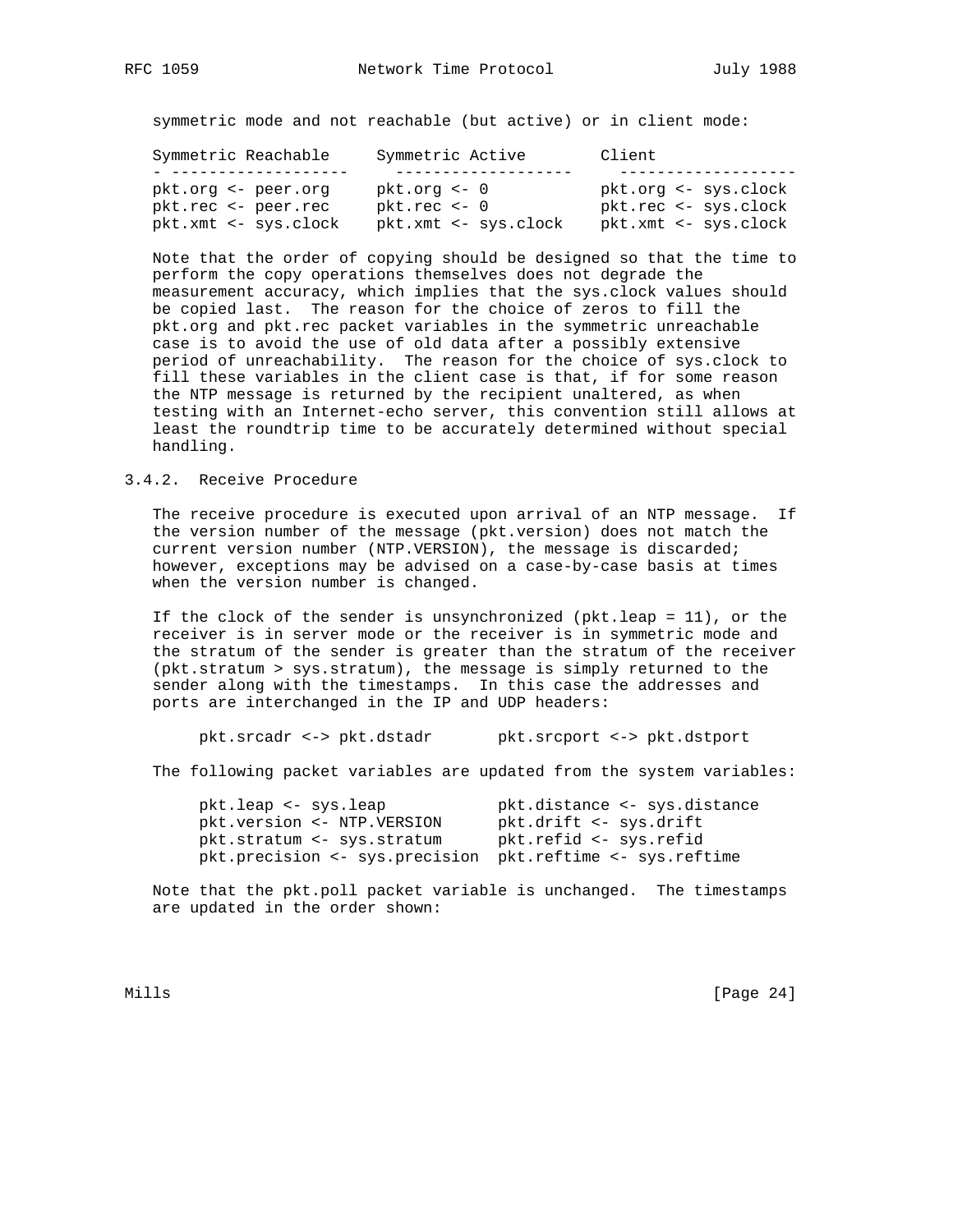pkt.org <- pkt.xmt pkt.rec <- sys.clock pkt.xmt <- sys.clock

 Finally, the message is forwarded to the sender and the server receive procedure terminated at this point.

 If the above is not the case, the source and destination Internet addresses and ports in the IP and UDP headers are matched to the correct peer. If there is a match, processing continues at the next step below. If there is no match and symmetric mode is not indicated (either pkt.srcport or pkt.dstport not equal to NTP.PORT), the message must be a reply to a previously sent message from a client which is no longer in operation. In this case the message is dropped and the receive procedure terminated at this point.

 If there is no match and symmetric mode is indicated, (both pkt.srcport and pkt.dstport equal to NTP.PORT), an implementation specific instantiation procedure is called to create and initialize a new set of peer variables and start the peer timer. The following peer variables are set from the IP and UDP headers:

| peer.srcadr <- pkt.srcadr |  | peer.srcport <- pkt.srcport |  |
|---------------------------|--|-----------------------------|--|
| peer.dstadr <- pkt.dstadr |  | peer.dstport <- pkt.dstport |  |

The following peer variables are initialized:

 peer.state <- symmetric (passive) peer.timer <- 0 (enabled) peer.hpoll <- NTP.MINPOLL peer.disp <- NTP.MAXDISP

The remaining peer variables are undefined and set to zero.

 Assuming that instantiation is complete and that match occurs, the least significant bit of the reachability register (peer.reach) is set, indicating the peer is now reachable. The following peer variables are copied (rescaled as necessary) from the NTP packet variables and system variables:

Mills [Page 25]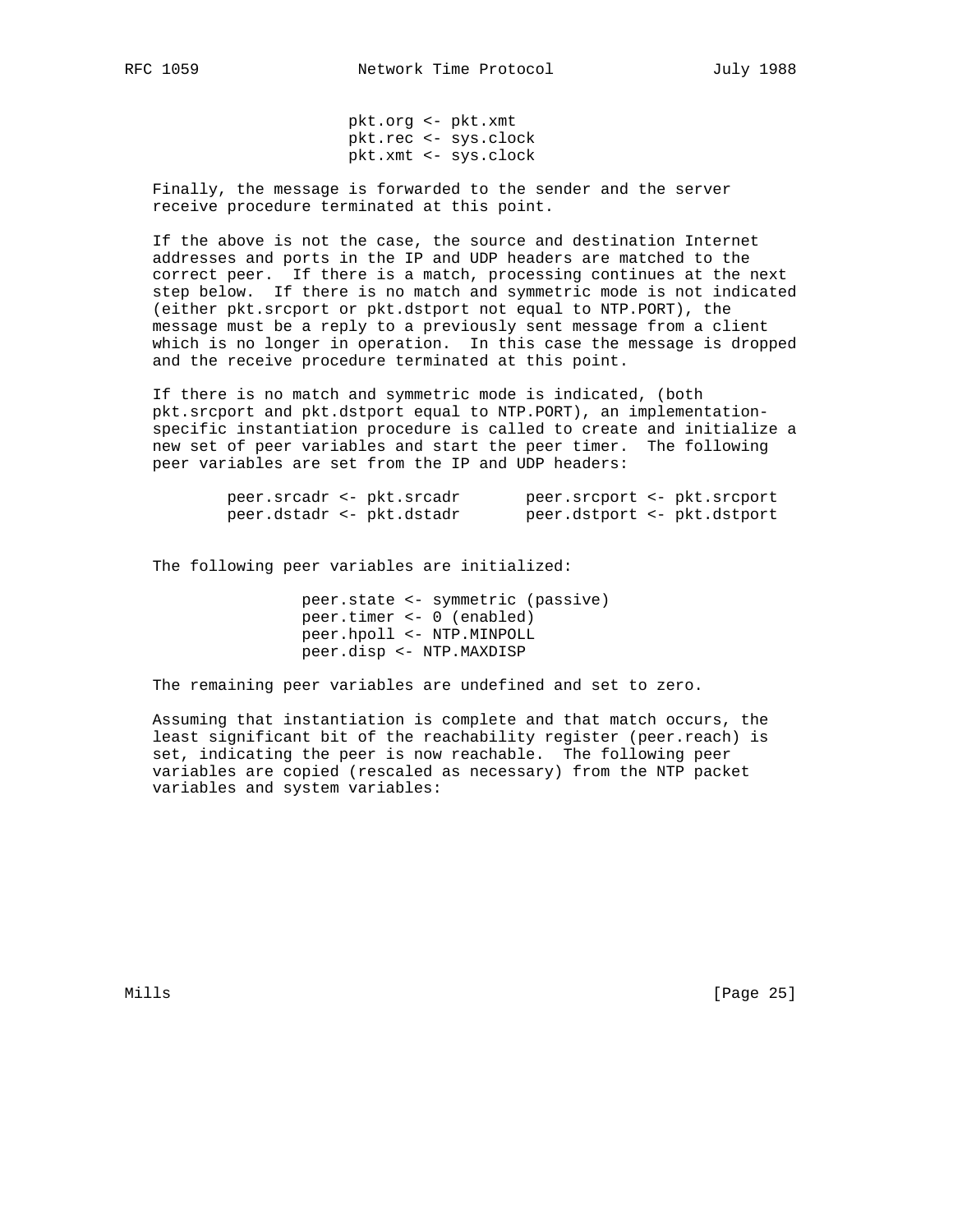peer.leap <- pkt.leap peer.distance <- pkt.distance peer.stratum <- pkt.stratum peer.drift <- pkt.drift peer.ppoll <- pkt.poll peer.refid <- pkt.refid peer.precision <- pkt.precision peer.reftime <- pkt.reftime peer.org <- pkt.xmt peer.rec <- sys.clock peer.threshold <- max( min( peer.ppoll, peer.hpoll,

NTP.MAXPOLL), NTP.MINPOLL)

 If either or both the pkt.org or pkt.rec packet variables are zero, the sender did not have reliable values for them, so the receive procedure is terminated at this point. If both of these variables are nonzero, the roundtrip delay and clock offset relative to the peer are calculated as follows. Number the times of sending and receiving NTP messages as shown in Figure 3.1 and let i be an even integer. Then  $t(i-3)$ ,  $t(i-2)$  and  $t(i-1)$  and  $t(i)$  are the contents of the pkt.org, pkt.rec, pkt.xmt and peer.rec variables respectively.

| t(1) | $- - - - - -$ | t(2) |
|------|---------------|------|
| t(4) |               | t(3) |
| t(5) | ------        | t(6) |
| t(8) |               | t(7) |
|      |               |      |

Figure 3.1. Calculating Delay and Offset

 The roundtrip delay d and clock offset c of the receiving peer relative to the sending peer is:

> $d = (t(i) - t(i-3)) - (t(i-1) - t(i-2))$  $c = [(t(i-2) - t(i-3)) + (t(i-1) - t(i))]$  /2.

 This method amounts to a continuously sampled, returnable-time system, which is used in some digital telephone networks. Among the advantages are that the order and timing of the messages is unimportant and that reliable delivery is not required. Obviously, the accuracies achievable depend upon the statistical properties of the outbound and inbound net paths. Further analysis and experimental results bearing on this issue can be found in Appendix D.

 The c and d values are then input to the clock filter algorithm to produce the delay estimate (peer.delay) and offset estimate (peer.offset) for the peer involved. If d becomes nonpositive due to low delays, long polling intervals and high drift rates, it should be

Mills [Page 26]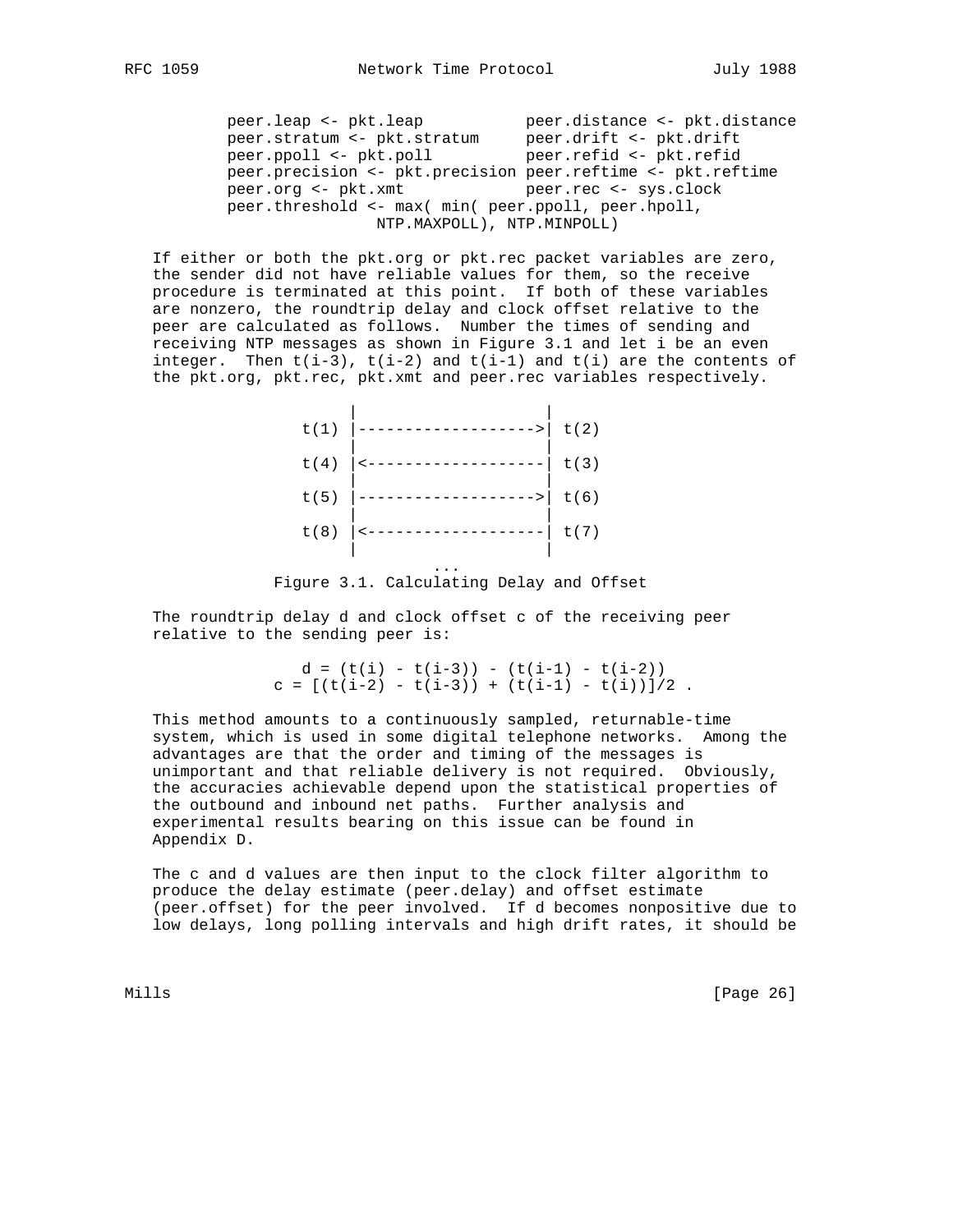considered invalid; however, even under these conditions it may still be useful to update the local clock and reduce the drift rate to the point that d becomes positive again. Specification of the clock filter algorithm is not an integral part of the NTP specification; however, one found to work well in the Internet environment is described in Section 4.

 When a primary clock is connected to the host, it is convenient to incorporate its information into the data base as if the clock were represented by an ordinary peer. The clocks are usually polled once or twice a minute and the returned timecheck used to produce a new update for the logical clock. The update procedure is then called with the following assumed peer variables:

```
 peer.offset <- timecheck - sys.clock
peer.delay <- as determined
peer.dispersion <- 0
peer.leap <- selected by operator, ordinarily 00
peer.stratum <- 0
peer.distance <- 0
peer.refid <- ASCII identifier
peer.reftime <- timecheck
```
 In this case the peer.delay and peer.refid can be constants reflecting the type and accuracy of the clock. By convention, the value for peer.delay is ten times the expected mean error of the clock, for instance, 10 milliseconds for a WWVB clock and 1000 milliseconds for a less accurate WWV clock, but with a floor of 100 milliseconds. Other peer variables such as the peer timer and reachability register can be used to control the polling interval and to confirm the clock is operating correctly. In this way the clock filter and selection algorithms operate in the usual way and can be used to mitigate the clock itself, should it appear to be operating correctly, yet deliver bogus time.

3.4.3. Update Procedure

 The update procedure is called when a new delay/offset estimate is available. First, the clock selection algorithm determines the best peer on the basis of estimated accuracy and reliability, which may result in a new clock source (sys.peer). If sys.peer points to the peer data structure with the just-updated estimates, the state variables of that peer are used to update the system state variables

Mills [Page 27]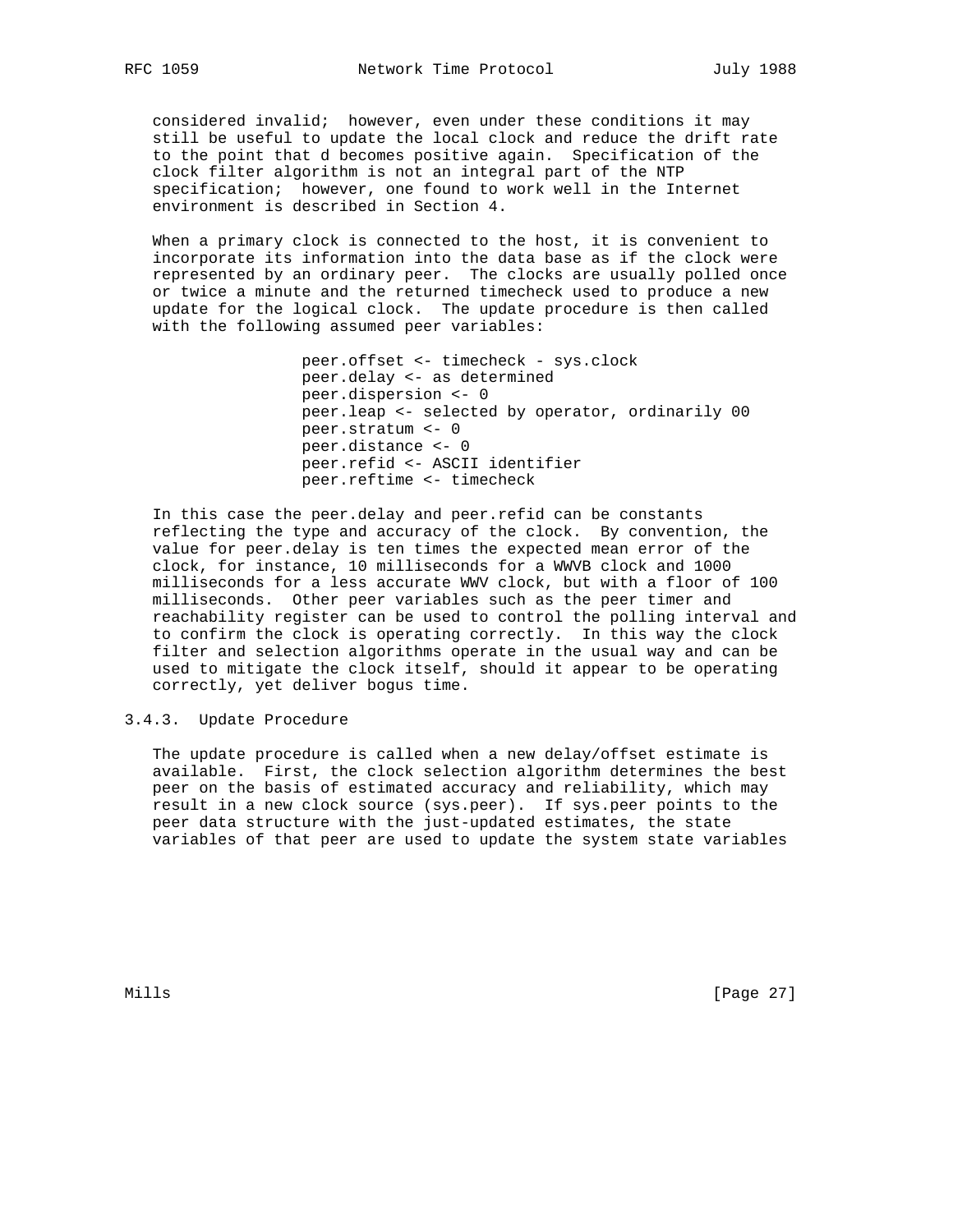as follows:

 sys.leap <- peer.leap sys.stratum <- peer.stratum + 1 sys.distance <- peer.distance + peer.delay sys.refid <- peer.srcadr sys.reftime <- peer.rec

 Finally, the logical clock procedure is called with peer.offset as argument to update the logical clock (sys.clock) and recompute the estimated drift rate (sys.drift). It may happen that the logical clock may be reset, rather than slewed to its final value. In this case the peer variables of all reachable peers are are updated as follows:

```
 peer.hpoll <- NTP.MINPOLL
peer.disp <- NTP.MAXDISP
peer.filter <- 0 (cleared)
peer.org <- 0
peer.rec <- 0
```
 and the clock selection algorithm is called again, which results in a null clock source (sys.peer = 0). A new selection will occur when the filters fill up again and the dispersion settles down.

 Specification of the clock selection algorithm and logical clock procedure is not an integral part of the NTP specification. A clock selection algorithm found to work well in the Internet environment is described in Section 4, while a logical clock procedure is described in Section 5. The clock selection algorithm described in Section 4 usually picks the server at the highest stratum and minimum delay among all those available, unless that server appears to be a falseticker. The result is that the algorithms all work to build a minimum-weight spanning tree relative to the primary servers and thus a hierarchical master-slave system similar to those used by some digital telephone networks.

Mills [Page 28]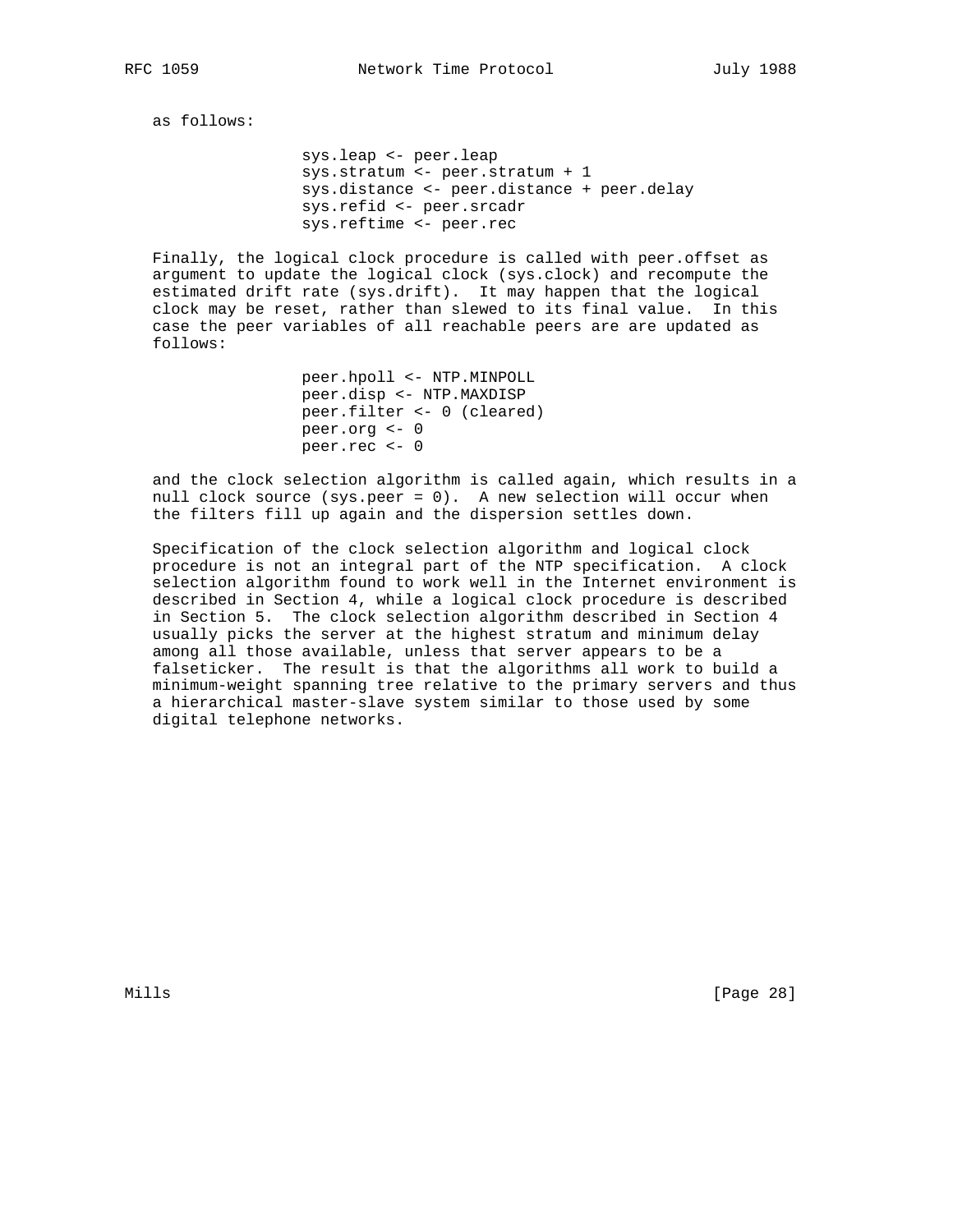# 3.4.4. Initialization Procedures

Upon reboot the NTP host initializes all system variables as follows:

 sys.clock <- best available estimate sys.leap <- 11 (unsynchronized) sys.stratum <- 0 (undefined) sys.precision <- as required sys.distance <- 0 (undefined) sys.drift <- as determined sys.refid <- 0 (undefined) sys.reftime <- 0 (undefined)

 The logical clock sys.clock is presumably undefined at reboot; however, in some designs such as the Fuzzball an estimate is available from the reboot environment. The sys.precision variable is determined by the intrinsic architecture of the local hardware clock. The sys.drift variable is determined as a side effect of subsequent logical clock updates, from whatever source.

 Next, an implementation-specific instantiation procedure is called repeatedly to establish the set of client peers or symmetric (active) peers which will actively probe other servers during regular operation. The mode and addresses of these peers is determined using information read during the reboot procedure or as the result of operator commands.

#### 4. Filtering Algorithms

 A very important factor affecting the accuracy and reliability of time distribution is the complex of algorithms used to deglitch and smooth the offset estimates and to cast out outlyers due to failure of the primary reference sources or propagation media. The algorithms suggested in this section were developed and refined over several years of operation in the Internet under widely varying net configurations and utilizations. While these algorithms are believed the best available at the present time, they are not an integral part of the NTP specification.

 There are two algorithms described in the following, the clock filter algorithm, which is used to select the best offset samples from a given clock, and the clock selection algorithm, which is used to select the best clock among a hierarchical set of clocks.

#### 4.1. Clock Filter Algorithm

 The clock filter algorithm is executed upon arrival of each NTP message that results in new delay/offset sample pairs. New sample

Mills [Page 29]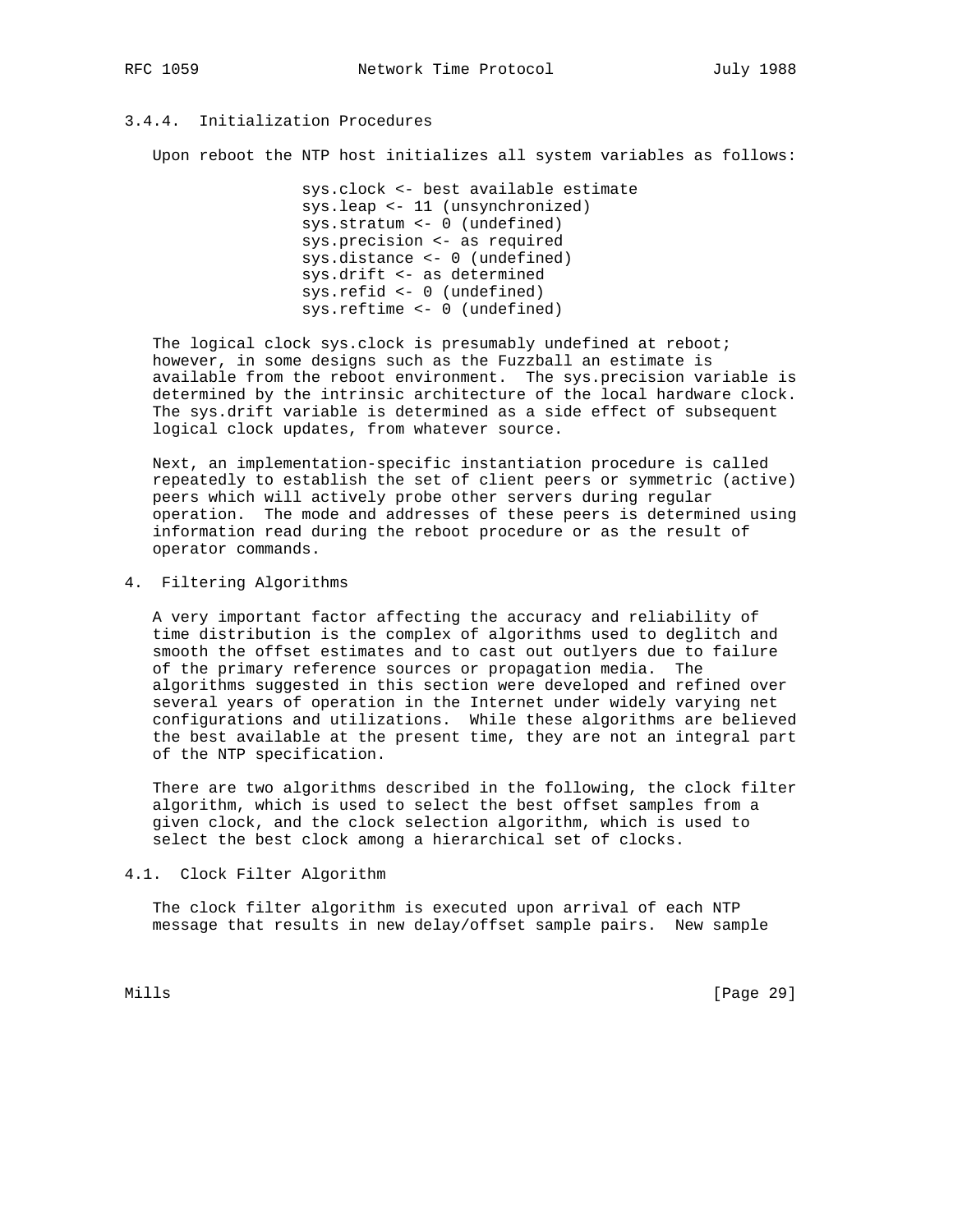pairs are shifted into the filter register (peer.filter) from the left end, causing first zeros then old sample pairs to shift off the right end. Then those sample pairs in peer.filter with nonzero delay are inserted on a temporary list and sorted in order of increasing delay. The delay estimate (peer.delay) and offset estimate (peer.offset) are chosen as the delay/offset values corresponding to the minimum-delay sample. In case of ties an arbitrary choice is made.

 The dispersion estimate (peer.dispersion) is then computed as the weighted sum of the offsets in the list. Assume the list has PEER.SHIFT entries, the first m of which contain valid samples in order of increasing delay. If X(i) (0 =< i < PEER.SHIFT) is the offset of the ith sample, then,

> d(i) =  $|X(i) - X(0)|$  if i < m and  $|X(i) - X(0)|$  < 2^15 d(i) = 2^15 - 1 otherwise  $d(i) = 2^15 - 1$ peer.dispersion =  $Sum(d(i)*w^i)$ ,

> > $(0 = < i <$  PEER. SHIFT)

 where w < 1 is a weighting factor experimentally adjusted to match typical offset distributions. The peer.dispersion variable is intended for use as a quality indicator, with increasing values associated with decreasing quality. The intent is that samples with a peer.dispersion exceeding a configuration threshold will not be used in subsequent processing. The prototype implementation uses a weighting factor w = 0.5, also called PEER.FILTER, and a threshold PEER.THRESHOLD of 500 ms, which insures that all stages of peer.filter are filled and contain offsets within a few seconds of each other.

#### 4.2. Clock Selection Algorithm

 The clock selection algorithm uses the values of peer.delay, peer.offset and peer.dispersion calculated by the clock filter algorithm and is called when these values change or when the reachability status changes. It constructs a list of candidate estimates according to a set of criteria designed to maximize accuracy and reliability, then sorts the list in order of estimated precision. Finally, it repeatedly casts out outlyers on the basis of dispersion until only a single candidate is left.

 The selection process operates on each peer in turn and inspects the various data captured from the last received NTP message header, as well as the latest clock filter estimates. It selects only those peers for which the following criteria are satisfied:

Mills [Page 30]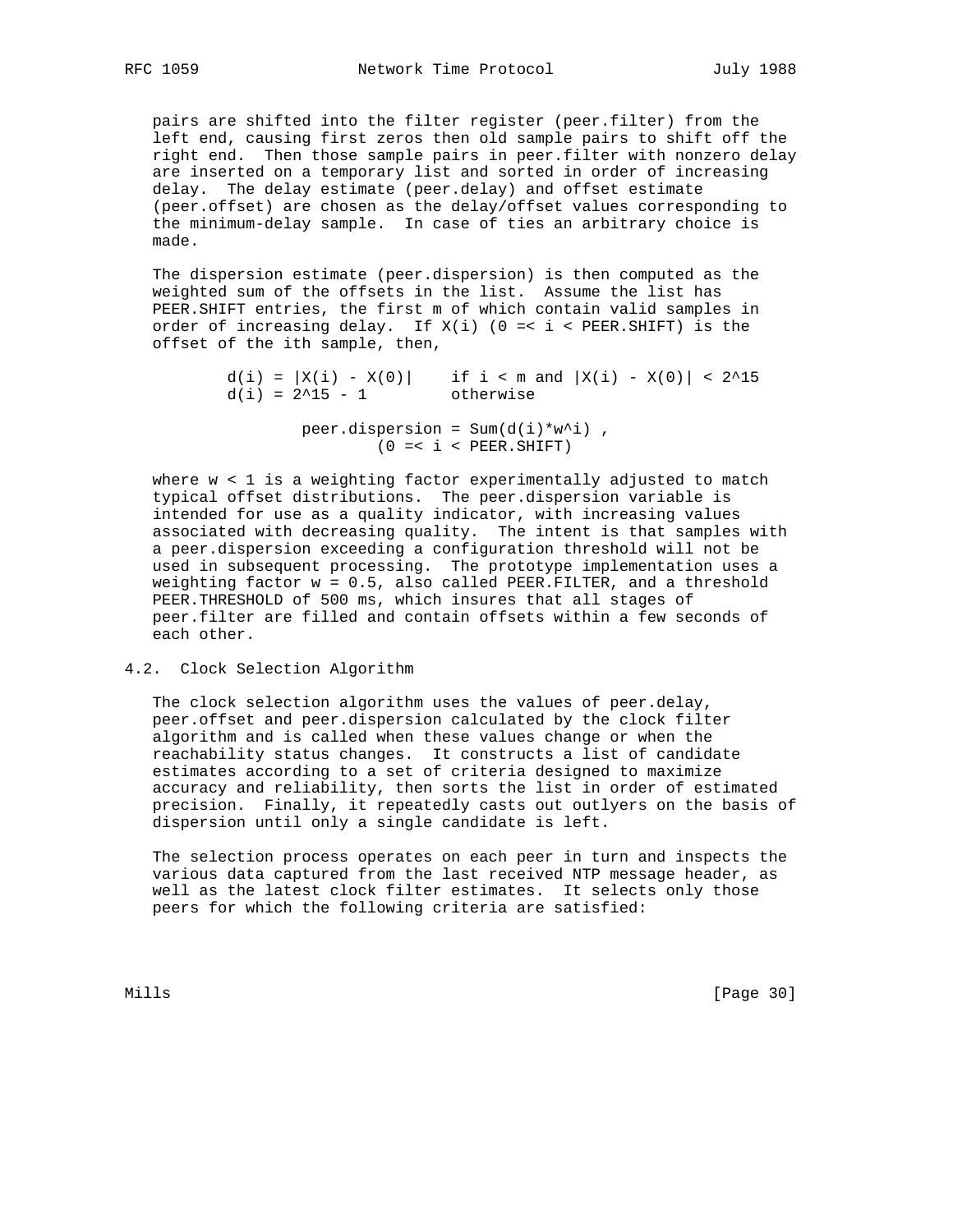- 1. The peer must be reachable and operating in client or symmetric modes.
- 2. The peer logical clock must be synchronized, as indicated by the Leap Indicator bits being other than 11.
- 3. If the peer is operating at stratum two or greater, it must not be synchronized to this host, which means its reference clock identifier (peer.refid) must not match the Internet address of this host. This is analogous to the split-horizon rule used in some variants of the Bellman-Ford routing algorithm.
- 4. The sum of the peer synchronizing distance (peer.distance) plus peer.delay must be less than 2^13 (8192) milliseconds. Also, the peer stratum (peer.stratum) must be less than eight and peer.dispersion must be less than a configured threshold PEER.THRESHOLD (currently 500 ms). These range checks were established through experience with the prototype implementation, but may be changed in future.

 For each peer which satisfies the above criteria, a sixteen-bit keyword is constructed, with the low-order thirteen bits the sum of peer.distance plus peer.delay and the high-order three bits the peer.stratum reduced by one and truncated to three bits (thus mapping zero to seven). The keyword together with a pointer to the peer data structure are inserted according to increasing keyword values and truncated at a maximum of eight entries. The resulting list represents the order in which peers should be chosen according to the estimated precision of measurement. If no keywords are found, the clock source variable (sys.peer) is set to zero and the algorithm terminates.

 The final procedure is designed to detect falsetickers or other conditions which might result in gross errors. Let m be the number of samples remaining in the list. For each i ( $0 = < i < m$ ) compute the dispersion d(i) of the list relative to i:

> $d(i) = Sum(\|X(j) - X(i)\| * w^j)$ ,  $(0 = < j < m)$

where  $w < 1$  is a weighting factor experimentally adjusted for the desired characteristic (see below). Then cast out the entry with maximum d(i) or, in case of ties, the maximum i, and repeat the procedure. When only a single entry remains in the list, sys.peer is set as its peer data structure pointer and the peer.hpoll variable in that structure is set to NTP.MINPOLL as required by the logical clock mechanism described in Section 5.

Mills [Page 31]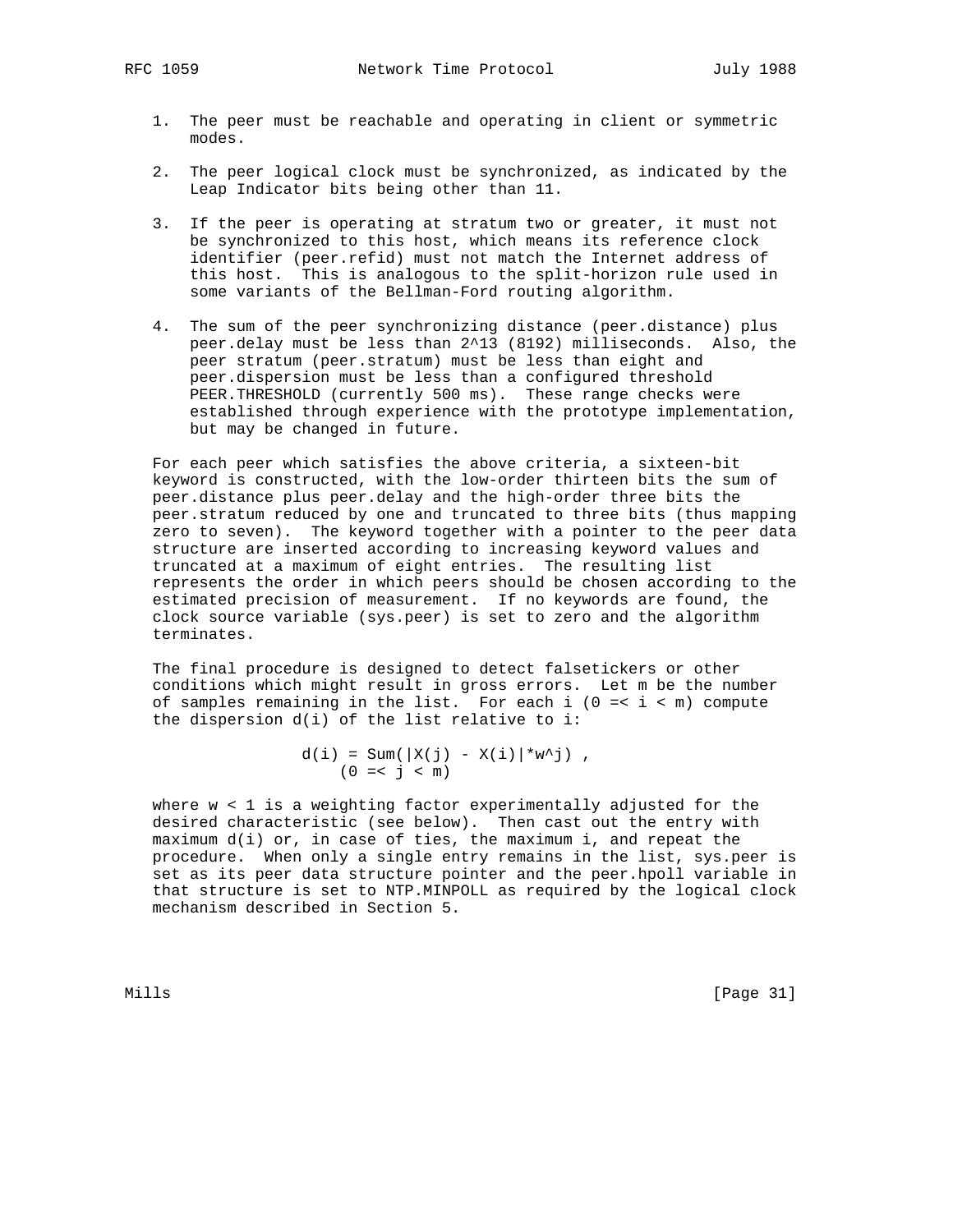This procedure is designed to favor those peers near the head of the list, which are at the highest stratum and lowest delay and presumably can provide the most precise time. With proper selection of weighting factor w, also called PEER.SELECT, entries will be trimmed from the tail of the list, unless a few outlyers disagree significantly with respect to the remaining entries, in which case the outlyers are discarded first.

 In order to see how this procedure works to select outlyers, consider the case of three entries and assume that one or more of the offsets are clustered about zero and others are clustered about one. For w = 0.75 as used in the prototype implementations and multiplying by 16 for convenience, the first entry has weight  $w^0 = 16$ , the second  $w^1$ = 12 and the third  $w^2$  = 9. Table X shows for all combinations of peer offsets the calculated dispersion about each of the three entries, along with the results of the procedure.

| Peer 0    |    | 2 | Dispersion |    |    | Cast | Result |  |
|-----------|----|---|------------|----|----|------|--------|--|
| Weight 16 | 12 | 9 | ∩          |    | ≘  | Out  |        |  |
|           | 0  | 0 |            | 0  |    |      |        |  |
|           |    |   |            | 9  | 28 | 2    | 0      |  |
|           |    | 0 | 12         | 25 | 12 |      |        |  |
|           |    |   | 21         | 16 | 16 |      |        |  |
|           | 0  | 0 | 21         | 16 | 16 |      | 0      |  |
|           | 0  |   | 12         | 25 | 12 |      |        |  |
|           |    | 0 | 9          | 9  | 28 | ⌒    |        |  |
|           |    |   |            |    |    |      |        |  |

#### Table 4.1. Outlyer Selection Procedure

 In the four cases where peer 0 and peer 1 disagree, the outcome is determined by peer 2. Similar outcomes occur in the case of four peers. While these outcomes depend on judicious choice of w, the behavior of the algorithm is substantially the same for values of w between 0.5 and 1.0.

## 4.3. Variable-Rate Polling

 As NTP service matures in the Internet, the resulting network traffic can become burdensome, especially in the primary service net. In this expectation, it is useful to explore variable-rate polling, in which the intervals between NTP messages can be adjusted to fit prevailing network conditions of delay dispersion and loss rate. The prototype NTP implementation uses this technique to reduce the network overheads to one-sixteenth the maximum rate, depending on observed dispersion and loss.

Mills [Page 32]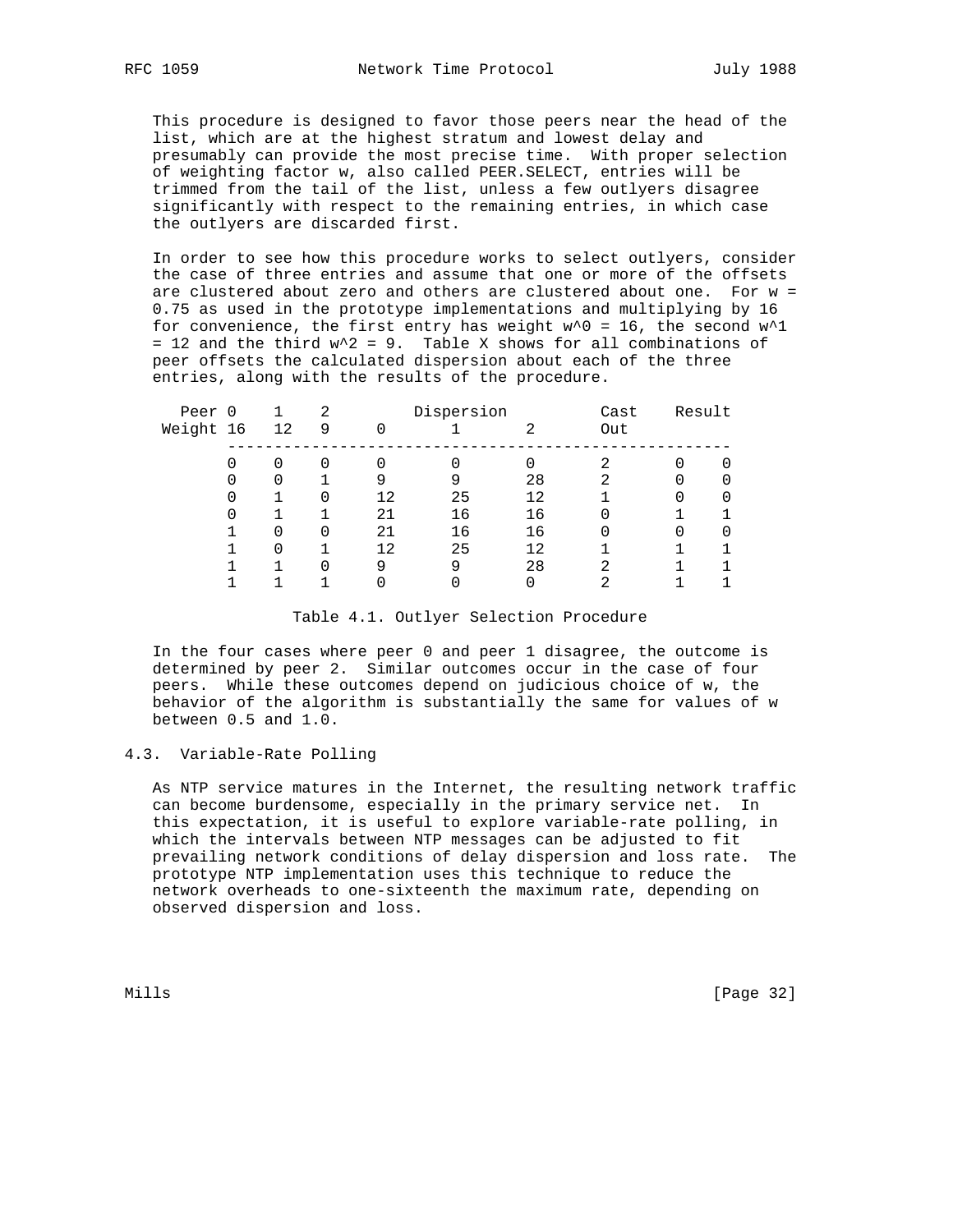The prototype implementation adjusts the polling interval peer.hpoll in response to the reachability register (peer.reach) variable along with the dispersion (peer.dispersion) variable. So long as the clock source variable (sys.peer) does not point to the peer data structure, peer.reach is nonzero (reachable) and peer.dispersion is less than the PEER.THRESHOLD parameter, the value of peer.hpoll is increased by one for each call on the update procedure, subject to a maximum of NTP.MAXPOLL. Following the timeout procedure, if peer.reach indicates messages have not been received for the preceding two polling intervals (low-order two bits are zero), the value of peer.hpoll is decreased by one, subject to a minimum of NTP.MINPOLL. If peer.reach becomes zero (unreachable), the value of peer.hpoll is set to NTP.MINPOLL.

 The result of the above mechanism is that the polling intervals for peers not selected for synchronization and in symmetric mode creep upwards once the filter register (peer.filter) has filled and the peer.dispersion has settled down, but decrease again in case peer.dispersion increases or the loss rate increases or the peer becomes unreachable.

#### 5. Logical Clocks

 In order to implement a logical clock, the host must be equipped with a hardware clock consisting of an oscillator and interface and capable of the required precision and stability. The logical clock is adjusted by means of periodic offset corrections computed by NTP or some other time-synchronization protocol such as Hellospeak [15] or the Unix 4.3bsd TSP [20]. Following is a description of the Fuzzball logical clock, which includes provisions for precise time and frequency adjustment and can maintain time to within a millisecond and frequency to within a day per millisecond.

 The logical clock is implemented using a 48-bit Clock Register, which increments at 1000-Hz (at the decimal point), a 32-bit Clock-Adjust Register, which is used to slew the Clock Register in response to offset corrections, and a Drift-Compensation Register, which is used to trim the oscillator frequency. In some interface designs such as the DEC KWV11, an additional hardware register, the Counter Register, is used as an auxiliary counter. The configuration and decimal point of these registers are shown in Figure 5.1.

Mills [Page 33]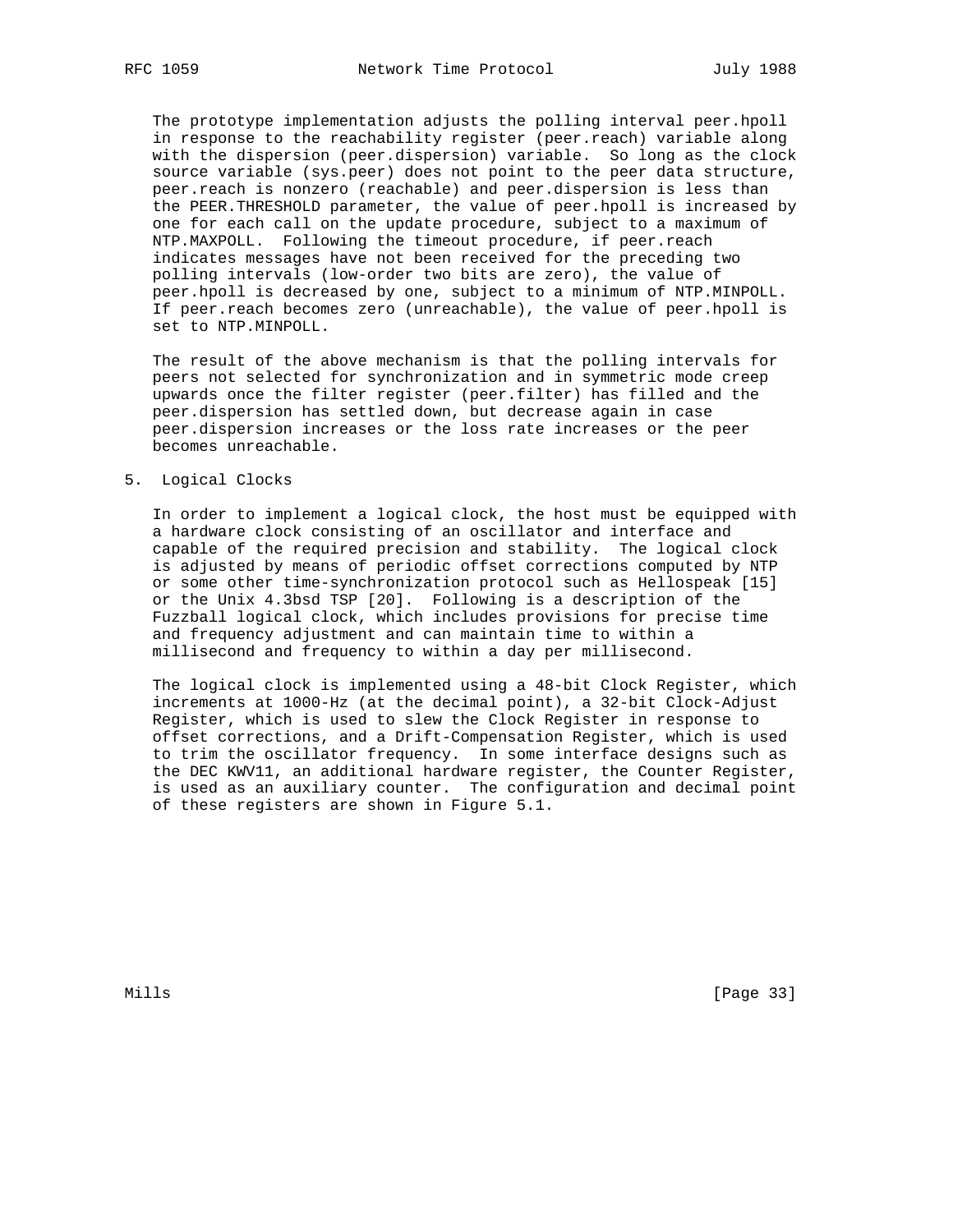

Figure 5.1. Clock Registers

 The Clock Register, Clock-Adjust Register and Drift-Compensation Register are implemented in memory. In typical clock interface designs such as the DEC KWV11, the Counter Register is implemented as a buffered counter driven by a crystal oscillator. A counter overflow is signalled by an interrupt, which results in an increment of the Clock Register at bit 15 and the propagation of carries as required. The time of day is determined by reading the Counter Register, which does not disturb the counting process, and adding its value to that of the Clock Register with decimal points aligned.

Mills [Page 34]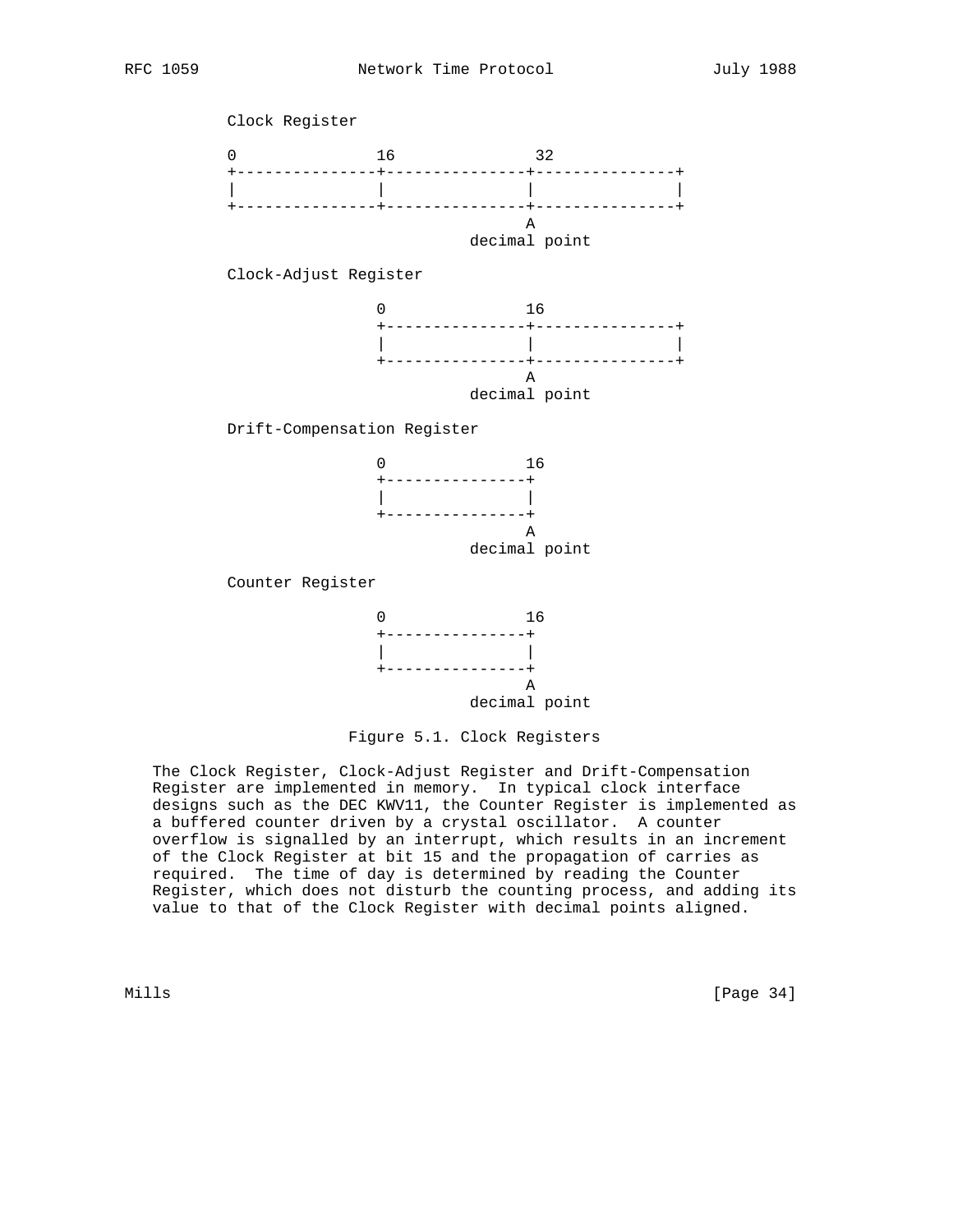In other interface designs such as the LSI-11 event-line mechanism, each tick of the clock is signalled by an interrupt at intervals of 16-2/3 or 20 ms, depending on interface and mains frequency. When this occurs the appropriate increment in milliseconds, expressed to 32 bits in precision, is added to the Clock Register with decimal points aligned.

## 5.1. Uniform Phase Adjustments

 Left uncorrected, the logical clock runs at the rate of its intrinsic oscillator. A correction is introduced as a signed 32-bit integer in milliseconds, which is added to the Drift-Compensation Register and also replaces bits 0-15 of the Clock-Adjust Register, with bits 16-31 set to zero. At adjustment intervals of CLOCK.ADJ a correction consisting of two components is computed. The first (phase) component consists of the Clock-Adjust Register shifted right CLOCK.PHASE bits, which is then subtracted from the Clock-Adjust Register. The second (frequency) component consists of the Drift- Compensation Register shifted right CLOCK.FREQ bits. The sum of the phase and frequency components is the correction, which is then added to the Clock Register. Operation continues in this way until a new correction is introduced.

 Care is required in the implementation to insure monotonicity of the Clock Register and to preserve the highest precision while minimizing the propagation of roundoff errors. This can be done by buffering the corrections and adding them to the increment at the time the Clock Register is next updated. Monotonicity is insured with the parameters shown in Table 5.1, as long as the increment is at least 2 ms. This table shows the above parameters and others discussed below for both a crystal-stabilized oscillator and a mains-frequency oscillator.

| Parameter           | Name        | Crystal     | Mains       |
|---------------------|-------------|-------------|-------------|
| Update Interval     | CLOCK.ADJ   | 4 sec       | 1 sec       |
| Phase Shift         | CLOCK.PHASE | -8          | -9          |
| Frequency Shift     | CLOCK.FREO  | $-16$       | $-16$       |
| Maximum Aperture    | CLOCK.MAX   | $+-128$ ms  | $+-256$ ms  |
| Shift Register Size | PEER. SHIFT | 8           |             |
| Host Poll Interval  | peer.hpoll  | NTP.MINPOLL | NTP.MINPOLL |
|                     |             | 64 sec)     | '64 sec)    |

Table 5.1. Clock Parameters

 The above design constitutes a second-order phase-lock loop which adjusts the logical clock phase and frequency to compensate for the intrinsic oscillator jitter, wander and drift. Simulation of a loop

Mills [Page 35]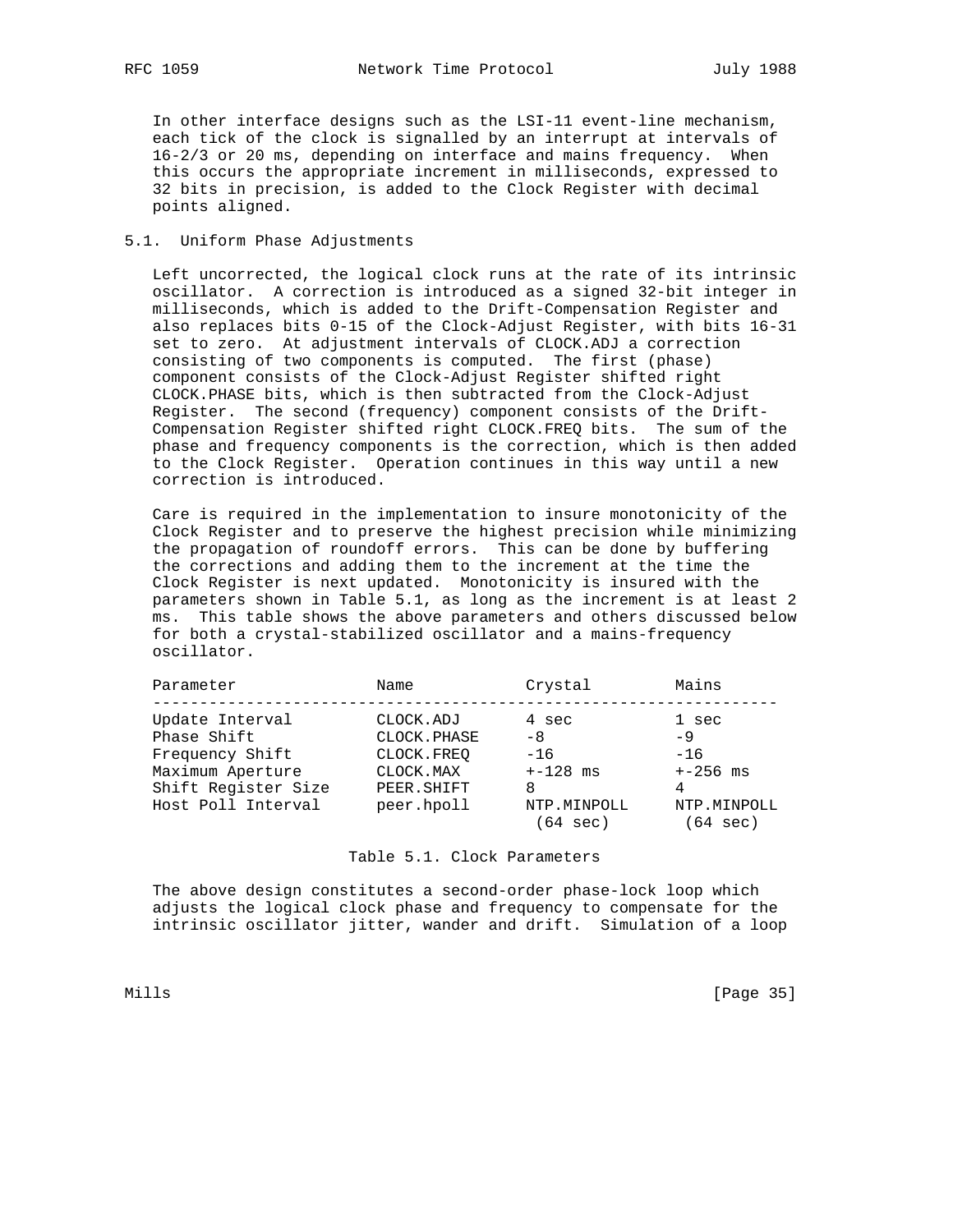with parameters chosen from Table 5.1 for a crystal-stabilized oscillator and the clock filter described in Section 4 results in the following transient response: For a phase correction of 100 ms the loop reaches zero error in 34 minutes, overshoots 7 ms in 76 minutes and settles to less than 1 ms in about four hours. The maximum frequency error is about 6 ppm at 40 minutes and returns to less than 1 ppm in about eight hours. For a frequency correction of 10 ppm the loop settles to within 1 ppm in about nine hours and to within 0.1 ppm in about a day. These characteristics are appropriate for typical computing equipment using board-mounted crystals without oven temperature control.

 In those cases where mains-frequency oscillators must be used, the loop parameters must be adapted for the relatively high jitter and wander characteristics of the national power grid, in which diurnal peak-to-peak phase excursions can exceed four seconds. Simulation of a loop with parameters chosen from Table 5.1 for a mains-frequency oscillator and the clock filter described in Section 4 results in a transient response similar to the crystal-stabilized case, but with time constants only one-fourth those in that case. When presented with actual phase-offset data for typical Summer days when the jitter and wander are the largest, the loop errors are in the order of a few tens of milliseconds, but not greater than 150 ms.

 The above simulations assume the clock filter algorithm operates to select the oldest sample in the shift register at each step; that is, the filter operates as a delay line with delay equal to the polling interval times the number of stages. This is a worst-case scenario, since the larger the overall delay the harder it is to maintain low loop errors together with good transient response. The parameters in Table 5.1 were experimentally determined with this scenario and the constraint that the polling interval could not be reduced below 64 seconds. With these parameters it is not possible to increase the polling interval above 64 seconds without significant increase in loop error or degradation of transient response. Thus, when a clock is selected according to the algorithms of Section 4, the polling interval peer.hpoll is always set at NTP.MINPOLL.

#### 5.2. Nonuniform Phase Adjustments

 When the magnitude of a correction exceeds a maximum aperture CLOCK.MAX, the possibility exists that the clock is so far out of synchronization with the reference source that the best action is an immediate and wholesale replacement of Clock Register contents, rather than a graduated slewing as described above. In practice the necessity to do this is rare and occurs when the local host or reference source is rebooted, for example. This is fortunate, since step changes in the clock can result in the clock apparently running

Mills [Page 36]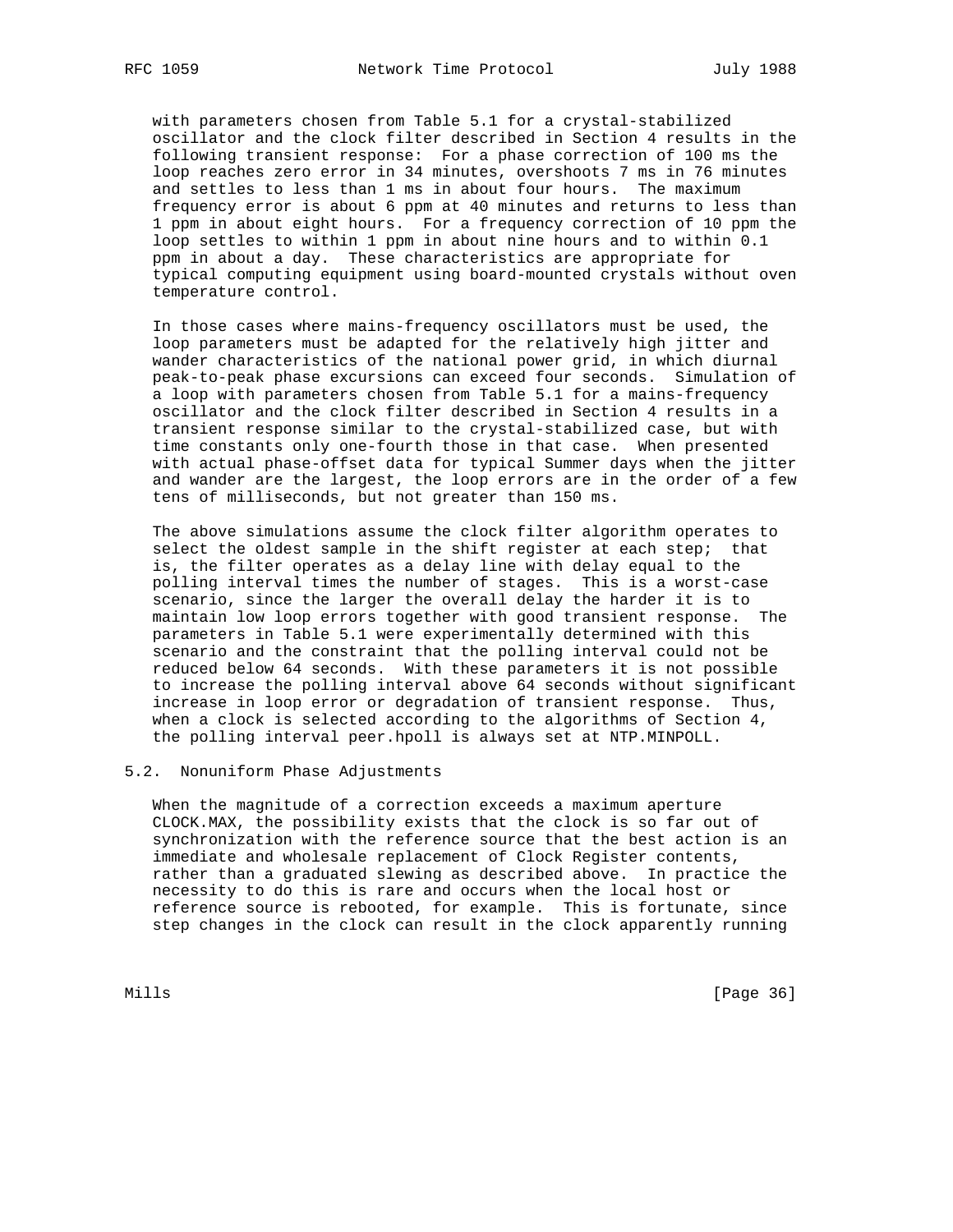backward, as well as incorrect delay and offset measurements of the synchronization mechanism itself.

 Considerable experience with the Internet environment suggests the values of CLOCK.MAX tabulated in Table 5.1 as appropriate. In practice, these values are exceeded with a single time-server source only under conditions of the most extreme congestion or when multiple failures of nodes or links have occured. The most common case when the maximum is exceeded is when the time-server source is changed and the time indicated by the new and old sources exceeds the maximum due to systematic errors in the primary reference source or large differences in the synchronizing path delays.

## 5.3. Maintaining Date and Time

 Conversion from NTP format to the common date and time formats used by application programs is simplified if the internal local-clock format uses separate date and time registers. The time register is designed to roll over at 24 hours, give or take a leap second as determined by the Leap Indicator bits, with its overflows (underflows) incrementing (decrementing) the date register. The date and time registers then indicate the number of days and seconds since some previous reference time, but uncorrected for leap seconds.

 On the day prior to the insertion of a leap second the Leap Indicator bits are set at the primary servers, presumably by manual means. Subsequently, these bits show up at the local host and are passed to the logical clock procedure. This causes the modulus of the time register, which is the length of the current day, to be increased or decreased by one second as appropriate. On the day following insertion the bits are turned off at the primary servers. While it is possible to turn the bits off automatically, the procedure suggested here insures that all clocks have rolled over and will not be reset incorrectly to the previous day as the result of possible corrections near the instant of rollover.

# 5.4. Estimating Errors

 After an NTP message is received and until the next one is received, the accuracy of the local clock can be expected to degrade somewhat. The magnitude of this degradation depends on the error at the last update time together with the drift of the local oscillator with respect to time. It is possible to estimate both the error and drift rate from data collected during regular operation. These data can be used to determine the rate at which NTP neighbors should exchange NTP messages and thus control net overheads.

NTP messages include the local-clock precision of the sender, as well

Mills [Page 37]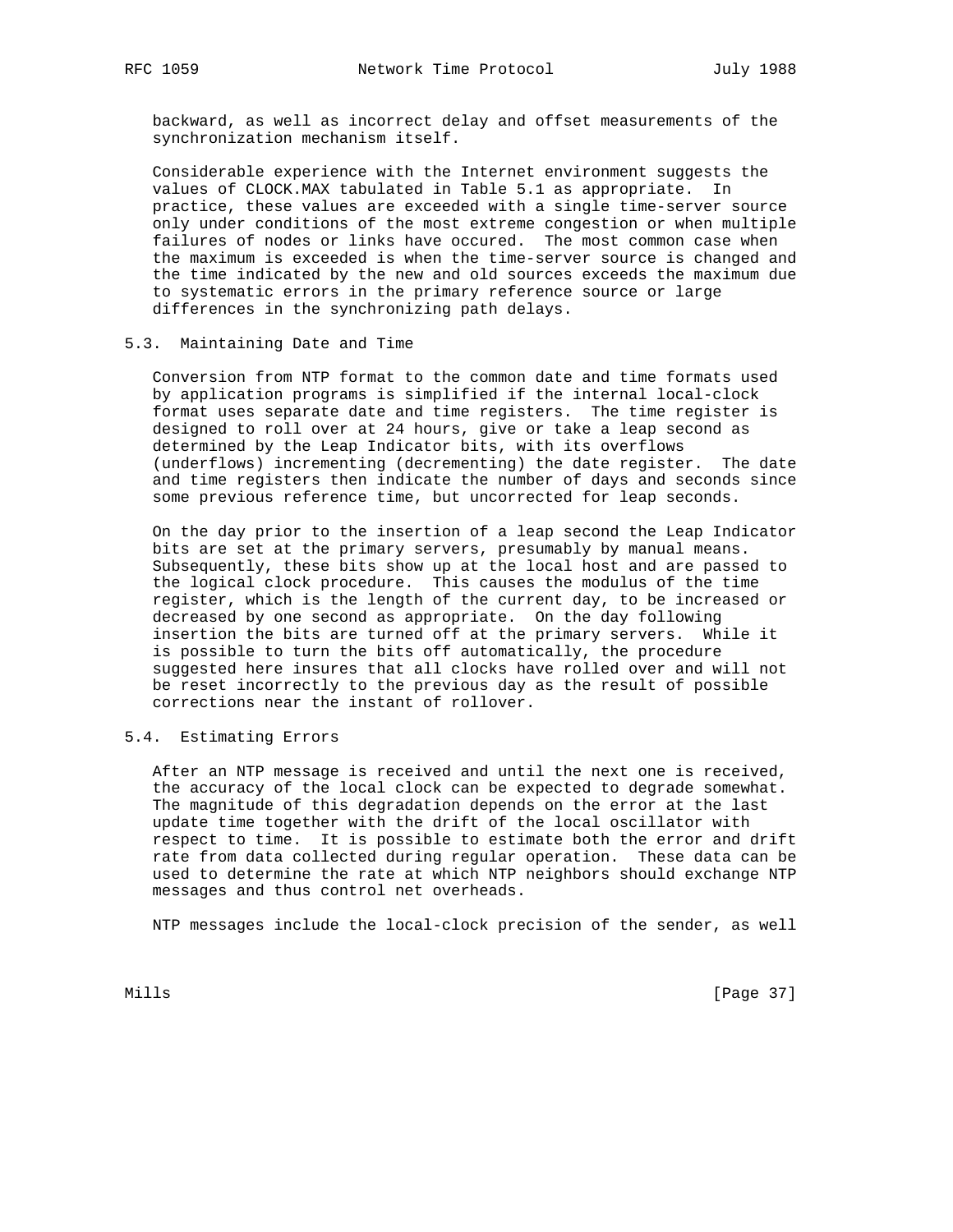as the reference time, estimated drift and a quantity called the synchronizing distance. The precision of the local clock, together with its peer clocks, establishes the short-term jitter characteristics of the offset estimates. The reference time and estimated drift of the sender provide an error estimate at the time the latest update was received. The synchronizing distance provides an estimate of error relative to the primary reference source and is used by the filtering algorithms to improve the quality and reliability of the offset estimates.

 Estimates of error and drift rate are not essential for the correct functioning of the clock algorithms, but do improve the accuracy and adjustment with respect to net overheads. The estimated error allows the recipient to compute the rate at which independent samples are required in order to maintain a specified estimated error. The estimated drift rate allows the recipient to estimate the optimum polling interval.

 It is possible to compute the estimated drift rate of the local clock to a high degree of precision by simply adding the n offsets received during an interval T to an accumulator. If X1 and X2 are the values of the accumulator at the beginning and end of T, then the estimated drift rate r is:

> X2 - X1 n  $\label{eq:2.1} \mathbf{r} \ = \ \dashrightarrow \ \dashrightarrow \ \dashrightarrow \ \ldots$ n T

 The intrinsic (uncorrected) drift rate of typical crystal oscillators under room-temperature conditions is in the order of from a few parts per million (ppm) to as much as 100 ppm, or up to a few seconds per day. For most purposes the drift of a particular crystal oscillator is constant to within perhaps one ppm. Assuming T can be estimated to within 100 ms, for example, it would take about a day of accumulation to estimate r to an uncertainty in the order of one ppm.

 Some idea of the estimated error of the local clock can be derived from the variance of the offsets about the mean per unit time. This can be computed by adding the n offset squares received during T to an accumulator. If Y1 and Y2 are the values of the accumulator at the beginning and end of T, then the estimated error s is:

> $Y2 - Y1$   $(X2 - X1)^2$  n s = ( ------- - ----------- ) --- . n n \* n

 The quantities r and s have direct utility to the peer as noted above. However, they also have indirect utility to the recipient of

Mills [Page 38]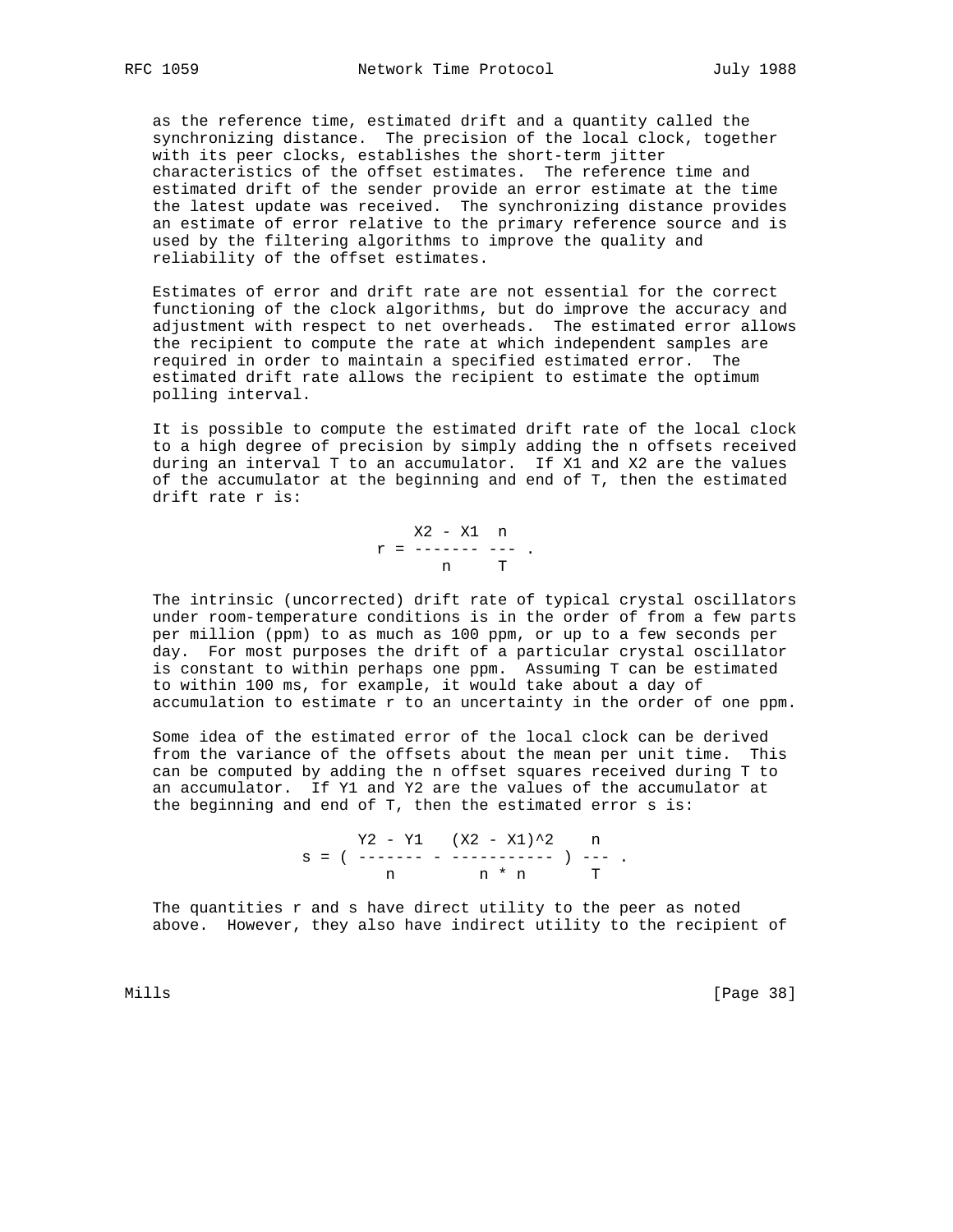an NTP message sent by that peer, since they can be used as weights in such algorithms as described in [22], as well as to improve the estimates during periods when offsets are not available. It is most useful if the latest estimate of these quantities are available in each NTP message sent; however, considerable latitude remains in the details of computation and storage.

The above formulae for r and s imply equal weighting for offsets received throughout the accumulation interval T. One way to do this is using a software shift register implemented as a circular buffer. A single pointer points to the active entry in the buffer and advances around one entry as each new offset is stored. There are two accumulators, one for the offset and the other for its squares. When a new offset arrives, a quantity equal to the new offset minus the old (active) entry is added to the first accumulator and the square of this quantity is added to the second. Finally, the offset is stored in the circular buffer.

 The size of the circular buffer depends on the accumulation interval T and the rate offsets are produced. In many reachability and routing algorithms, such as GGP, EGP and local-net control algorithms, peers exchange messages on the order of once or twice a minute. If NTP peers exchanged messages at a rate of one per minute and if T were one day, the circular buffer would have to be 1440 words long; however, a less costly design might aggregate the data in something like half-hour segments, which would reduce the length of the buffer to 48 words while not significantly affecting the quality of the data.

Mills [Page 39]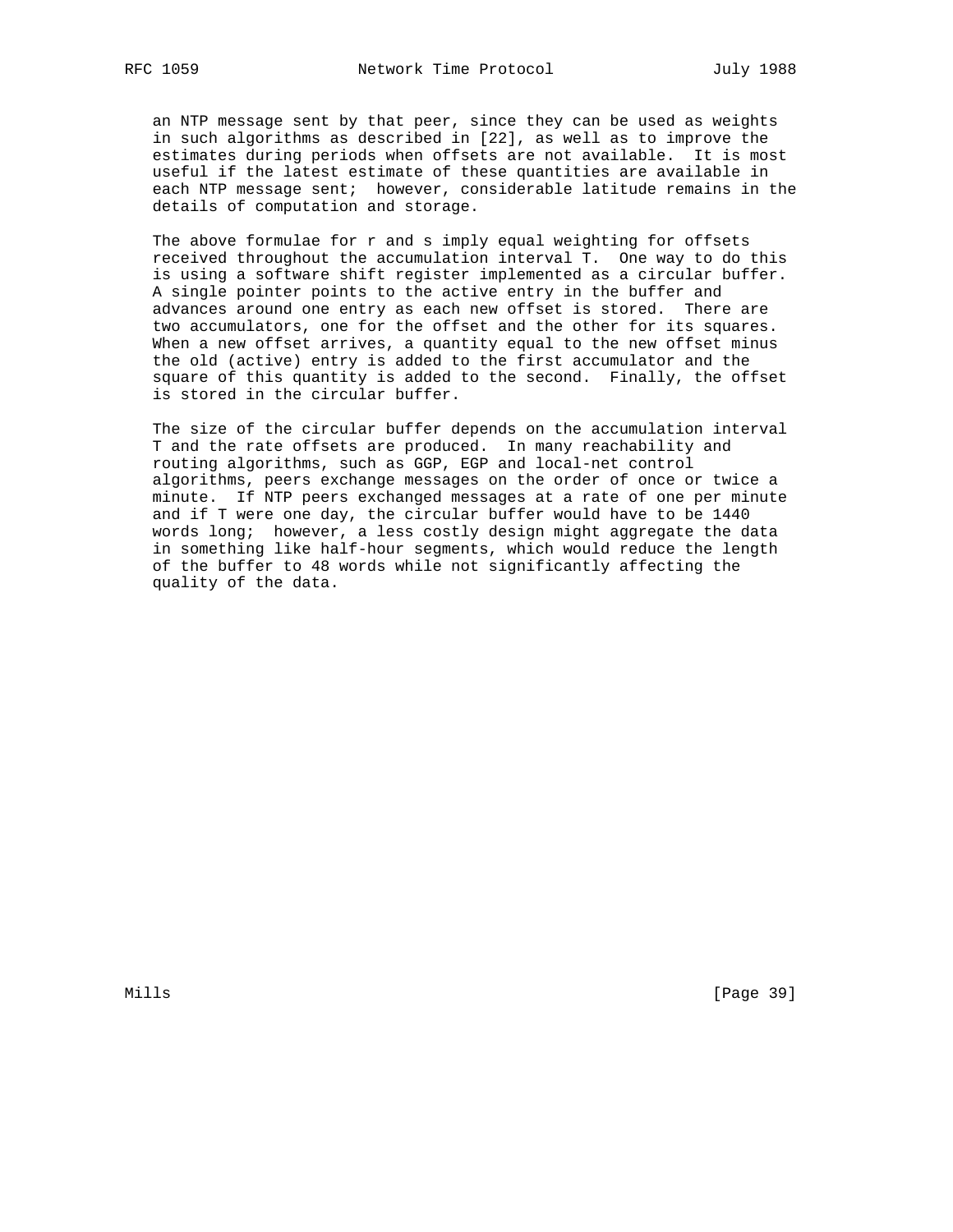## 6. References

- 1. Lamport, L., "Time, Clocks and the Ordering of Events in a Distributed System", Communications of the ACM, Vol. 21, No. 7, pgs. 558-565, July 1978.
- 2. "Time and Frequency Dissemination Services", NBS Special Publication No. 432, US Department of Commerce, 1979.
- 3. Lindsay, W., and A. Kantak, "Network Synchronization of Random Signals", IEEE Trans. Comm., COM-28, No. 8, pgs. 1260-1266, August 1980.
- 4. Braun, W., "Short Term Frequency Effects in Networks of Coupled Oscillators", IEEE Trans. Comm., COM-28, No. 8, pgs. 1269-1275, August 1980.
- 5. Mitra, D., "Network Synchronization: Analysis of a Hybrid of Master-Slave and Mutual Synchronization", IEEE Trans. Comm. COM-28, No. 8, pgs. 1245-1259, August 1980.
- 6. Postel, J., "User Datagram Protocol", RFC-768, USC/Information Sciences Institute, August 1980.
- 7. Mills, D., "Time Synchronization in DCNET Hosts", IEN-173, COMSAT Laboratories, February 1981.
- 8. Mills, D., "DCNET Internet Clock Service", RFC-778, COMSAT Laboratories, April 1981.
- 9. Su, Z., "A Specification of the Internet Protocol (IP) Timestamp Option", RFC-781, SRI International, May 1981.
- 10. Defense Advanced Research Projects Agency, "Internet Protocol", RFC-791, USC/Information Sciences Institute, September 1981.
- 11. Defense Advanced Research Projects Agency, "Internet Control Message Protocol", RFC-792, USC/Information Sciences Institute, September 1981.
- 12. Postel, J., "Daytime Protocol", RFC-867, USC/Information Sciences Institute, May 1983.
- 13. Postel, J., "Time Protocol", RFC-868, USC/Information Sciences Institute, May 1983.
- 14. Mills, D., "Internet Delay Experiments", RFC-889, M/A-COM Linkabit, December 1983.

Mills [Page 40]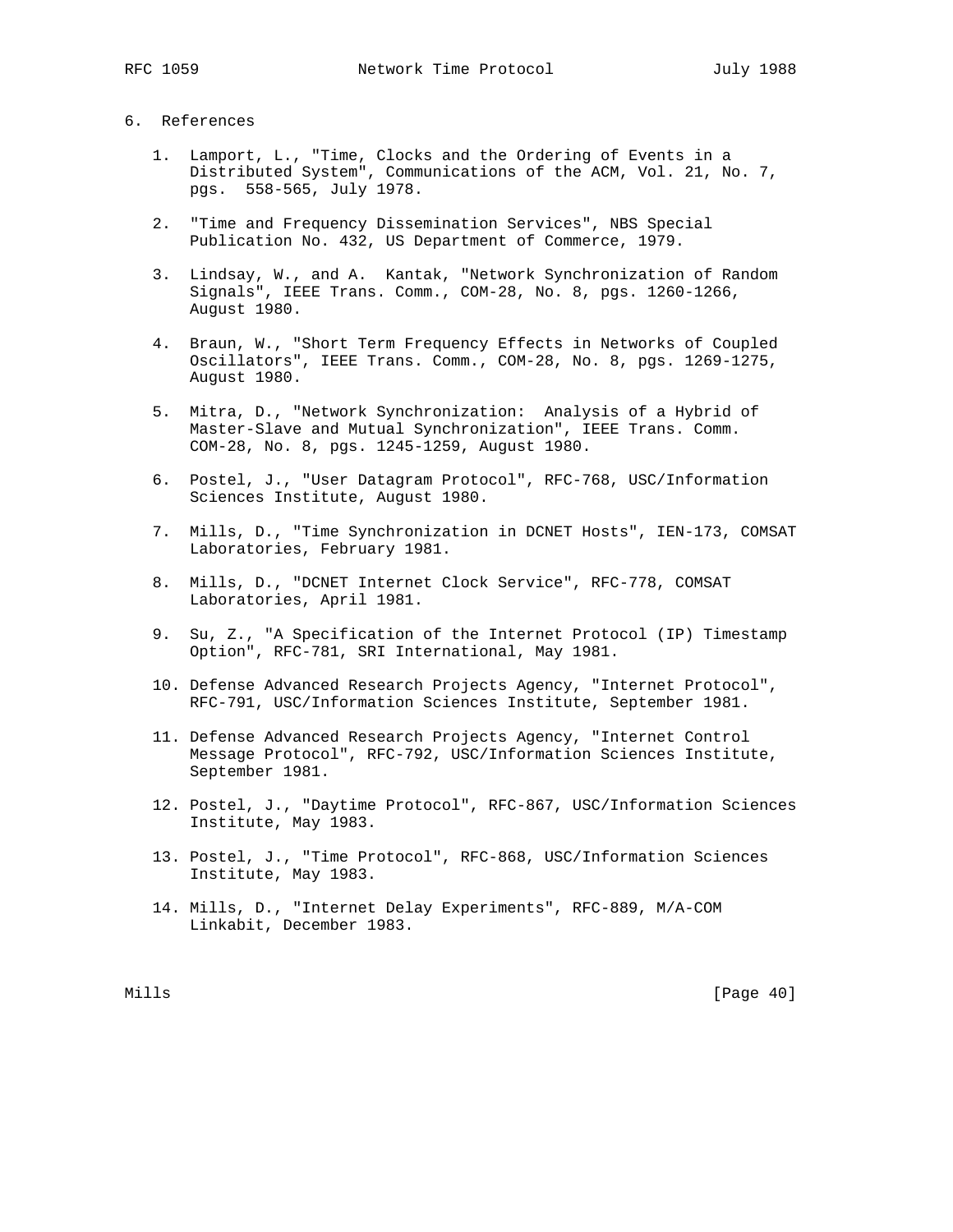- 15. Mills, D., "DCN Local-Network Protocols", RFC-891, M/A-COM Linkabit, December 1983.
- 16. Gusella, R., and S. Zatti, "TEMPO A Network Time Controller for a Distributed Berkeley UNIX System", IEEE Distributed Processing Technical Committee Newsletter 6, No. SI-2, pgs. 7-15, June 1984. Also in: Proc. Summer 1984 USENIX, Salt Lake City, June 1984.
- 17. Halpern, J., Simons, B., Strong, R., and D. Dolly, "Fault- Tolerant Clock Synchronization", Proc. Third Annual ACM Symposium on Principles of Distributed Computing, pgs. 89-102, August 1984.
- 18. Lundelius, J., and N. Lynch, "A New Fault-Tolerant Algorithm for Clock Synchronization:, Proc. Third Annual ACM Symposium on Principles of Distributed Computing, pgs. 75-88, August 1984.
	- 19. Lamport, L., and P. Melliar-Smith "Synchronizing Clocks in the Presence of Faults", JACM 32, No. 1, pgs. 52-78, January 1985.
	- 20. Gusella, R., and S. Zatti, "The Berkeley UNIX 4.3BSD Time Synchronization Protocol: Protocol Specification", Technical Report UCB/CSD 85/250, University of California, Berkeley, June 1985.
	- 21. Marzullo, K., and S. Owicki, "Maintaining the Time in a Distributed System", ACM Operating Systems Review 19, No. 3, pgs. 44-54, July 1985.
	- 22. Mills, D., "Algorithms for Synchronizing Network Clocks", RFC- 956, M/A-COM Linkabit, September 1985.
	- 23. Mills, D., "Experiments in Network Clock Synchronization", RFC- 957, M/A-COM Linkabit, September 1985.
	- 24. Mills, D., "Network Time Protocol (NTP)", RFC-958, M/A-COM Linkabit, September 1985.
	- 25. Gusella, R., and S. Zatti, "An Election Algorithm for a Distributed Clock Synchronization Program", Technical Report UCB/CSD 86/275, University of California, Berkeley, December 1985.
	- 26. Sams, H., "Reference Data for Engineers: Radio, Electronics, Computer and Communications (Seventh Edition)", Indianapolis, 1985.
	- 27. Schneider, F., "A Paradigm for Reliable Clock Synchronization", Technical Report TR 86-735, Cornell University, February 1986.

Mills [Page 41]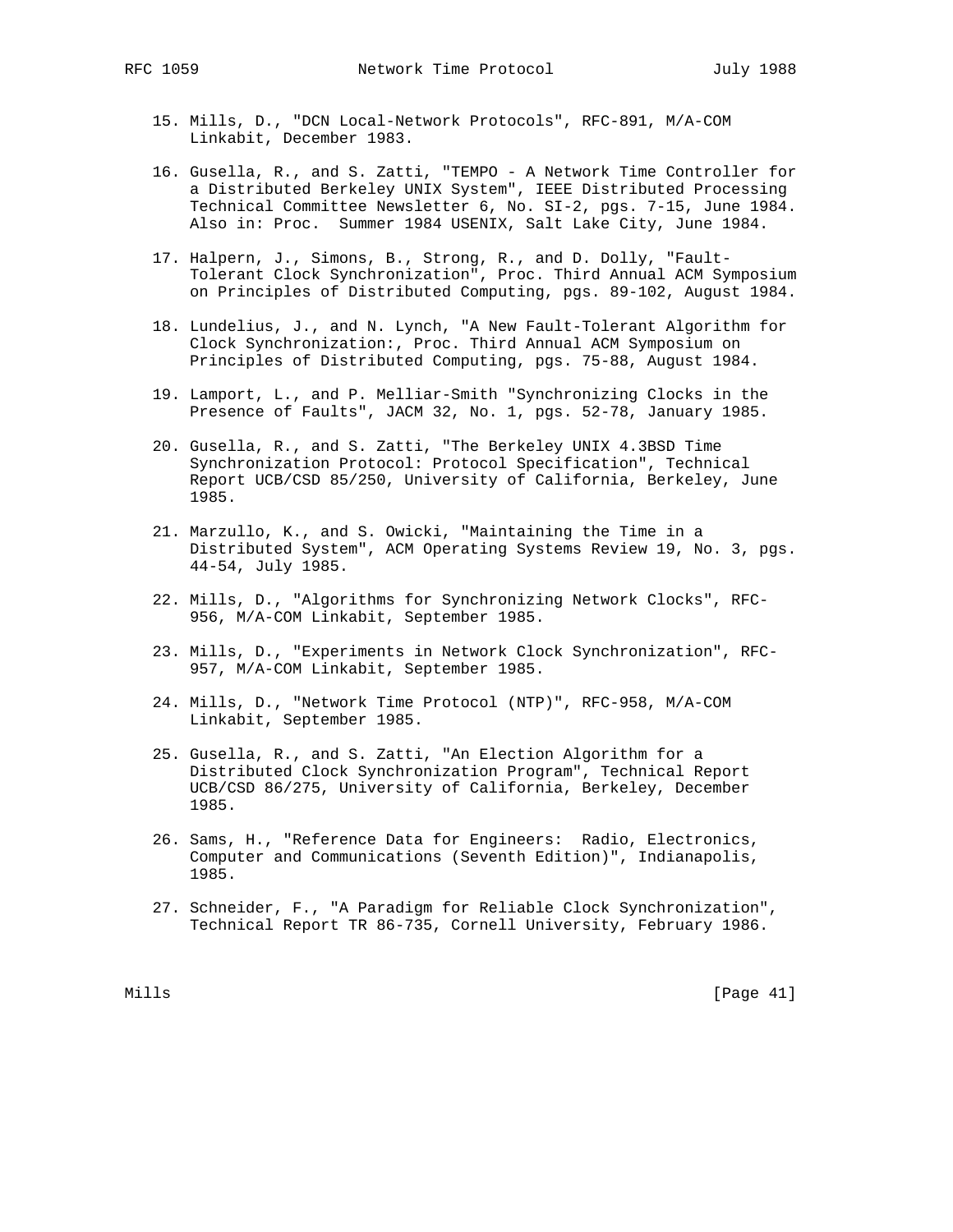- 28. Tripathi, S., and S. Chang, "ETempo: A Clock Synchronization Algorithm for Hierarchical LANs - Implementation and
	- Measurements", Systems Research Center Technical Report TR-86-48, University of Maryland, 1986.
- 29. Bertsekas, D., and R. Gallager, "Data Networks", Prentice-Hall, Englewood Cliffs, NJ, 1987.
- 30. Srikanth, T., and S. Toueg. "Optimal Clock Synchronization", JACM 34, No. 3, pgs. 626-645, July 1987.
- 31. Rickert, N., "Non Byzantine Clock Synchronization A Programming Experiment", ACM Operating Systems Review 22, No. 1, pgs. 73-78, January 1988.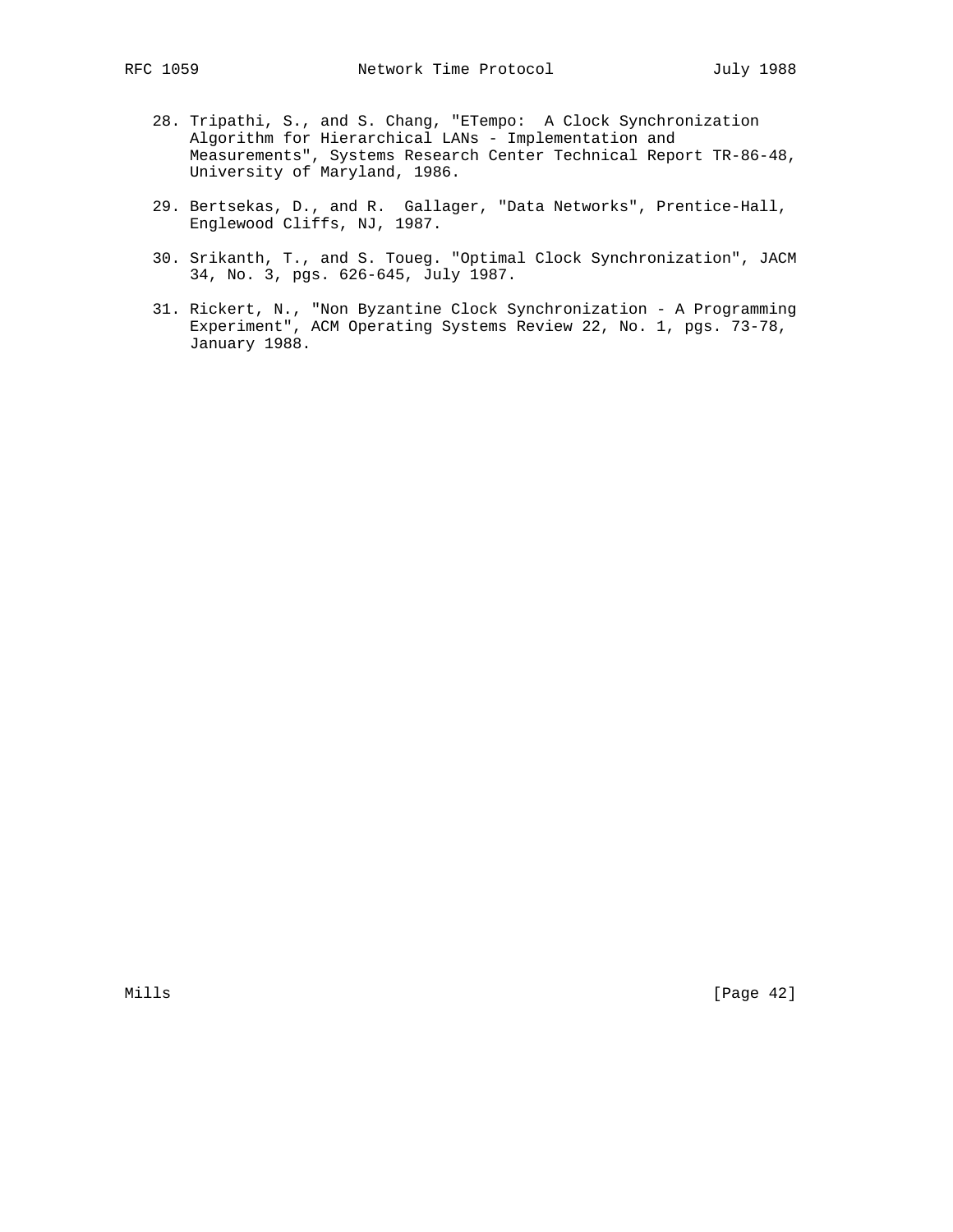# Appendix A. UDP Header Format

 An NTP packet consists of the UDP header followed by the NTP data portion. The format of the UDP header and the interpretation of its fields are described in [6] and are not part of the NTP specification. They are shown below for completeness.

|             | 0 1 2 3 4 5 6 7 8 9 0 1 2 3 4 5 6 7 8 9 0 1 2 3 4 5 6 7 8 9 0 1 |  |
|-------------|-----------------------------------------------------------------|--|
|             |                                                                 |  |
| Source Port | Destination Port                                                |  |
|             |                                                                 |  |
| Length      | Checksum                                                        |  |
|             |                                                                 |  |

Source Port

 UDP source port number. In the case of a client request this field is assigned by the client host, while for a server reply it is copied from the Destination Port field of the client request. In the case of symmetric mode, both the Source Port and Destination Port fields are assigned the NTP service-port number 123.

# Destination Port

 UDP destination port number. In the case of a client request this field is assigned the NTP service-port number 123, while for a server reply it is copied from the Source Port field of the client request. In the case of symmetric mode, both the Source Port and Destination Port fields are assigned the NTP service-port number 123.

## Length

 Length of the request or reply, including UDP header, in octets

## Checksum

Standard UDP checksum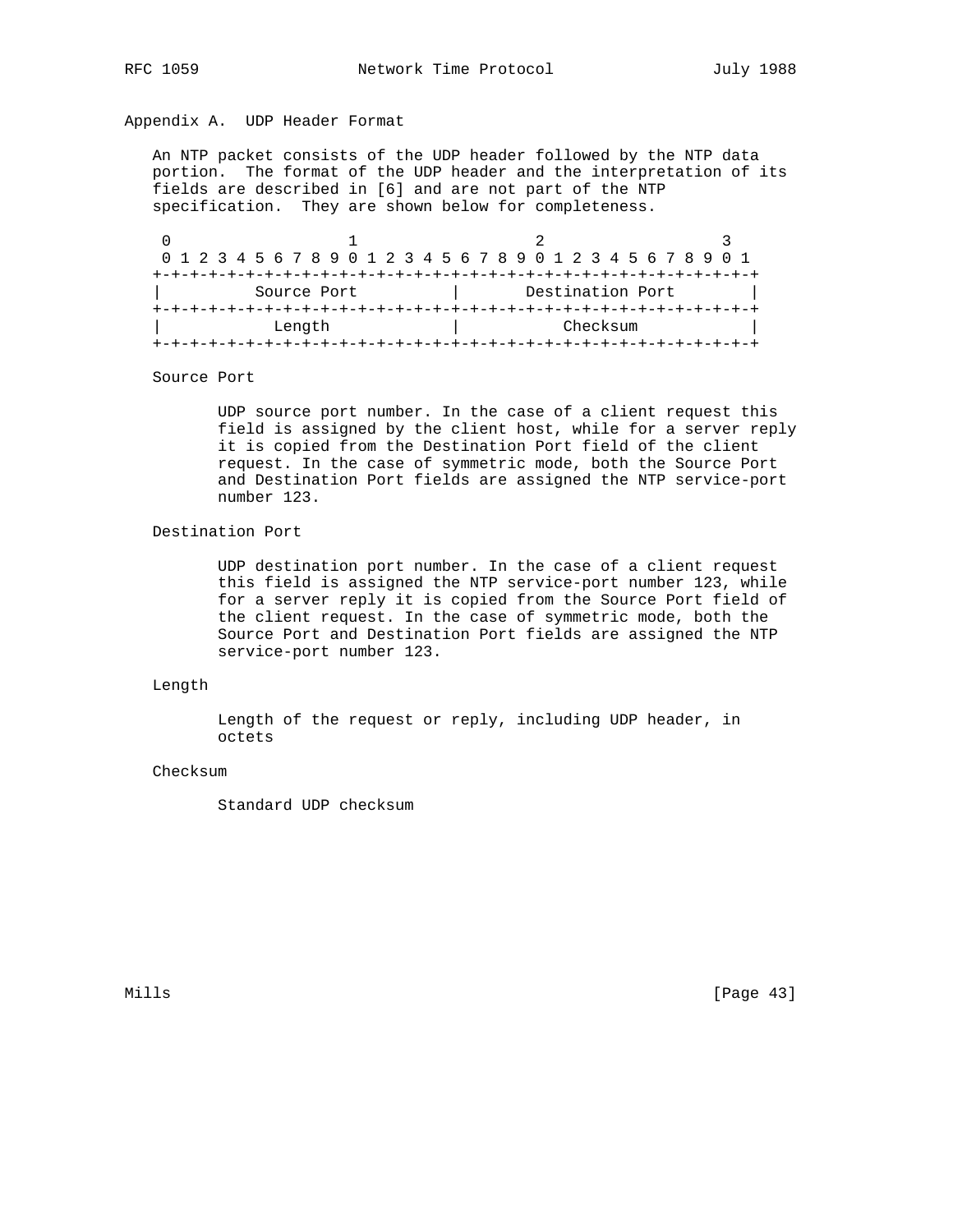Appendix B. NTP Data Format - Version 1

 The format of the NTP data portion, which immediately follows the UDP header, is shown below along with a description of its fields.

0  $1$  2 3 0 1 2 3 4 5 6 7 8 9 0 1 2 3 4 5 6 7 8 9 0 1 2 3 4 5 6 7 8 9 0 1 +-+-+-+-+-+-+-+-+-+-+-+-+-+-+-+-+-+-+-+-+-+-+-+-+-+-+-+-+-+-+-+-+ |LI | VN |0 0 0| Stratum | Poll | Precision | +-+-+-+-+-+-+-+-+-+-+-+-+-+-+-+-+-+-+-+-+-+-+-+-+-+-+-+-+-+-+-+-+ Synchronizing Distance +-+-+-+-+-+-+-+-+-+-+-+-+-+-+-+-+-+-+-+-+-+-+-+-+-+-+-+-+-+-+-+-+ Estimated Drift Rate +-+-+-+-+-+-+-+-+-+-+-+-+-+-+-+-+-+-+-+-+-+-+-+-+-+-+-+-+-+-+-+-+ Reference Clock Identifier +-+-+-+-+-+-+-+-+-+-+-+-+-+-+-+-+-+-+-+-+-+-+-+-+-+-+-+-+-+-+-+-+ | | Reference Timestamp (64 bits) | | +-+-+-+-+-+-+-+-+-+-+-+-+-+-+-+-+-+-+-+-+-+-+-+-+-+-+-+-+-+-+-+-+ | | Originate Timestamp (64 bits) | | +-+-+-+-+-+-+-+-+-+-+-+-+-+-+-+-+-+-+-+-+-+-+-+-+-+-+-+-+-+-+-+-+ | | Receive Timestamp (64 bits) | | +-+-+-+-+-+-+-+-+-+-+-+-+-+-+-+-+-+-+-+-+-+-+-+-+-+-+-+-+-+-+-+-+ | | Transmit Timestamp (64 bits) | | +-+-+-+-+-+-+-+-+-+-+-+-+-+-+-+-+-+-+-+-+-+-+-+-+-+-+-+-+-+-+-+-+

Leap Indicator (LI)

 Two-bit code warning of impending leap-second to be inserted at the end of the last day of the current month. Bits are coded as follows:

| (1)  | no warning                                  |
|------|---------------------------------------------|
| (11) | +1 second (following minute has 61 seconds) |
| 1 ດ  | -1 second (following minute has 59 seconds) |
|      | alarm condition (clock not synchronized)    |

Mills [Page 44]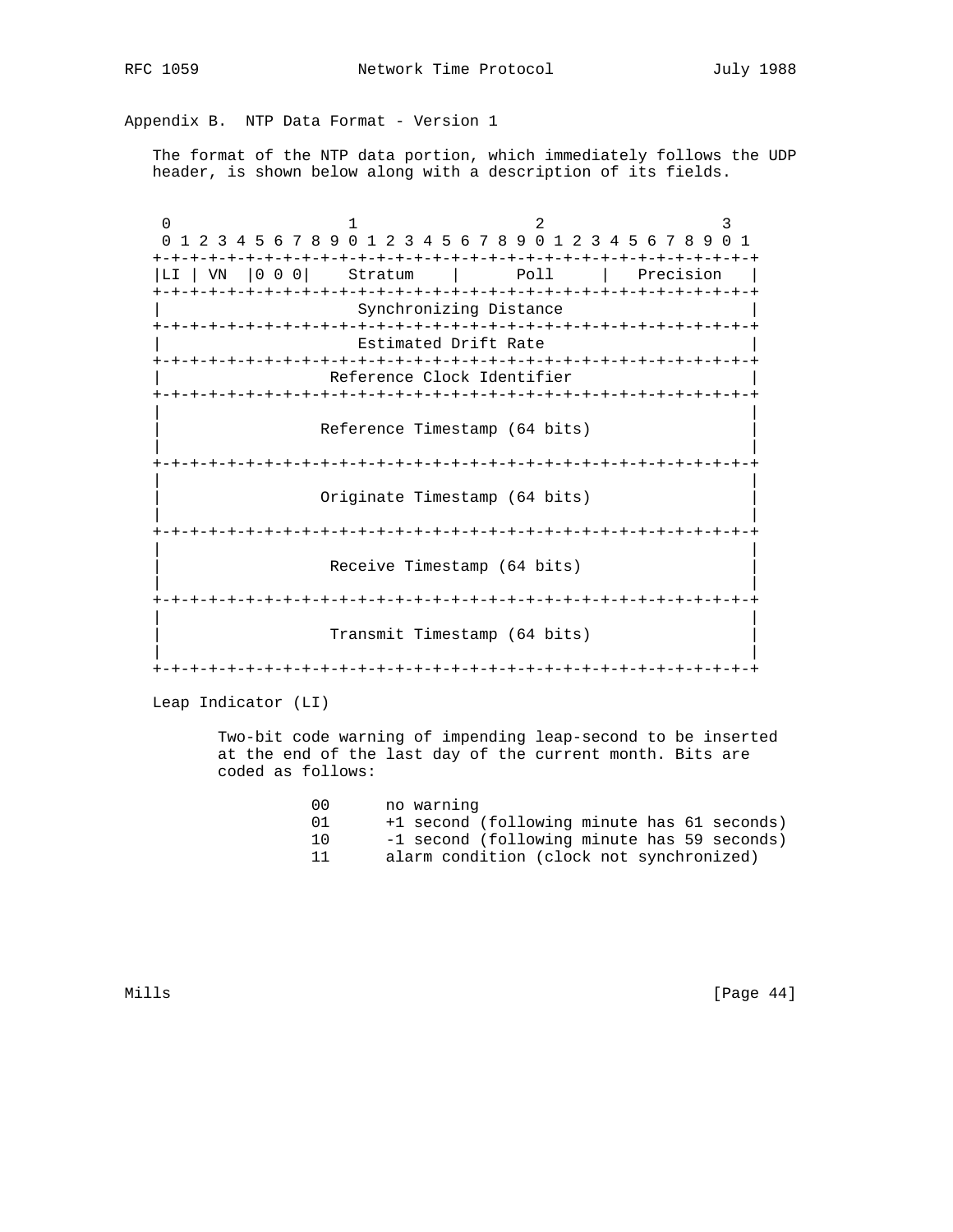Version Number (VN)

 Three-bit code indicating the version number, currently one (1).

Reserved

 Three-bit field consisting of all zeros and reserved for future use.

Stratum

 Integer identifying stratum level of local clock. Values are defined as follows:

```
 0 unspecified
1 primary reference (e.g., radio clock)
2...n secondary reference (via NTP)
```
## Poll

 Signed integer indicating the maximum interval between successive messages, in seconds to the nearest power of two.

## Precision

 Signed integer indicating the precision of the local clock, in seconds to the nearest power of two.

Synchronizing Distance

 Fixed-point number indicating the estimated roundtrip delay to the primary synchronizing source, in seconds with fraction point between bits 15 and 16.

Estimated Drift Rate

 Fixed-point number indicating the estimated drift rate of the local clock, in dimensionless units with fraction point to the left of the most significant bit.

Reference Clock Identifier

 Code identifying the particular reference clock. In the case of type 0 (unspecified) or type 1 (primary reference), this is a left-justified, zero-filled ASCII string, for example:

Mills [Page 45]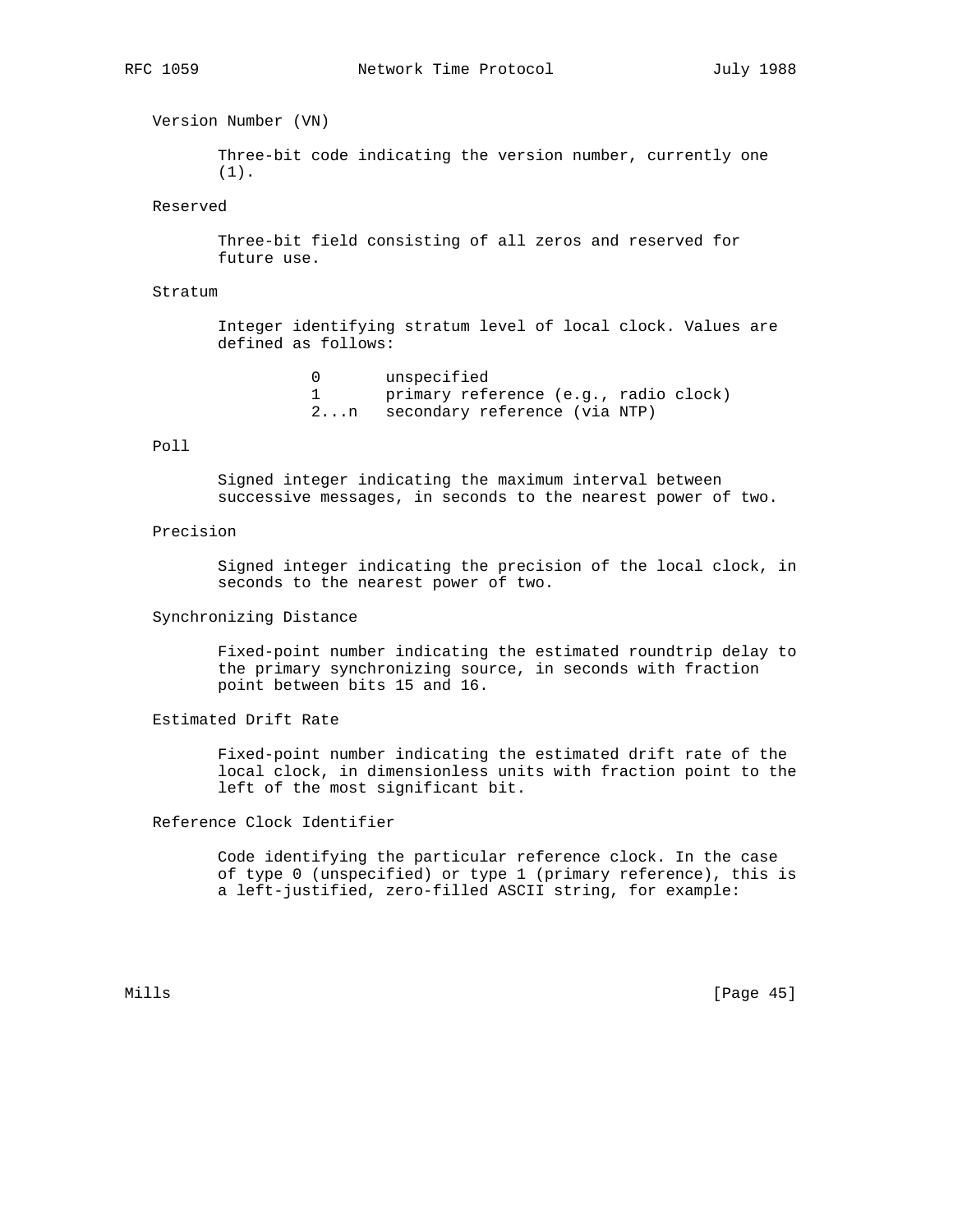Type Code Meaning

| DCN  | Determined by DCN routing algorithm |
|------|-------------------------------------|
| WWVB | WWVB radio clock (60 kHz)           |
| GOES | GOES satellite clock (468 MHz)      |
| WWV  | WWV radio clock (5/10/15 MHz)       |
|      | (and others as necessary)           |

 In the case of type 2 and greater (secondary reference), this is the 32-bit Internet address of the reference host.

Reference Timestamp

Local time at which the local clock was last set or corrected.

Originate Timestamp

 Local time at which the request departed the client host for the service host.

Receive Timestamp

Local time at which the request arrived at the service host.

Transmit Timestamp

 Local time at which the reply departed the service host for the client host.

Mills [Page 46]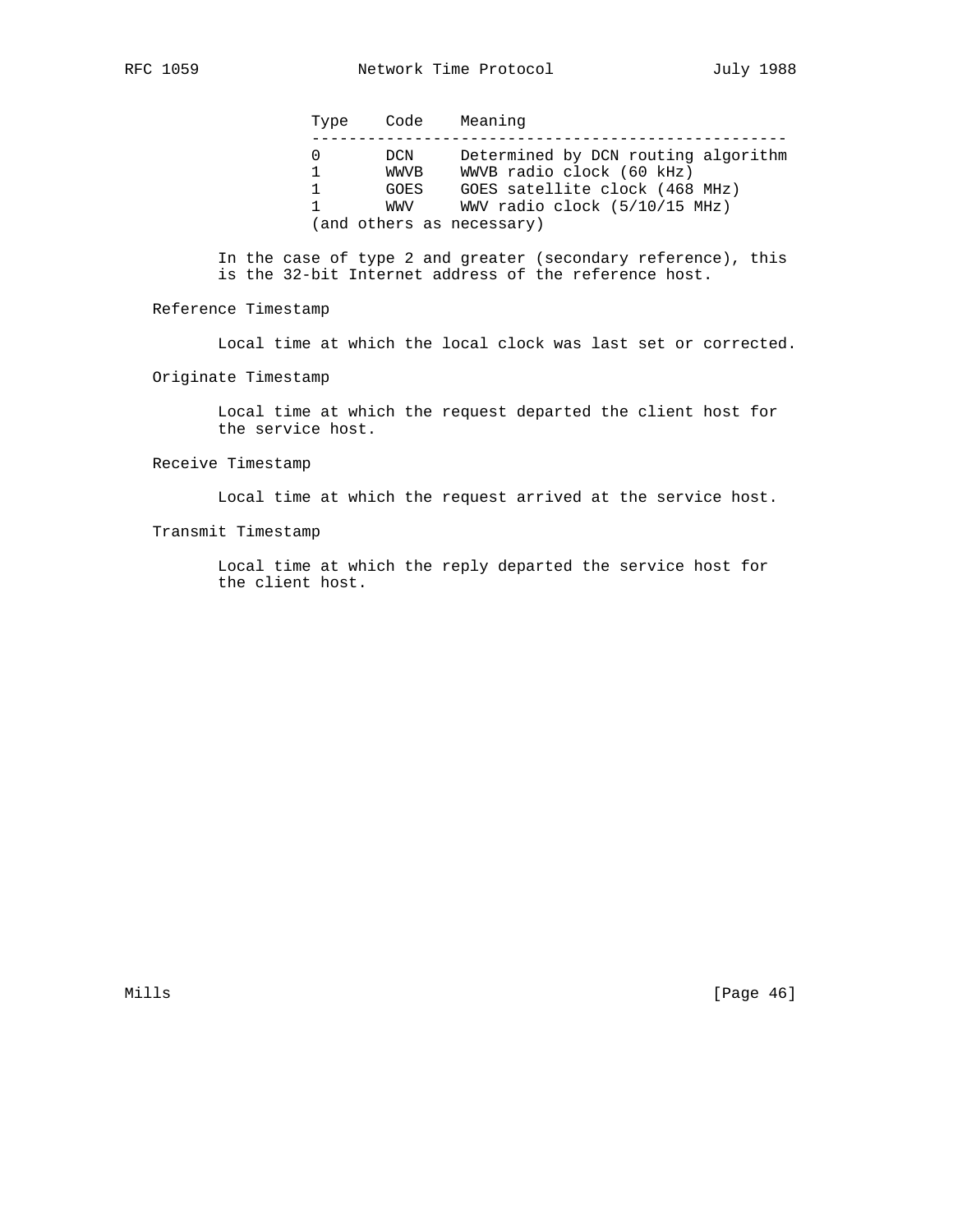# Appendix C. Timeteller Experiments

 In order to update data collected in June 1985 and reported in RFC- 957, a glorious three-day experiment was carried out in January 1988 with all the hosts and gateways listed in the NIC data base. Four packets were sent at five-second intervals to each host and gateway using UDP/NTP, UDP/TIME and ICMP/TIMESTAMP protocols and the clock offsets (in milliseconds) for each protocol averaged with respect to local time, which is synchronized via NTP to a radio-clock host. While the ICMP/TIMESTAMP protocol has much finer granularity (milliseconds) than UDP/TIME (seconds), it has no provisions for the date, so is not suitable as a time-synchronization protocol; however, it was included in the experiments both as a sanity check and in order to assess the precision of measurement.

 In the latest survey of 5498 hosts and 224 gateways, 46 responded to UDP/NTP requests, 1158 to UDP/TIME and 1963 to ICMP/TIMESTAMP. By contrast, in the 1985 survey of 1775 hosts and 110 gateways, 163 responded to UDP/TIME requests and 504 to ICMP/TIMESTAMP. At that time there were no UDP/NTP implementations. There are many more hosts and gateways listed in the rapidly growing domain-name system, but not listed in the NIC data base, and therefore not surveyed. The results of the survey are given in Table C.1, which shows for each of the three protocols the error X for which the distribution function P[x =< X] has the value shown.

|           | $P[x= UDP/NTP$ | UDP/TIME      | ICMP/TIMESTAMP |
|-----------|----------------|---------------|----------------|
| . 1       | 11             | 4632          | 5698           |
| $\cdot$ 2 | 37             | 18238         | 27965          |
| $\cdot$ 3 | 66             | 38842         | 68596          |
| . 4       | 177            | 68213         | 127367         |
| . 5       | 364            | 126232        | 201908         |
| . 6       | 567            | 195950        | 285092         |
| .7        | 3466           | 267119        | 525509         |
| . 8       | 20149          | 422129        | 2.91426E+06    |
| . 9       | 434634         | 807135        | 5.02336E+07    |
|           | 1.17971E+09    | $1.59524E+09$ | 2.11591E+09    |
|           |                |               |                |

#### Table C.1. Distribution Functions

 It can be seen that ten percent of the UDP/NTP responses show errors of 11 milliseconds or less and that ten percent of the UDP/TIME responses show errors greater than 807135 milliseconds (about 13 minutes). Fifty percent of the UDP/NTP timetellers are within 364 milliseconds, while fifty percent of the UDP/TIME tellers are within 126232 milliseconds (just over two minutes). Surprisingly, ICMP/TIMESTAMP responses show errors even larger than UDP/TIME.

Mills [Page 47]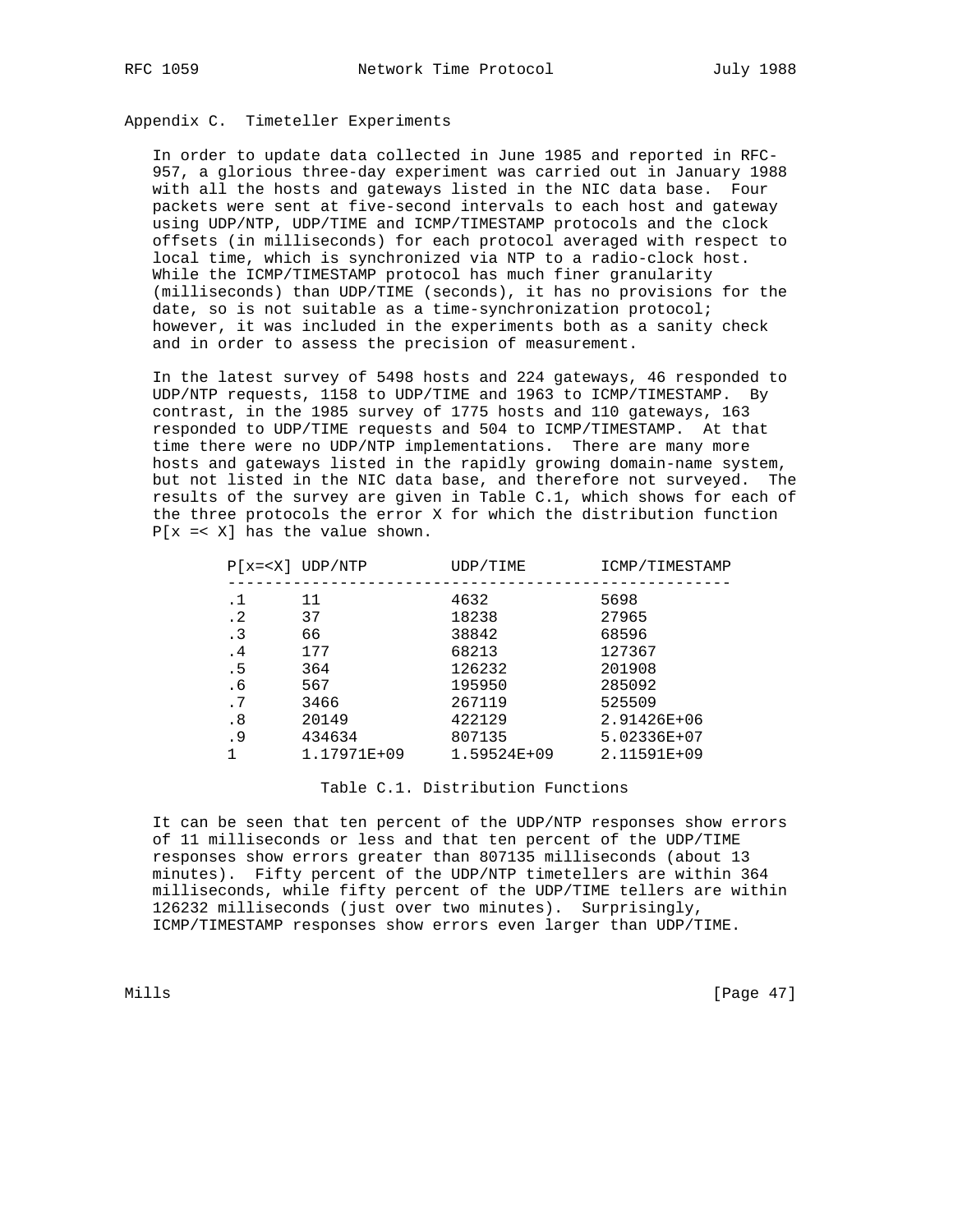However, the maximum error shown in all three protocols exceeded the range that could be recorded, in this case about 12 days. Clearly, there are good timetellers and bad.

Mills [Page 48]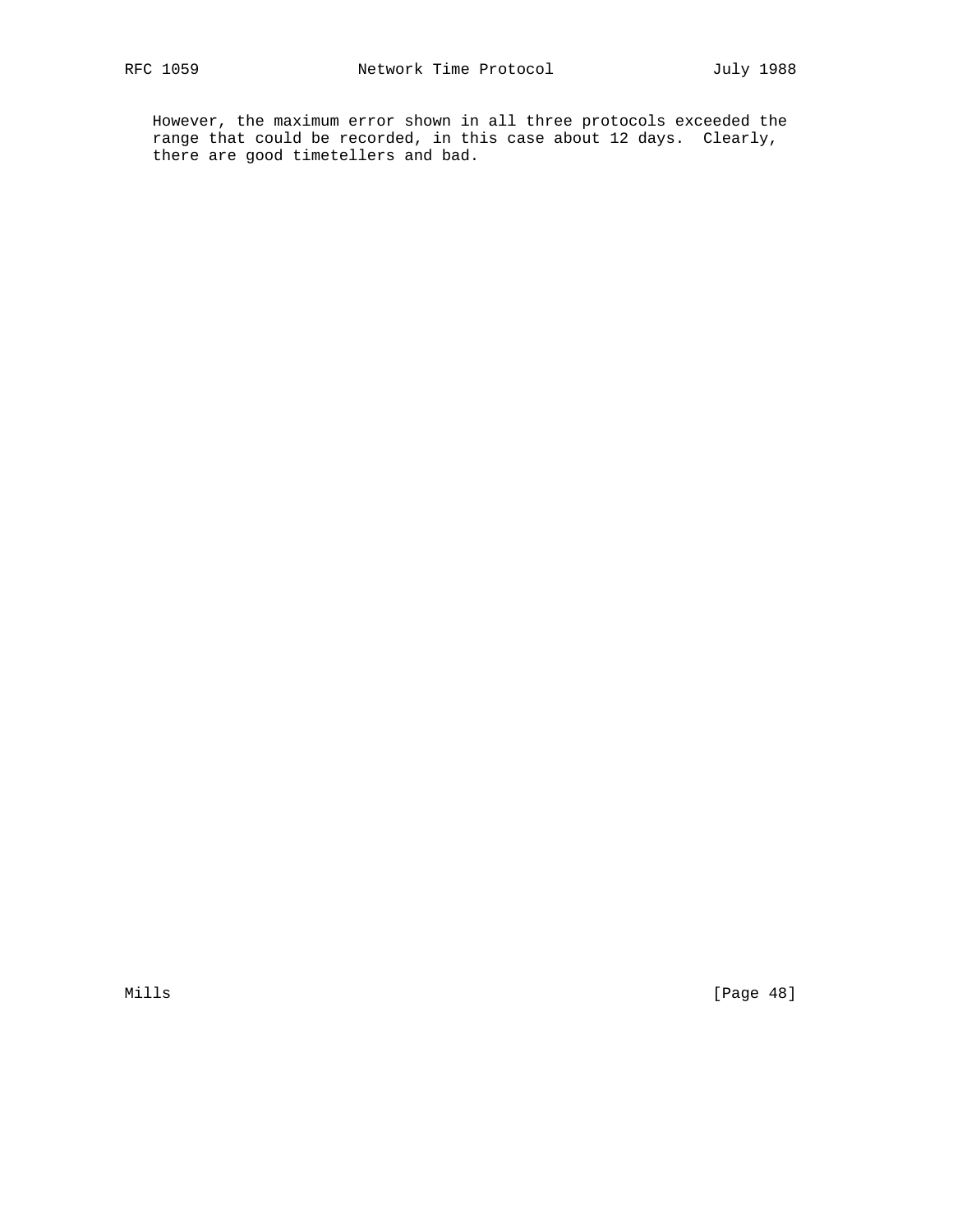Appendix D. Evaluation of Filtering Algorithms

 A number of algorithms for deglitching and filtering time-offset data were described in RFC-956. These fall in two classes: majority subset algorithms, which attempt to separate good subsets from bad by comparing their means, and clustering algorithms, which attempt to improve the estimate by repeatedly casting out outlyers. The former class was suggested as a technique to select the best (i.e. the most reliable) clocks from a population, while the latter class was suggested as a technique to improve the offset estimate for a single clock given a series of observations.

 Following publication of RFC-956 and after further development and experimentation using typical Internet paths, a better algorithm was found for casting out outlyers from a continuous stream of offset observations spaced at intervals in the order of minutes. The algorithm is described as a variant of a median filter, in which a window consisting of the last n sample offsets is continuously updated and the median sample selected as the estimate. However, in the modified algorithm the outlyer (sample furthest from the median) is then discarded and the entire process repeated until only a single sample offset is left, which is then selected as the estimate.

 The modified algorithm was found to be more resistant to glitches and to provide a more accurate estimate than the unmodified one. It has been implemented in the NTP daemons developed for the Fuzzball and Unix operating systems and been in regular operation for about two years. However, recent experiments have shown there is an even better one which provides comparable accuracy together with a much lower computational burden. The key to the new algorithm became evident through an examination of scatter diagrams plotting sample offset versus roundtrip delay.

 To see how a scatter diagram is constructed, it will be useful to consider how offsets and delays are computed. Number the times of sending and receiving NTP messages as shown in Figure D.1 and let i be an even integer. Then the timestamps  $t(i-3)$ ,  $t(i-2)$  and  $t(i-1)$ and  $t(i)$  are sufficient to calculate the offset and delay of each peer relative to the other.

Mills [Page 49]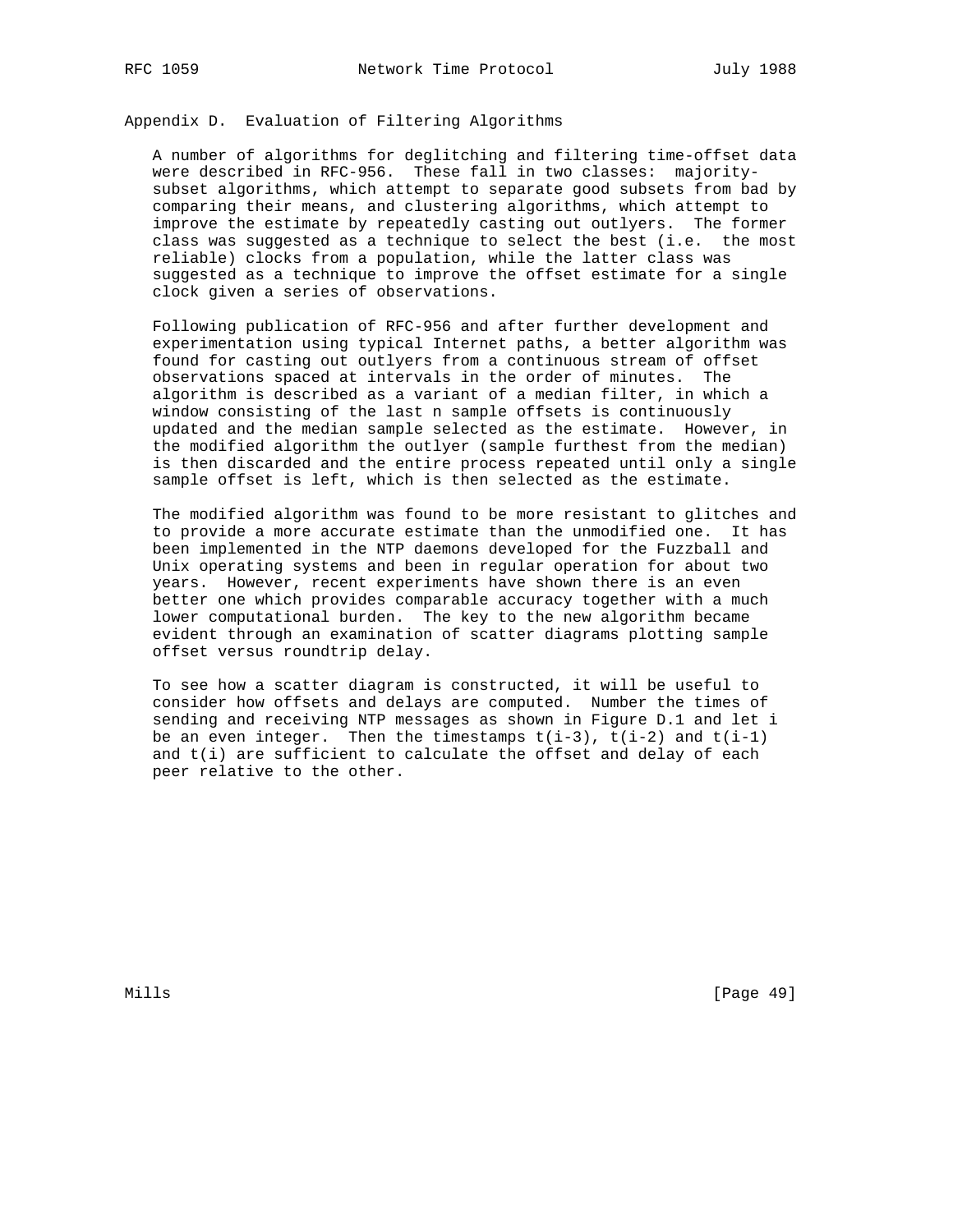



 The roundtrip delay d and clock offset c of the receiving peer relative to the sending peer are:

> $d = (t(i) - t(i-3)) - (t(i-1) - t(i-2))$  $c = [(t(i-2) - t(i-3)) + (t(i-1) - t(i))]$  /2.

 Two implicit assumptions in the above are that the delay distribution is independent of direction and that the intrinsic drift rates of the client and server clocks are small and close to the same value. If this is the case the scatter diagram would show the samples concentrated about a horizontal line extending from the point  $(d, c)$  to the right. However, this is not generally the case. The typical diagram shows the samples dispersed in a wedge with apex  $(d, c)$  and opening to the right. The limits of the wedge are determined by lines extending from  $(d, c)$  with slopes  $+0.5$  and  $-0.5$ , which correspond to the locus of points as the delay in one direction increases while the delay in the other direction does not. In some cases the points are concentrated along these two extrema lines, with relatively few points remaining within the opening of the wedge, which would correspond to increased delays on both directions.

 Upon reflection, the reason for the particular dispersion shown in the scatter diagram is obvious. Packet-switching nets are most often operated with relatively small mean queue lengths in the order of one, which means the queues are often idle for relatively long periods. In addition, the routing algorithm most often operates to minimize the number of packet-switch hops and thus the number of queues. Thus, not only is the probability that an arriving NTP packet finds a busy queue in one direction reasonably low, but the probability of it finding a busy queue in both directions is even lower.

From the above discussion one would expect that, at low utilizations

Mills [Page 50]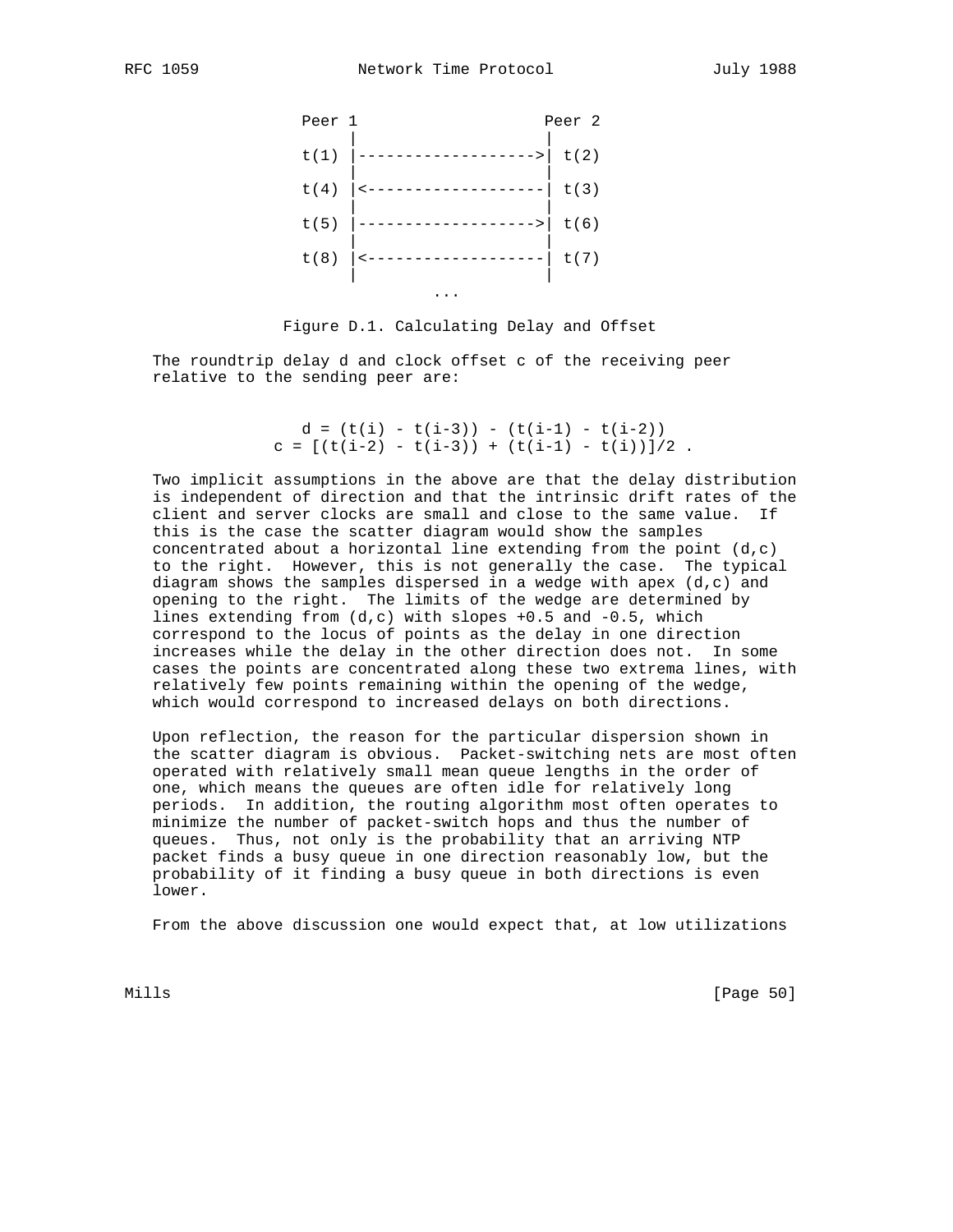and hop counts the points should be concentrated about the apex of the wedge and begin to extend rightward along the extrema lines as the utilizations and hop counts increase. As the utilizations and hop counts continue to increase, the points should begin to fill in the wedge as it expands even further rightward. This behavior is in fact what is observed on typical Internet paths involving ARPANET, NSFNET and other nets.

 These observations cast doubt on the median-filter approach as a good way to cast out offset outlyers and suggests another approach which might be called a minimum filter. From the scatter diagrams it is obvious that the best offset samples occur at the lower delays. Therefore, an appropriate technique would be simply to select from the n most recent samples the sample with lowest delay and use its associated offset as the estimate. An experiment was designed to test this technique using measurements between selected hosts equipped with radio clocks, so that delays and offsets could be determined independent of the measurement procedure itself.

 The raw delays and offsets were measured by NTP from hosts at U Maryland (UMD) and U Delaware (UDEL) via net paths to each other and other hosts at Ford Research (FORD), Information Sciences Institute (ISI) and National Center for Atmospheric Research (NCAR). For the purposes here, all hosts can be assumed synchronized to within a few milliseconds to NBS time, so that the delays and offsets reflect only the net paths themselves.

 The results of the measurements are given in Table D.1 (UMD) and Table D.2 (UDEL), which show for each of the paths the error X for which the distribution function  $P[x = < X]$  has the value shown. Note that the values of the distribution function are shown by intervals of decreasing size as the function increases, so that its behavior in the interesting regime of low error probability can be more accurately determined.

Mills [Page 51]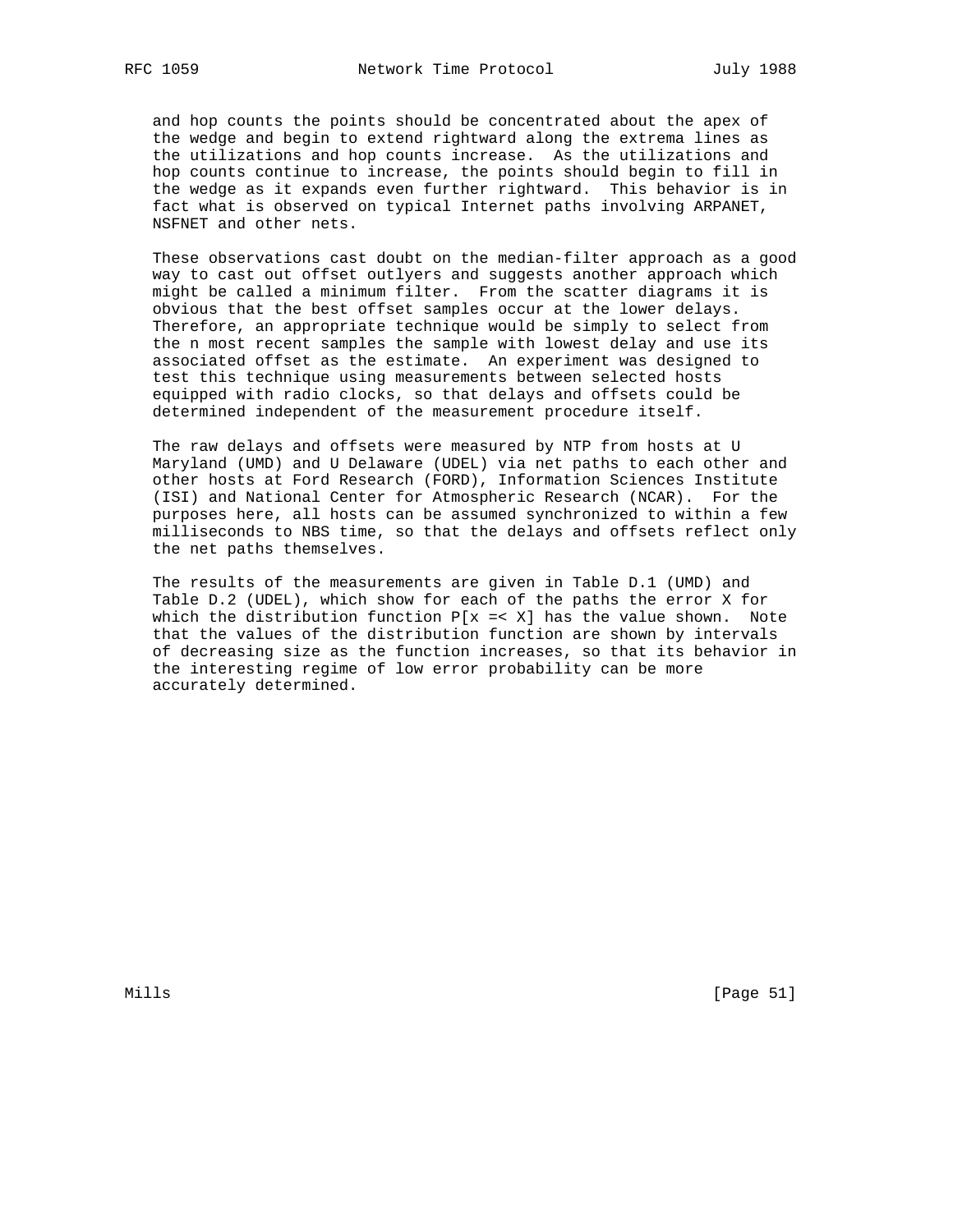| <b>UMD</b><br>Delay | FORD<br>1525 | ISI<br>2174 | NCAR<br>1423 | <b>UMD</b><br>Offset 1525 | FORD         | ISI<br>2174 | NCAR<br>1423 |
|---------------------|--------------|-------------|--------------|---------------------------|--------------|-------------|--------------|
|                     |              |             |              |                           |              |             |              |
| .1                  | 493          | 688         | 176          | .1                        | 2            | 17          | 1            |
| $\cdot$ 2           | 494          | 748         | 179          | $\cdot$ 2                 | 4            | 33          | 2            |
| $\cdot$ 3           | 495          | 815         | 187          | $\cdot$ 3                 | 9            | 62          | 3            |
| .4                  | 495          | 931         | 205          | .4                        | 18           | 96          | 8            |
| . 5                 | 497          | 1013        | 224          | . 5                       | 183          | 127         | 13           |
| . 6                 | 503          | 1098        | 243          | . 6                       | $4.88E + 8$  | 151         | 20           |
| .7                  | 551          | 1259        | 265          | . 7                       | 4.88E+8 195  |             | 26           |
| .8                  | 725          | 1658        | 293          | .8                        | 4.88E+8 347  |             | 35           |
| . 9                 | 968          | 2523        | 335          | . 9                       | 4.88E+8 775  |             | 53           |
| .99                 | 1409         | 6983        | 472          | .99                       | 4.88E+8 2785 |             | 114          |
| .999                | 14800        | 11464       | 22731        | .999                      | 4.88E+8 5188 |             | 11279        |
|                     | 18395        | 15892       | 25647        |                           | 4.88E+8 6111 |             | 12733        |

Table D.1. Delay and Offset Measurements (UMD)

| UDEL<br>Delay | FORD<br>2986 | UMD<br>3442 | ISI<br>3215 | NCAR<br>2756 |
|---------------|--------------|-------------|-------------|--------------|
|               |              |             |             |              |
| $\cdot$ 1     | 650          | 222         | 411         | 476          |
| $\cdot$ 2     | 666          | 231         | 436         | 512          |
| $\cdot$ 3     | 692          | 242         | 471         | 554          |
| .4            | 736          | 256         | 529         | 594          |
| . 5           | 787          | 272         | 618         | 648          |
| . 6           | 873          | 298         | 681         | 710          |
| .7            | 1013         | 355         | 735         | 815          |
| .8            | 1216         | 532         | 845         | 1011         |
| . 9           | 1836         | 1455        | 1019        | 1992         |
| .99           | 4690         | 3920        | 1562        | 4334         |
| .999          | 15371        | 6132        | 2387        | 11234        |
| 1             | 21984        | 8942        | 4483        | 21427        |

Table D.2.a Delay Measurements (UDEL)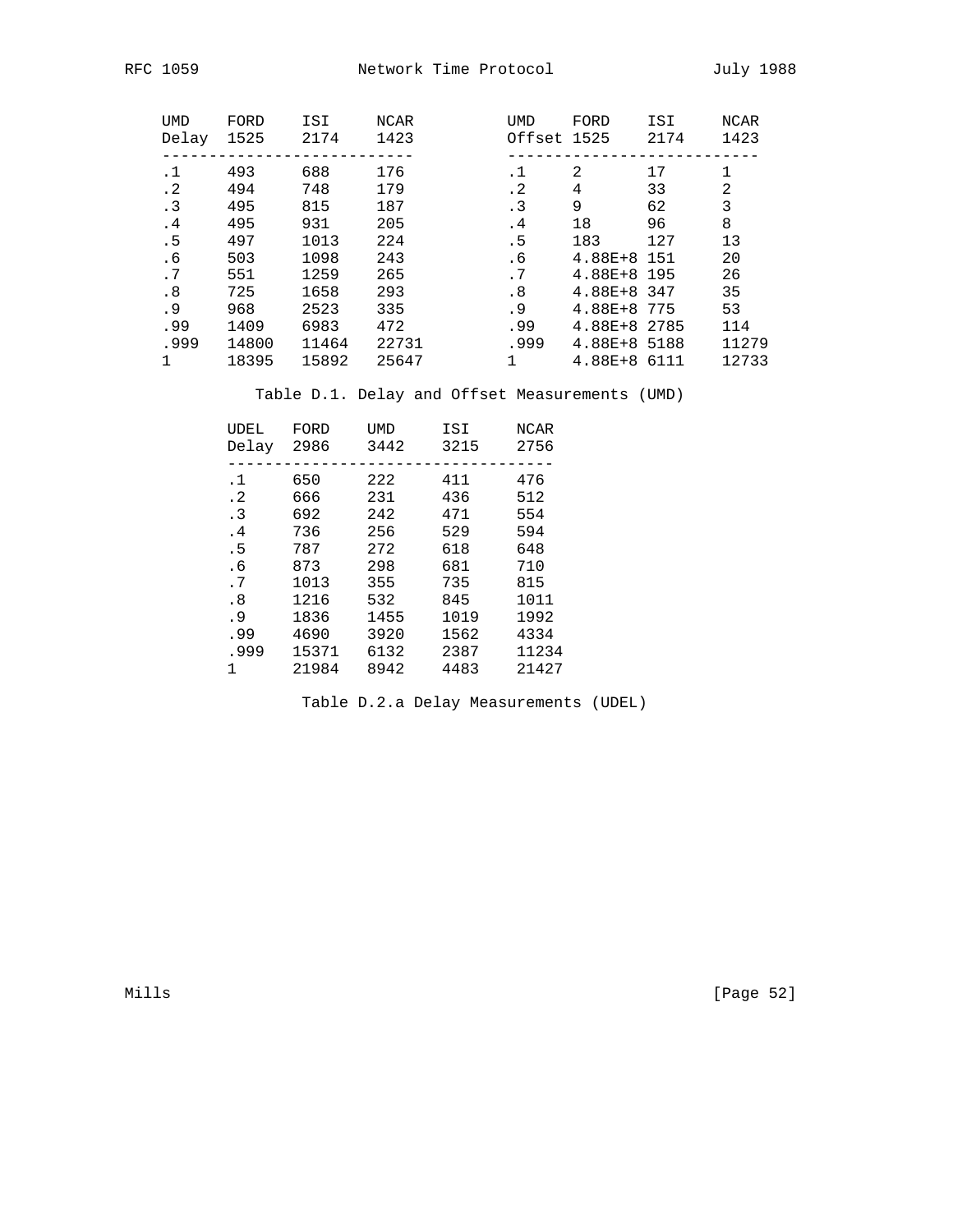| UDEL<br>Offset 2986 | FORD           | UMD<br>3442 | ISI<br>3215 | NCAR<br>2756 |
|---------------------|----------------|-------------|-------------|--------------|
|                     |                |             |             |              |
| .1                  | 83             | 2           | 16          | 12           |
| $\cdot$ 2           | 96             | 5           | 27          | 24           |
| $\cdot$ 3           | 108            | 9           | 36          | 36           |
| . 4                 | 133            | 13          | 48          | 51           |
| .5                  | 173            | 20          | 67          | 69           |
| . 6                 | 254            | 30          | 93          | 93           |
| .7                  | 429            | 51          | 130         | 133          |
| .8                  | 1824           | 133         | 165         | 215          |
| . 9                 | $4.88E + 8$    | 582         | 221         | 589          |
| .99                 | $4.88E + 8$    | 1757        | 539         | 1640         |
| .999                | 4.88E+8 2945   |             | 929         | 5278         |
| 1                   | $5.63E+8.4374$ |             | 1263        | 10425        |
|                     |                |             |             |              |

Table D.2.b Offset Measurements (UDEL)

 The results suggest that accuracies less than a few seconds can usually be achieved for all but one percent of the measurements, but that accuracies degrade drastically when the remaining measurements are included. Note that in the case of the UMD measurements to FORD almost half the measurements showed gross errors, which was due to equipment failure at that site. These data were intentionally left in the sample set to see how well the algorithms dealt with the problem.

 The next two tables compare the results of minimum filters (Table D.3) and median filters (Table D.4) for various n when presented with the UMD - - NCAR raw sample data. The results show consistently lower errors for the minimum filter when compared with the median filter of nearest value of n. Perhaps the most dramatic result of both filters is the greatly reduced error at the upper end of the range. In fact, using either filter with n at least three results in no errors greater than 100 milliseconds.

Mills [Page 53]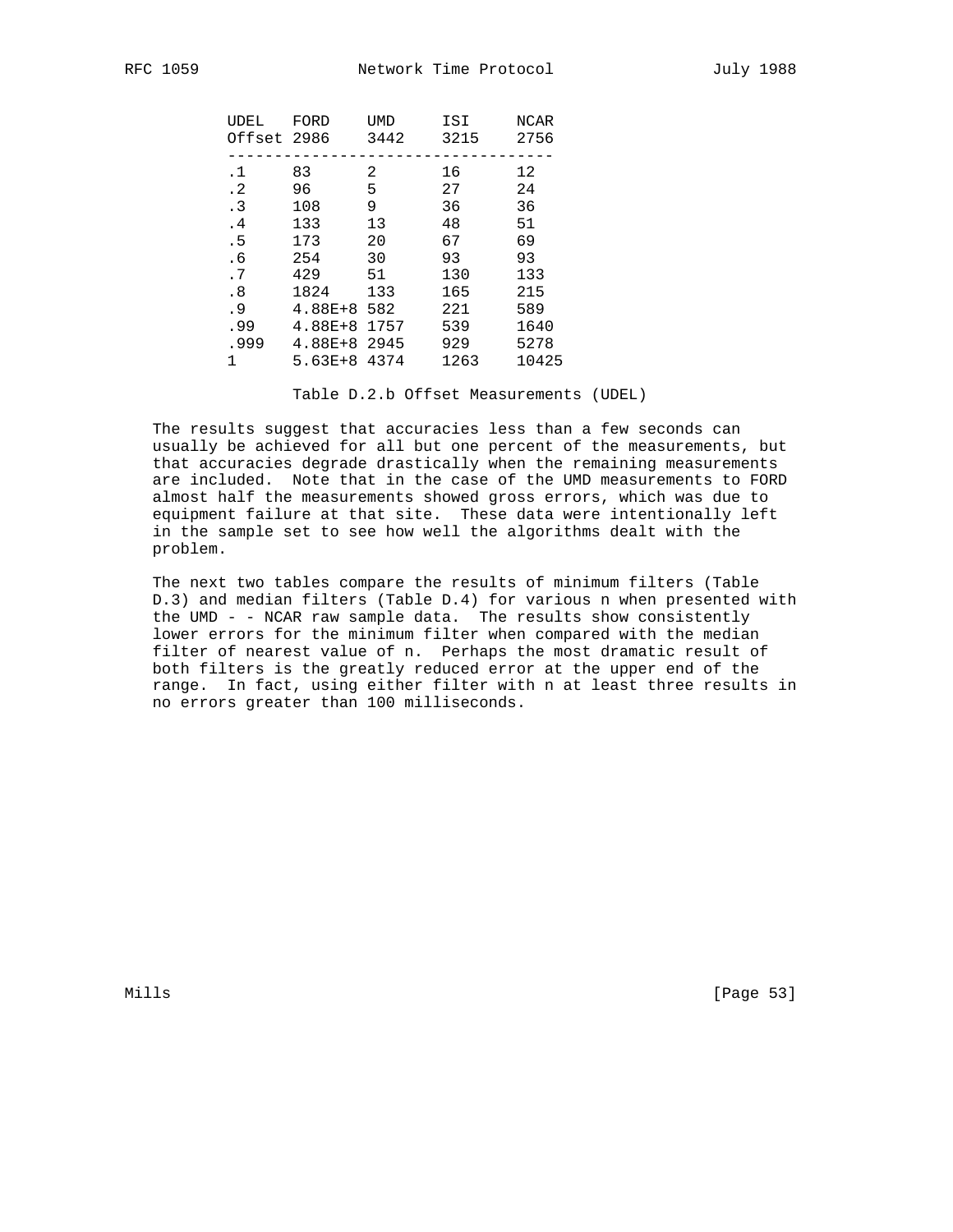| $P[x= 1423$ | 1     | Filter Samples<br>2<br>1422 | 4<br>1422 | 8<br>1420 | 16<br>1416 |
|-------------|-------|-----------------------------|-----------|-----------|------------|
| . 1         |       |                             |           | 0         | U          |
| $\cdot$ 2   | 2     |                             |           |           |            |
| $\cdot$ 3   | 3     | 2                           |           | 1         |            |
| $\cdot$ 4   | 8     | 2                           | 2         |           |            |
| .5          | 13    | 5                           | 2         | 2         |            |
| . 6         | 20    | 10                          | 3         | 2         | 2          |
| .7          | 26    | 15                          | 6         | 2         | 2          |
| .8          | 35    | 23                          | 11        | 4         | 2          |
| . 9         | 53    | 33                          | 20        | 9         | 3          |
| .99         | 114   | 62                          | 43        | 28        | 23         |
| .999        | 11279 | 82                          | 57        | 37        | 23         |
|             | 12733 | 108                         | 59        | 37        | 23         |

# Table D.3. Minimum Filter (UMD - NCAR)

| $P[x= 1423$ | Filter Samples<br>3 | 1423 | 15<br>1423 |
|-------------|---------------------|------|------------|
| .1          | 2                   | 2    | 2          |
| $\cdot$ 2   | 2                   | 4    | 5          |
| $\cdot$ 3   | 5                   | 8    | 8          |
| .4          | 10                  | 11   | 11         |
| .5          | 13                  | 14   | 14         |
| . 6         | 18                  | 17   | 16         |
| .7          | 23                  | 21   | 19         |
| .8          | 28                  | 25   | 23         |
| . 9         | 36                  | 30   | 27         |
| .99         | 64                  | 46   | 35         |
| .999        | 82                  | 53   | 44         |
| 1           | 82                  | 60   | 44         |

## Table D.4. Median Filter (UMD - NCAR)

 While the UMD - NCAR data above represented a path across the NSFNET Backbone, which normally involves only a few hops via Ethernets and 56-Kbps links, the UDEL - NCAR path involves additional ARPANET hops, which can contribute substantial additional delay dispersion. The following Table D.5. shows the results of a minimum filter for various n when presented with the UDEL - NCAR raw sample data. The range of error is markedly greater than the UMD - NCAR path above, especially near the upper end of the distribution function.

Mills [Page 54]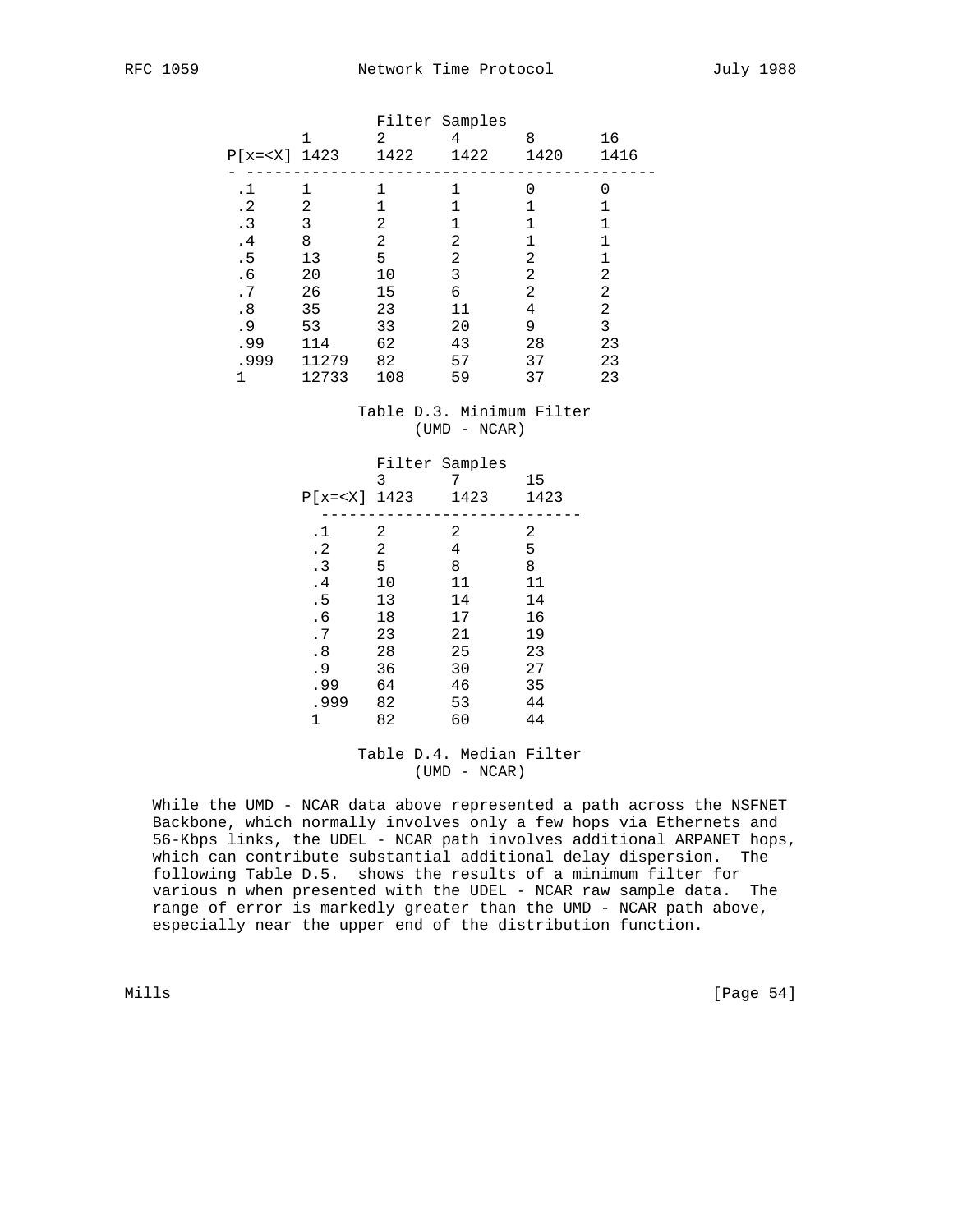|           |       | 2                | 4    | 8              | 16   |
|-----------|-------|------------------|------|----------------|------|
|           |       | 2755             | 2755 | 2753           | 2749 |
| . 1       | 12    | 9                | 8    | 7              | 6    |
| $\cdot$ 2 | 24    | 19               | 16   | 14             | 14   |
| $\cdot$ 3 | 36    | 27               | 22   | 20             | 19   |
| .4        | 51    | 36               | 29   | 25             | 23   |
| .5        | 69    | 47               | 36   | 30             | 27   |
| . 6       | 93    | 61               | 44   | 35             | 32   |
| .7        | 133   | 80               | 56   | 43             | 35   |
| .8        | 215   | 112              | 75   | 53             | 43   |
| .9        | 589   | 199              | 111  | 76             | 63   |
| .99       | 1640  | 1002             | 604  | 729            | 315  |
| .999      | 5278  | 1524             | 884  | 815            | 815  |
| 1         | 10425 | 5325             | 991  | 835            | 815  |
|           |       | 1<br>$P[x= 2756$ |      | Filter Samples |      |

Table D.5. Minimum Filter (UDEL - NCAR)

 Based on these data, the minimum filter was selected as the standard algorithm. Since its performance did not seem to much improve for values of n above eight, this value was chosen as the standard. Network Time Protocol (Version 1): Specification and Implementation.

Mills [Page 55]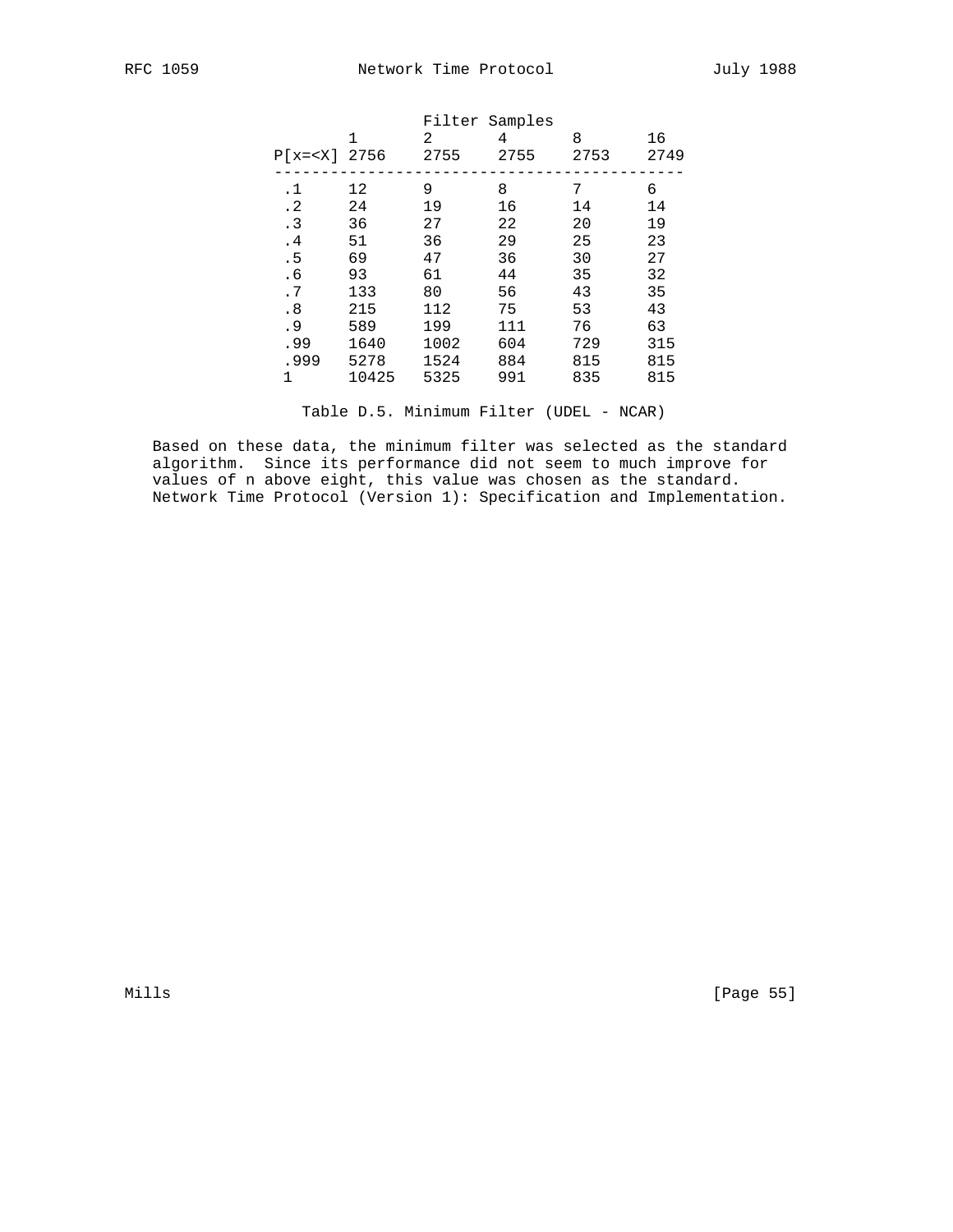Appendix E. NTP Synchronization Networks

 This section discusses net configuration issues for implementing a ubiquitous NTP service in the Internet system. Section E.1 describes the NTP primary service net now in operation, including an analysis of failure scenarios. Section E.2 suggests how secondary service nets, which obtain wholesale time from the primary service net, can be configured to deliver accurate and reliable retail time to the general host population.

## E.1. Primary Service Network

 The primary service net consists of five primary servers, each of which is synchronized via radio or satellite to a national time standard and thus operates at stratum one. Each server consists of an LSI-11 Fuzzball, a WWVB or GOES radio clock and one or more net interfaces. Some servers provide switching and gateway services as well. Table E.1 shows the name, Internet address, type of clock, operating institution and identifying code.

| Name                      | Address     | Clock | Operating Institution and (Code)                                   |
|---------------------------|-------------|-------|--------------------------------------------------------------------|
| DCN5.ARPA                 | 128.4.0.5   | WWVB  | U Delaware, Newark, DE (UDEL)                                      |
| FORD1.ARPA                | 128.5.0.1   | GOES  | Ford Research, Dearborn, MI<br>(FORD)                              |
| NCAR.NSF.NET 128.116.64.3 |             | WWVB  | National Center for Atmospheric<br>Research, Boulder, CO (NCAR)    |
| UMD1.UMD.EDU 128.8.10.1   |             | WWVB  | U Maryland, College Park, MD<br>(TJMD)                             |
| WWVB.ISI.EDU              | 128.9.2.129 | WWVB  | USC Information Sciences<br>Institute, Marina del Rey, CA<br>(ISI) |

#### Table E.1. Primary Servers

 Figure E.1 shows how the five primary servers are interconnected as NTP peers. Note that each server actively probes two other servers (along the direction of the arrows), which means these probes will continue even if one or both of the two probed servers are down. On the other hand, each server is probed by two other servers, so that the result, assuming all servers are up, is that every server peers with every other server.

Mills [Page 56]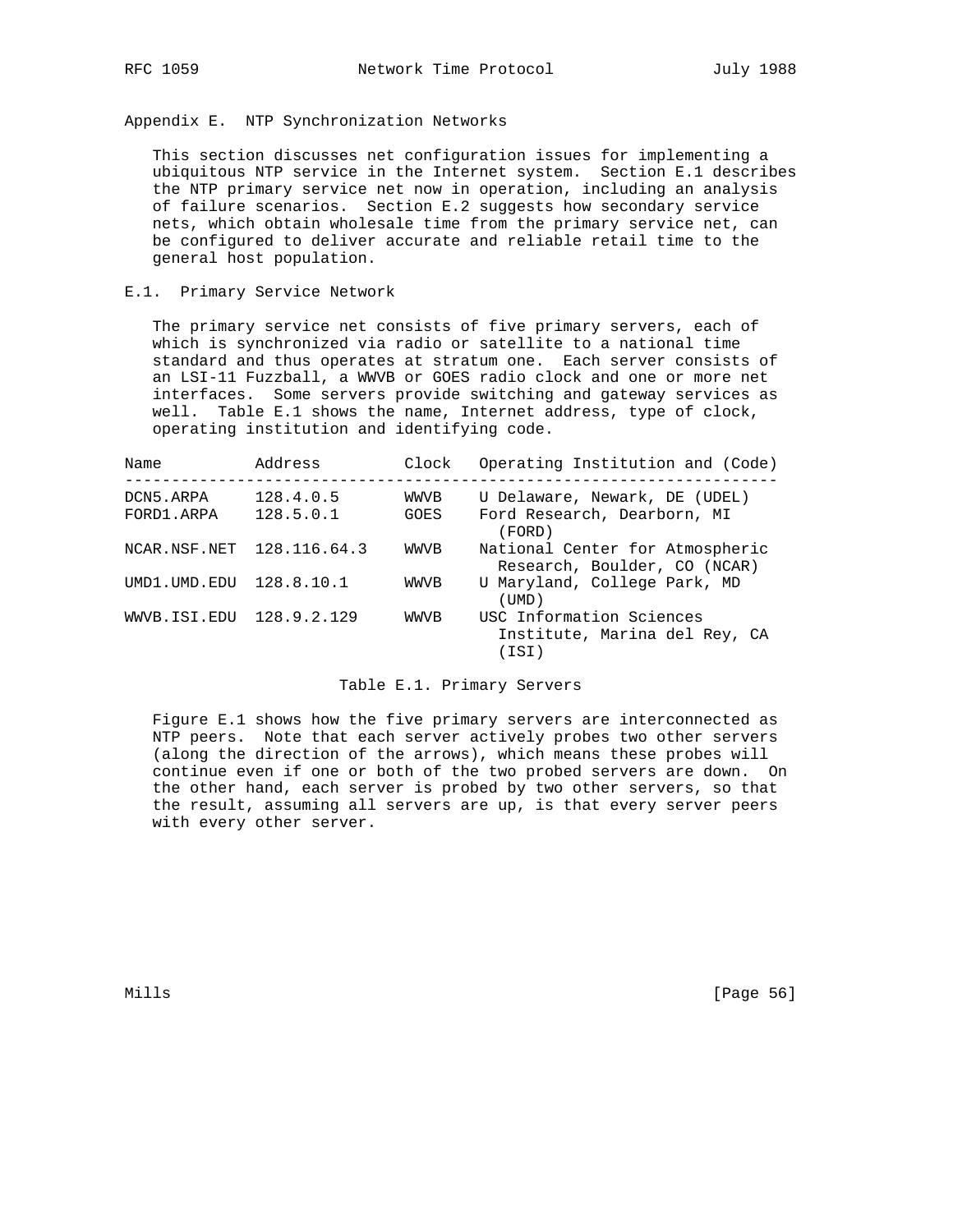

Figure E.1. Primary Service Network

 All of the five primary servers shown are directly connected to a radio clock and thus normally operate at stratum one. However, if the radio clock itself becomes disabled or the propagation path to its synchronizing source fails, then the server drops to stratum two and synchronizes via NTP with its neighbor at the smallest synchronizing distance. If a radio clock appears to operate correctly but delivers incorrect time (falseticker), the server may remain synchronized to the clock. However, gross discrepancies will become apparent via the NTP peer paths, which will ordinarily result in an operator alarm.

 Assume that, if a radio clock appears up, it is a truechimer; otherwise, the clock appears down. Then the above configuration will continue to provide correct time at all primary servers as long as at least one radio clock is up, all servers are up and the servers remain connected to each other through the net. The fact that the graph and all of its subgraphs are completely connected lends an incredible resilience to the configuration.

 If some radio clocks appear up but are in fact falsetickers, the primary servers connected to those clocks will not provide correct time. However, as the consequents of the voting procedure and complete connectivity of the graph and its subgraphs, any combination of two falsetickers or of one falseticker and one down server will be detected by their truechimer neighbors.

Mills [Page 57]